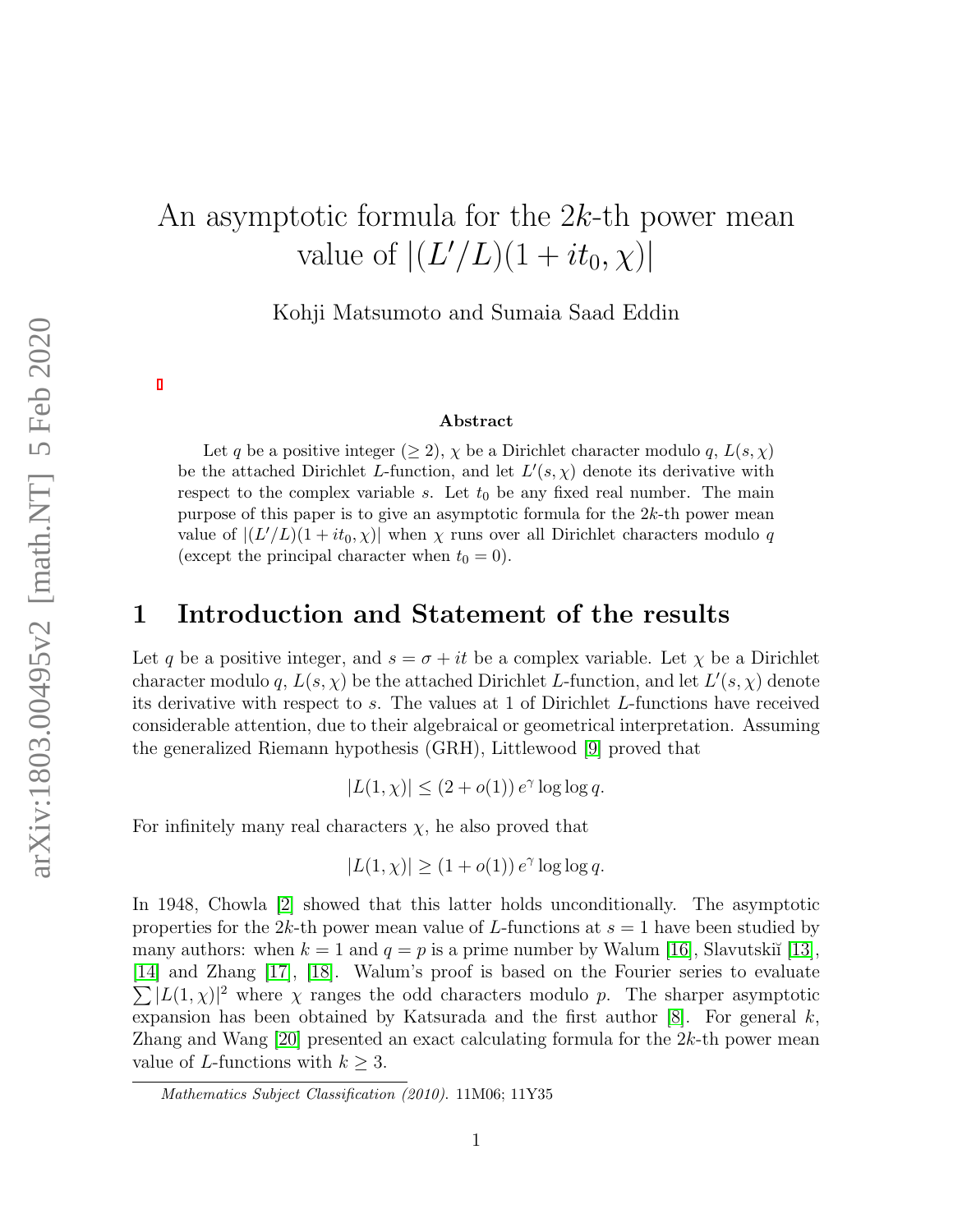Less is known about  $L'/L$  evaluated also at the point  $s = 1$ , although these values are known to be fundamental in studying the distribution of primes since Dirichlet in 1837. In this direction of research, using the estimates of the character sums and the Bombieri-Vinogradov theorem, Zhang [\[19\]](#page-34-5) gave an asymptotic formula for

$$
\sum_{q \le A} \frac{q}{\varphi(q)} \sum_{\substack{\chi \bmod q \\ \chi \ne \chi_0}} \left| \frac{L'(1,\chi)}{L(1,\chi)} \right|^4
$$

for the real number  $A > 3$ , where  $\varphi$  is the Euler totient function and  $\chi_0$  denotes the principal character. Ihara and the first author [\[6\]](#page-33-4) (using the same argument as in [\[5\]](#page-33-5)) gave a result related to the value-distributions of  $\{(L'/L)(s,\chi)\}_{\chi}$  and of  $\{(\zeta'/\zeta)(s+\chi)\}_{\chi}$  $i\tau$ }<sub> $\tau$ </sub>, where  $\chi$  runs over Dirichlet characters with prime conductors and  $\tau$  runs over R. Ihara, Murty and Shimura [\[7\]](#page-33-6) studied the maximal absolute value of the logarithmic derivatives  $(L'/L)(1, \chi)$ .

Assuming the GRH, they showed that

$$
\max_{\substack{\chi \bmod p \\ \chi \neq \chi_0}} \left| \frac{L'(1,\chi)}{L(1,\chi)} \right| \le (2 + o(1)) \log \log p,
$$

where p is a prime. Unconditionally, they proved, for any  $\varepsilon > 0$ , that

<span id="page-1-1"></span>
$$
\frac{1}{|X_p|} \sum_{\substack{\chi \bmod p \\ \chi \neq \chi_0}} \left| \frac{L'(1,\chi)}{L(1,\chi)} \right|^{2k} = \sum_{m \ge 1} \frac{\left( \sum_{m=m_1m_2\cdots m_k} \Lambda(m_1) \cdots \Lambda(m_k) \right)^2}{m^2} + O\left(p^{\varepsilon-1}\right), \quad (1)
$$

where  $\Lambda(.)$  denotes the von Mangoldt function. The proof of this result is based on the study of distribution of zeros of L-functions. In this paper, we give an asymptotic formula for the 2k-th power mean value of  $|(L'/L)(1 + it_0, \chi)|$  when  $\chi$  runs over all Dirichlet characters modulo q and any fixed real number  $t_0$ . Denote by  $\varepsilon$  an arbitrarily small positive number, not necessarily the same at each occurrence. Put  $Q = (\log q)^2 / \log \log q$ . Our result is precisely the following:

<span id="page-1-2"></span>**Theorem 1.** Let  $\chi$  be a Dirichlet character modulo  $q \geq 2$ . For any fixed real number  $t_0 \neq 0$  and an arbitrary positive integer k, we have

<span id="page-1-0"></span>
$$
\frac{1}{\varphi(q)} \sum_{\chi \bmod q} \left| \frac{L'(1+it_0, \chi)}{L(1+it_0, \chi)} \right|^{2k} = \sum_{\substack{m \ge 1 \\ (m,q)=1}} \frac{\left( \sum_{m=m_1m_2 \cdots m_k} \Lambda(m_1) \cdots \Lambda(m_k) \right)^2}{m^2}
$$

$$
+ O\left(\frac{1}{q} \left( \log q \right)^{4k+4} + \left( \log \left( q(q+|t_0|+2) \right) \right)^{2k} \exp\left( -\frac{B_1 (\log q)^2}{\log(q+|t_0|+2)} \right) + \frac{1}{\varphi(q)} Z_{k,t_0}(q) \right),\tag{2}
$$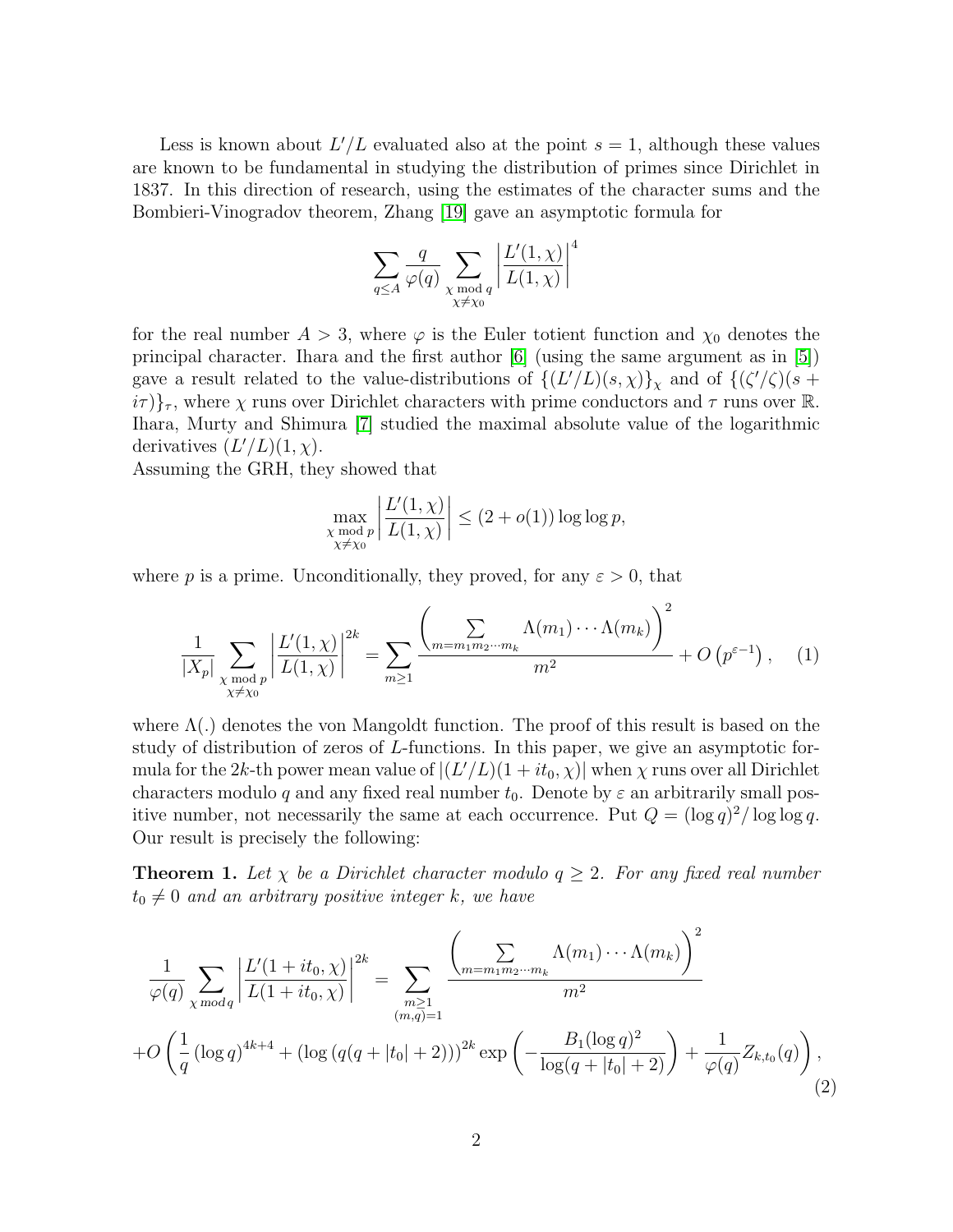where

$$
Z_{k,t_0}(q) = \begin{cases} O\left((\log q)^{2k-2} e^{-B_2|t_0|} Q^{2k}\right) & (|t_0| > 1), \\ O\left(\left((\log q)^{2k-2} + \frac{1}{|t_0|^{k-1}}\right) \frac{Q^k}{|t_0|} \left(Q^k + \frac{1}{|t_0|^k}\right)\right) & (0 < |t_0| \le 1) \end{cases}
$$
(3)

with certain positive constants  $B_1$  and  $B_2$ .

As we will see in the proof of the theorem, the exponential factor in the above error term is  $\leq q^{-1}$  when  $q \geq |t_0| + 2$  (see Subsection [5.3\)](#page-26-0). Therefore, noting  $\varphi(q) \gg$  $q/\log \log q$ , we see that the error term tends to 0 as  $q \to \infty$  while  $t_0$  is fixed.

<span id="page-2-1"></span>**Theorem 2.** Let  $\chi$  be a Dirichlet character modulo  $q \geq 2$ . For an arbitrary positive integer k, we have

<span id="page-2-0"></span>
$$
\frac{1}{\varphi(q)} \sum_{\substack{\chi \bmod q \\ \chi \neq \chi_0}} \left| \frac{L'(1,\chi)}{L(1,\chi)} \right|^{2k} = \sum_{\substack{m \ge 1 \\ (m,q)=1}} \frac{\left( \sum_{m=m_1 m_2 \cdots m_k} \Lambda(m_1) \cdots \Lambda(m_k) \right)^2}{m^2} + O\left( \frac{(\log q)^{4k+4}}{q} + \frac{1}{\varphi(q)} Z_{k,0}(q) \right),\tag{4}
$$

with

$$
Z_{k,0}(q) = O\left((\log q)^{4k} Q^{2k} + \delta_1 \exp\left(-B_3(1-\beta_1)(\log q)^2\right)(1-\beta_1)^{-2k}\right),\,
$$

where  $B_3$  is a certain positive constant,  $\beta_1$  denotes the Siegel zero (defined just after the statement of Proposition [2\)](#page-4-0), and  $\delta_1 = 1$  if  $\beta_1$  exists, and  $= 0$  otherwise.

It is worth mentioning that the condition  $(m, q) = 1$  in the main term in Eqs. [\(2\)](#page-1-0) and [\(4\)](#page-2-0) is omitted in the case when  $q$  is a prime number (see Remark [1](#page-27-0) at the end of Section [5\)](#page-14-0).

Siegel's theorem (see [\[10,](#page-33-7) Corollary 11.15]) implies that  $1 - \beta_1 \gg q^{-\epsilon}$ . Using this estimate we have

$$
\delta_1 \exp \left(-B_3(1-\beta_1)(\log q)^2\right) (1-\beta_1)^{-2k} \le \delta_1 (1-\beta_1)^{-2k} \ll q^{2k\varepsilon},
$$

which gives the same estimate as Eq.  $(1)$ . Theorem [2](#page-2-1) provides an refinement (and a generalization to the case of general modulus q) on Eq. [\(1\)](#page-1-1). In fact, when  $q = p$  is a prime, it is shown in [\[7\]](#page-33-6) that the factor  $p^{\varepsilon}$  in the error term in Eq. [\(1\)](#page-1-1) can be replaced by a certain log-power under the assumption of the GRH. Our result gives a same type of improvement under the much weaker assumption that the Siegel zero does not exist. Another merit of our present method is that we can show the mean value formula not only at the point  $s = 1$ , but at any point on the line  $\Re s = 1$  (Theorem [1\)](#page-1-2).

As a consequence of our main results, we show that the values  $|(L'/L)(1 + it_0, \chi)|^2$ behave according to a distribution law. It can be formulated as follows.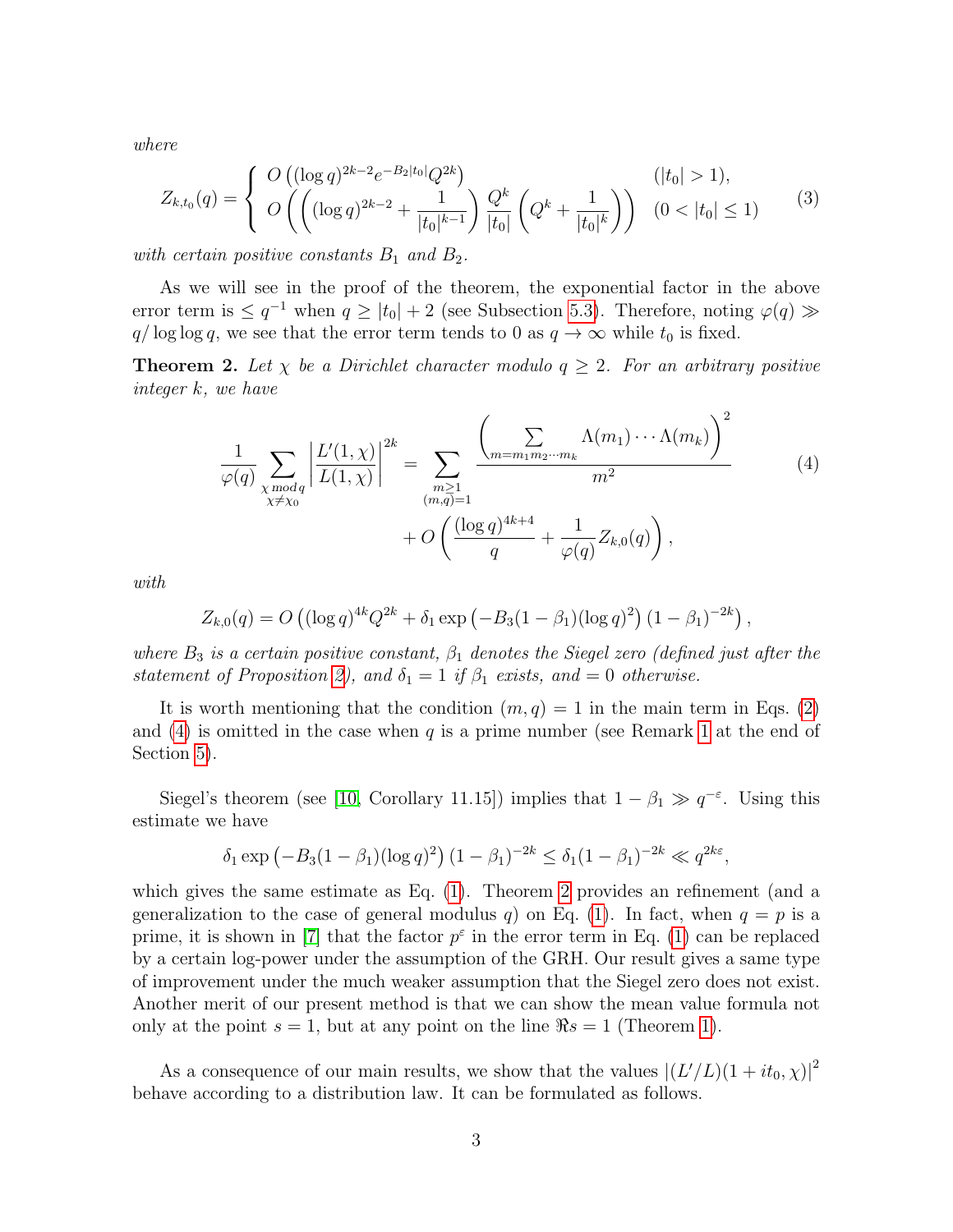<span id="page-3-0"></span>**Theorem 3.** There exists a unique probability measure  $\mu = \mu(t_0)$  such that for any positive integer k, we have

$$
\frac{1}{p-1}\sum_{\chi \bmod p}^{\prime} \left| \frac{L'(1+it_0,\chi)}{L(1+it_0,\chi)} \right|^{2k} \underset{p \to +\infty}{\longrightarrow} \int_{0}^{+\infty} v^k d\mu(v),
$$

where  $\sum_{x \bmod p}'$  denotes the summation over all characters  $\chi$  modulo p with p a prime number (expect the principal character in the case  $t_0 = 0$ ).

This is an existence (and unicity) result, but getting an actual description of  $\mu$  is still a tantalizing problem. It is likely to have a geometrical or arithmetical interpretation, on which our approach gives, so far, no information. If  $\mu$  is absolutely continuous, then there exists a Radon-Nikodým density function for  $\mu$ , which may be regarded as a kind of "*M*-function" in the sense of  $[4]$   $[6]$ .

Here is a plot of the distribution function

<span id="page-3-1"></span>
$$
D_q(v, t_0) = \frac{1}{\varphi(q)} \#' \left\{ \chi \mod q \; ; \; \left| \frac{L'(1 + it_0, \chi)}{L(1 + it_0, \chi)} \right|^2 \le v \right\},\tag{5}
$$

for  $q = 59, 101$  and 257 and  $t_0 = 0$ . The symbol #' denotes the number of Dirichlet characters modulo q satisfying the condition  $|(L'/L)(1+it_0, \chi)|^2 \leq v$  except the principal character in the case  $t_0 = 0$ .

<span id="page-3-2"></span>

Figure 1: The distribution function  $D_q(v, 0)$ .

In order to prove our main results, we first prepare several necessary tools in Sections [2](#page-4-1) and [3.](#page-5-0)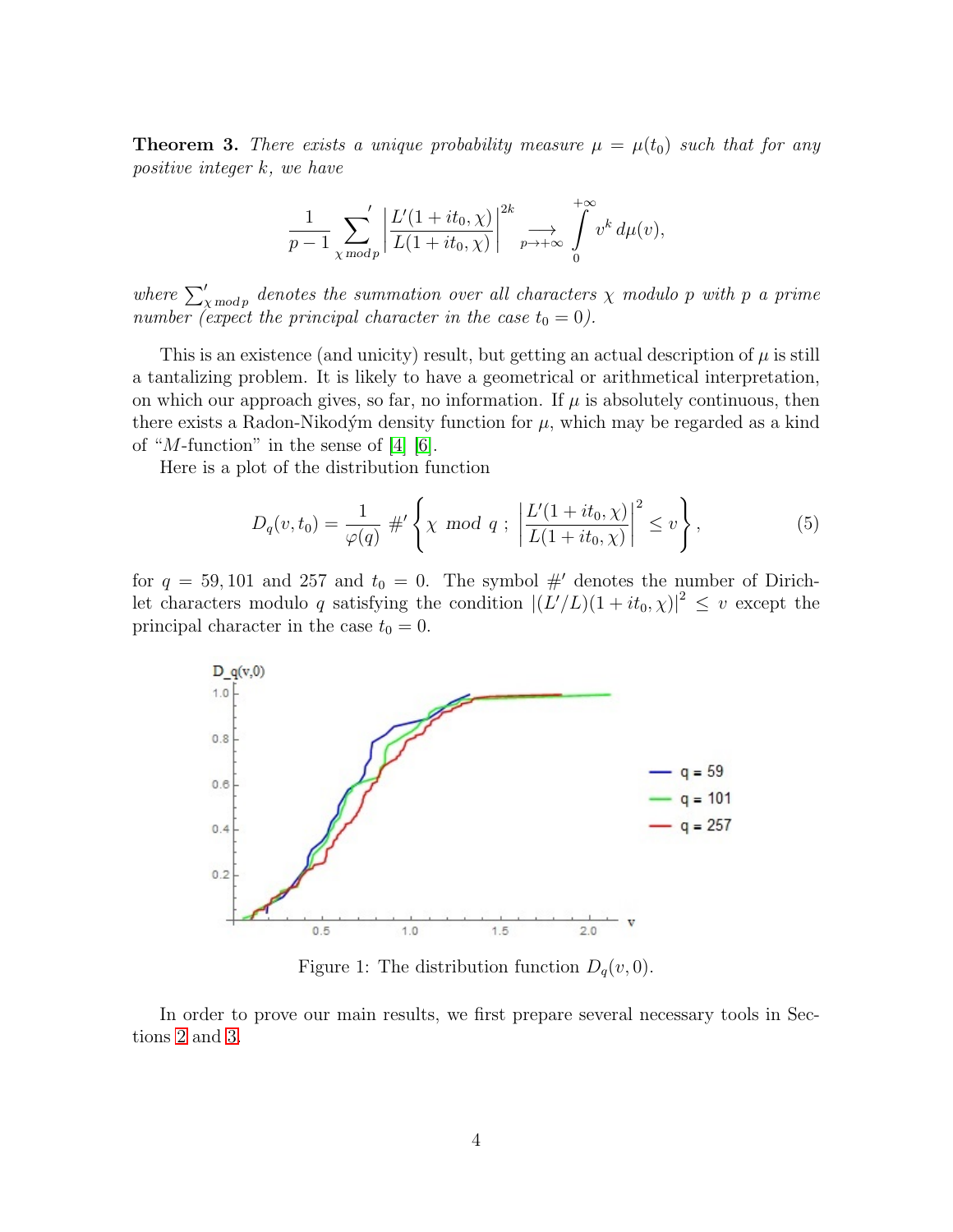## <span id="page-4-1"></span>2 Some well-known results

**Proposition 1.** Let m, n, q be positive integers, with  $(n, q) = 1$ . Then we have

$$
\sum_{\chi \bmod q} \chi(m)\overline{\chi}(n) = \begin{cases} \varphi(q) & when \ m \equiv n \pmod{q} \\ 0 & otherwise, \end{cases}
$$

where the sum is over all characters  $\chi($  mod q).

Proof. See [\[10,](#page-33-7) Theorem 4.8].

<span id="page-4-0"></span>**Proposition 2.** Let  $q \geq 1$ . There is an effectively computable absolute positive constant  $c_0$  such that

$$
\prod_{\chi \bmod q} L(s,\chi)
$$

has at most one zero  $\beta_1$  in the region

$$
\sigma \ge 1 - \frac{c_0}{\log(q(|t|+2))}.
$$

Such a zero, if it exists, is real, simple and corresponds to a non-principal real *character*  $\chi_1$ .

Proof. A proof of this theorem can be found in [\[10,](#page-33-7) Theorem 11.3].

From now on, if  $\beta_1$  lies in the following (even smaller) region

<span id="page-4-4"></span>
$$
\sigma \ge 1 - \frac{c_0}{2\log\left(q(|t|+2)\right)},\tag{6}
$$

we call  $\beta_1$  the exceptional zero (the Siegel zero) and  $\chi_1$  the associated character.

**Proposition 3.** Let  $q \geq 1$ . There is an effectively computable positive constant c (<  $c_0/2$ , which is independent of q, for which in the region

$$
\sigma \ge 1 - \frac{c}{\log q(|t|+2)} \ge \frac{3}{4}
$$

the following estimates hold:

$$
\frac{L'(s,\chi)}{L(s,\chi)} = O\left(\log q(|t|+2)\right), \quad \chi \neq \chi_0, \chi_1,\tag{7}
$$

$$
\frac{L'(s,\chi_0)}{L(s,\chi_0)} = -\frac{1}{s-1} + O\left(\log q(|t|+2)\right),\tag{8}
$$

$$
\frac{L'(s,\chi_1)}{L(s,\chi_1)} = \frac{1}{s-\beta_1} + O\left(\log q(|t|+2)\right). \tag{9}
$$

 $\Box$ *Proof.* A proof of this theorem can be found in [\[11,](#page-33-9) Kapitel IV, Satz 7.1].

 $\Box$ 

<span id="page-4-5"></span><span id="page-4-3"></span><span id="page-4-2"></span> $\Box$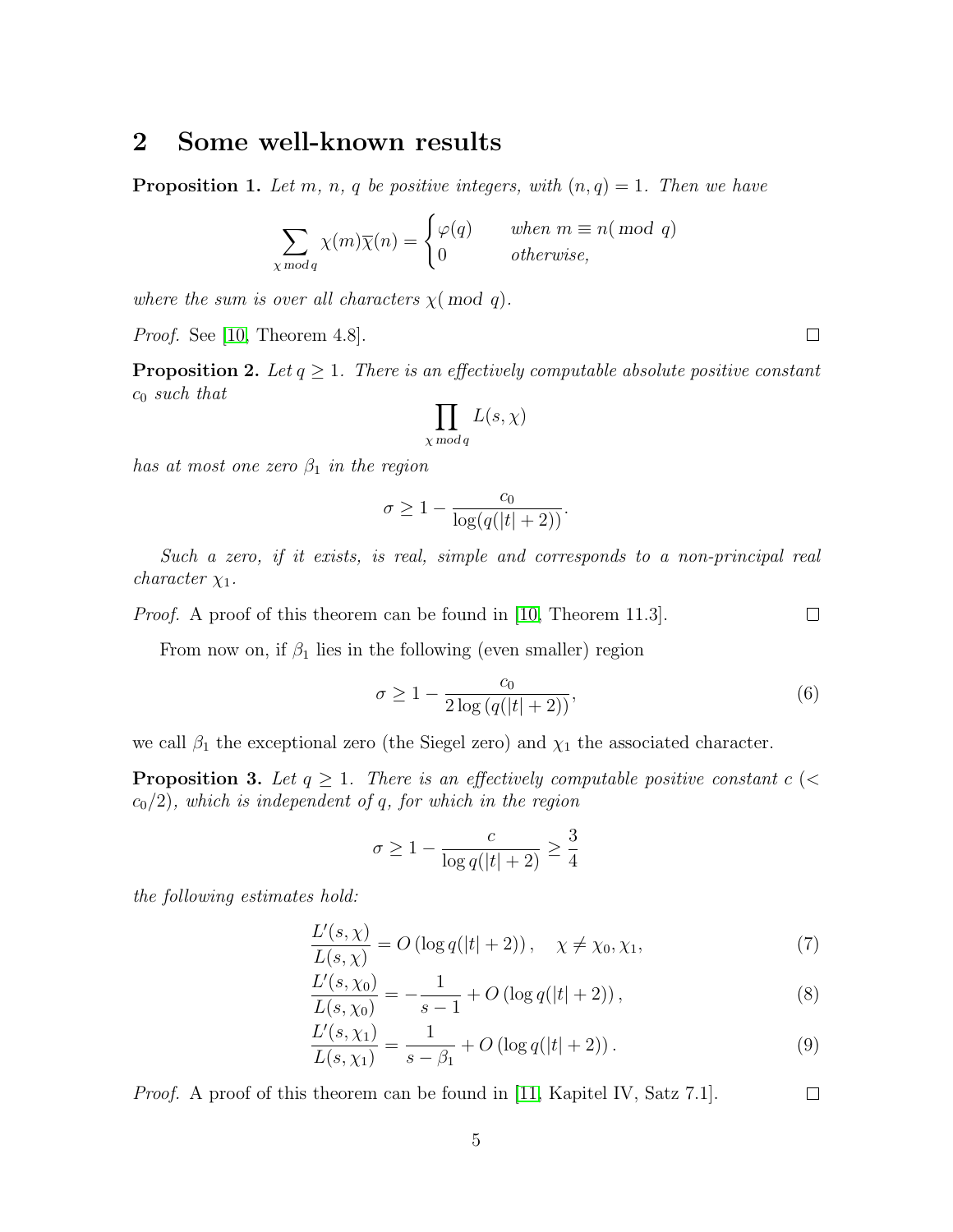# <span id="page-5-0"></span>3 Auxiliary lemmas

<span id="page-5-2"></span>**Lemma 1.** For any integer m and  $k \geq 1$ , we have

<span id="page-5-1"></span>
$$
\sum_{m_1 m_2 \cdots m_k = m} \Lambda(m_1) \cdots \Lambda(m_k) \le (\log m)^k. \tag{10}
$$

*Proof.* We prove this lemma by induction on k. For  $k = 1$ , it is clear. In order to show that Eq. [\(10\)](#page-5-1) is valid for  $k = 2$ , we write

$$
\sum_{m_1 m_2 = m} \Lambda(m_1) \Lambda(m_2) \le \log m \sum_{m_2 \mid m} \Lambda(m_2) \le (\log m)^2.
$$

Now, we assume that Eq. [\(10\)](#page-5-1) is valid for any fixed and non-negative integer  $\ell$  such that  $1 \leq \ell \leq k - 1$ . Then we have to prove that it is also valid for k. By induction hypothesis, we have

$$
\sum_{m_1 m_2 \cdots m_k = m} \Lambda(m_1) \cdots \Lambda(m_k) = \sum_{m_1 n = m} \Lambda(m_1) \sum_{m_2 m_3 \cdots m_k = n} \Lambda(m_2) \cdots \Lambda(m_k)
$$
  

$$
\leq \sum_{m_1 n = m} \Lambda(m_1) \log^{k-1} n \leq (\log m)^k.
$$

We conclude from the above that Eq. [\(10\)](#page-5-1) is valid for k. Then it is valid for all  $k \geq 1$ . The lemma is therefore proved.  $\Box$ 

<span id="page-5-3"></span>**Lemma 2.** For any real number  $t_0 \neq 0$ , the Taylor expansion of  $(\zeta'/\zeta)(s)$  at  $s_0 = 1+2it_0$ is given by

<span id="page-5-4"></span>
$$
\frac{\zeta'(s)}{\zeta(s)} = \sum_{n=0}^{\infty} C_{n,s_0} (s - s_0)^n,
$$
\n(11)

where

<span id="page-5-5"></span>
$$
C_{n,s_0} = O\left(\frac{1}{|t_0|^{n+1}} + (\log(|t_0|+2))^{n+1}\right).
$$
 (12)

*Proof.* It is well known that  $\zeta(1 + it_0) \neq 0$  for every real  $t_0 \neq 0$ , see [\[1,](#page-33-10) Theorem 13.6]. Then, the Taylor expansion of  $(\zeta'/\zeta)(s)$  at  $s_0$  is given by

$$
\frac{\zeta'(s)}{\zeta(s)} = \sum_{n\geq 0} C_{n,s_0}(s-s_0)^n,
$$

where the coefficients  $C_{n,s_0}$  are defined by the following residue:

$$
C_{n,s_0} = \text{Res}\left(\frac{\zeta'(s)}{\zeta(s)}\frac{1}{(s-s_0)^{n+1}}; s_0\right).
$$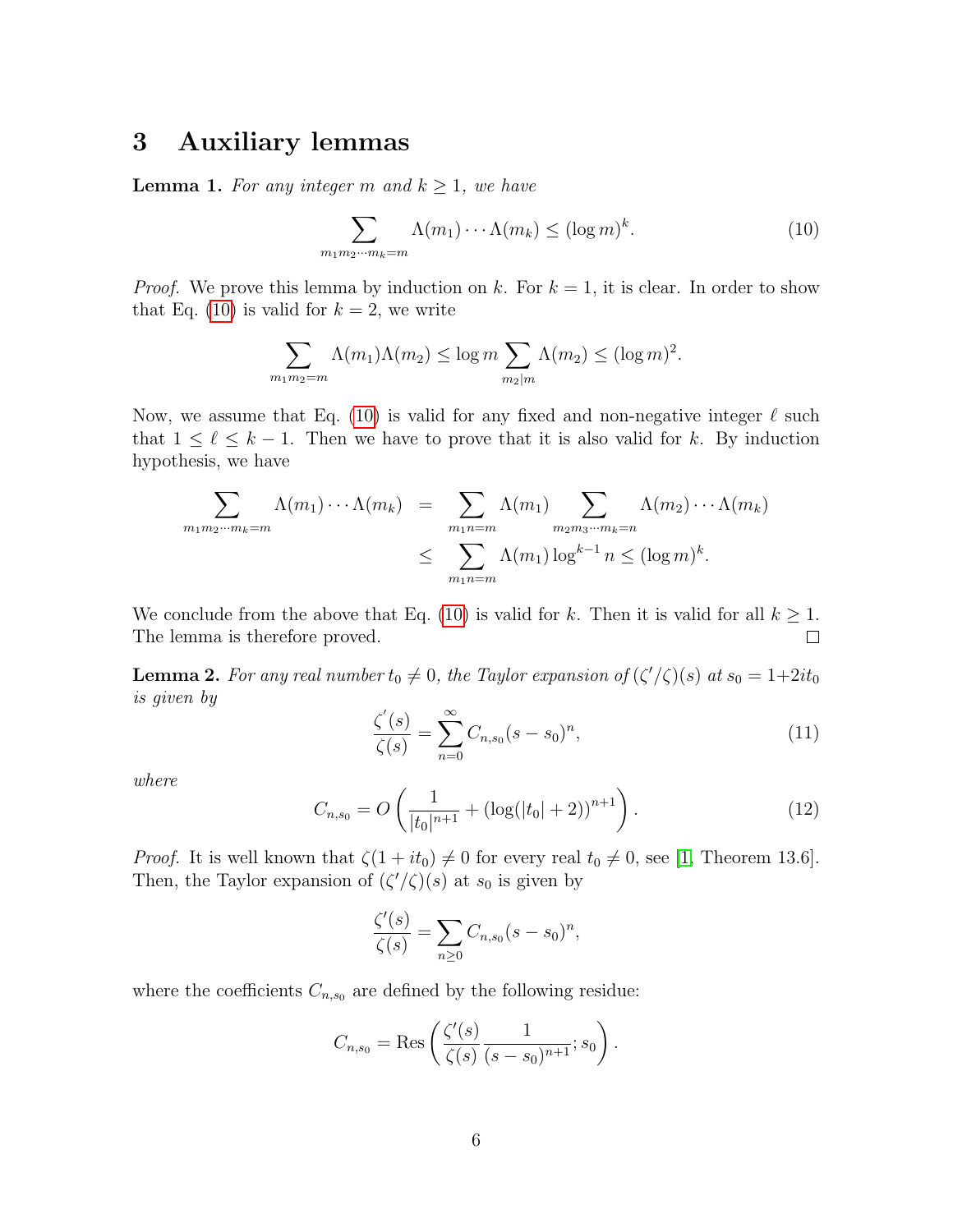In order to calculate the residue above, we consider the contour  $C$  which is a positively oriented circle of radius R and center  $s_0$ . Proposition [2](#page-4-0) for  $q = 1$  gives the classical zero-free region for the Riemann zeta-function

$$
\sigma \ge 1 - \frac{c_0}{\log(|t|+2)}.
$$

We choose  $R = c_0/(2 \log(|t_0| + 2))$ . Write  $s \in \mathcal{C}$  as  $s = s_0 + Re^{i\theta}$ , with  $0 \le \theta \le 2\pi$ . Here we notice that, when  $|t_0|$  is very small, the point  $s = 1$  may be inside the circle C. If not, we have

$$
C_{n,s_0} = \frac{1}{2\pi i} \int_{\mathcal{C}} \frac{\zeta'(s)}{\zeta(s)} \frac{ds}{(s-s_0)^{n+1}}.
$$

Using Eq. [\(8\)](#page-4-2), the integral on the right-hand side is

$$
= \frac{1}{2\pi i} \int_{\mathcal{C}} \left( -\frac{1}{s-1} + O\left(\log(|t|+2)\right) \right) \frac{ds}{(s-s_0)^{n+1}}
$$
  
=  $O\left( \left(\log(|t_0|+2)\right)^{n+1} \right).$ 

On the other hand, if  $s = 1$  is inside C, we have

$$
C_{n,s_0} + \text{Res}\left(\frac{\zeta'(s)}{\zeta(s)}\frac{1}{(s-s_0)^{n+1}};1\right) = \frac{1}{2\pi i} \int_{\mathcal{C}} \frac{\zeta'(s)}{\zeta(s)}\frac{ds}{(s-s_0)^{n+1}}.
$$

It is easy to check that

$$
\operatorname{Res}\left(\frac{\zeta'(s)}{\zeta(s)}\frac{1}{(s-s_0)^{n+1}};1\right) = \lim_{s \to 1} \left[ (s-1) \frac{\zeta'(s)}{\zeta(s)} \frac{1}{(s-s_0)^{n+1}} \right]
$$
  
=  $O(|t_0|^{-n-1}),$ 

while the integral term is  $O((\log(|t_0|+2))^{n+1})$  (because  $|s-1|=|s_0+Re^{i\theta}-1|=$  $|2it_0 + Re^{i\theta}| \approx R \approx 1$  when  $|t_0|$  is small). Lastly, when  $s = 1$  is on the circle C, we modify  $\mathcal C$  slightly to obtain the same result. This completes the proof.  $\Box$ 

It is known that the Laurent expansion of the Riemann zeta-function at  $s = 1$  is given by

<span id="page-6-0"></span>
$$
\zeta(s) = \frac{1}{s-1} + \sum_{n\geq 0} \gamma_n (s-1)^n,\tag{13}
$$

where  $\gamma_n$  are called the Stieltjes constants.

<span id="page-6-1"></span>Lemma 3. We have

$$
(s-1)\frac{\zeta'(s)}{\zeta(s)} = \sum_{n\geq 0} E_n (s-1)^n,
$$
\n(14)

where  $E_0 = -1$  and

<span id="page-6-2"></span>
$$
E_n = (n-1)\gamma_{n-1} - \sum_{k=1}^n \gamma_{k-1} E_{n-k} \qquad (n \ge 1).
$$
 (15)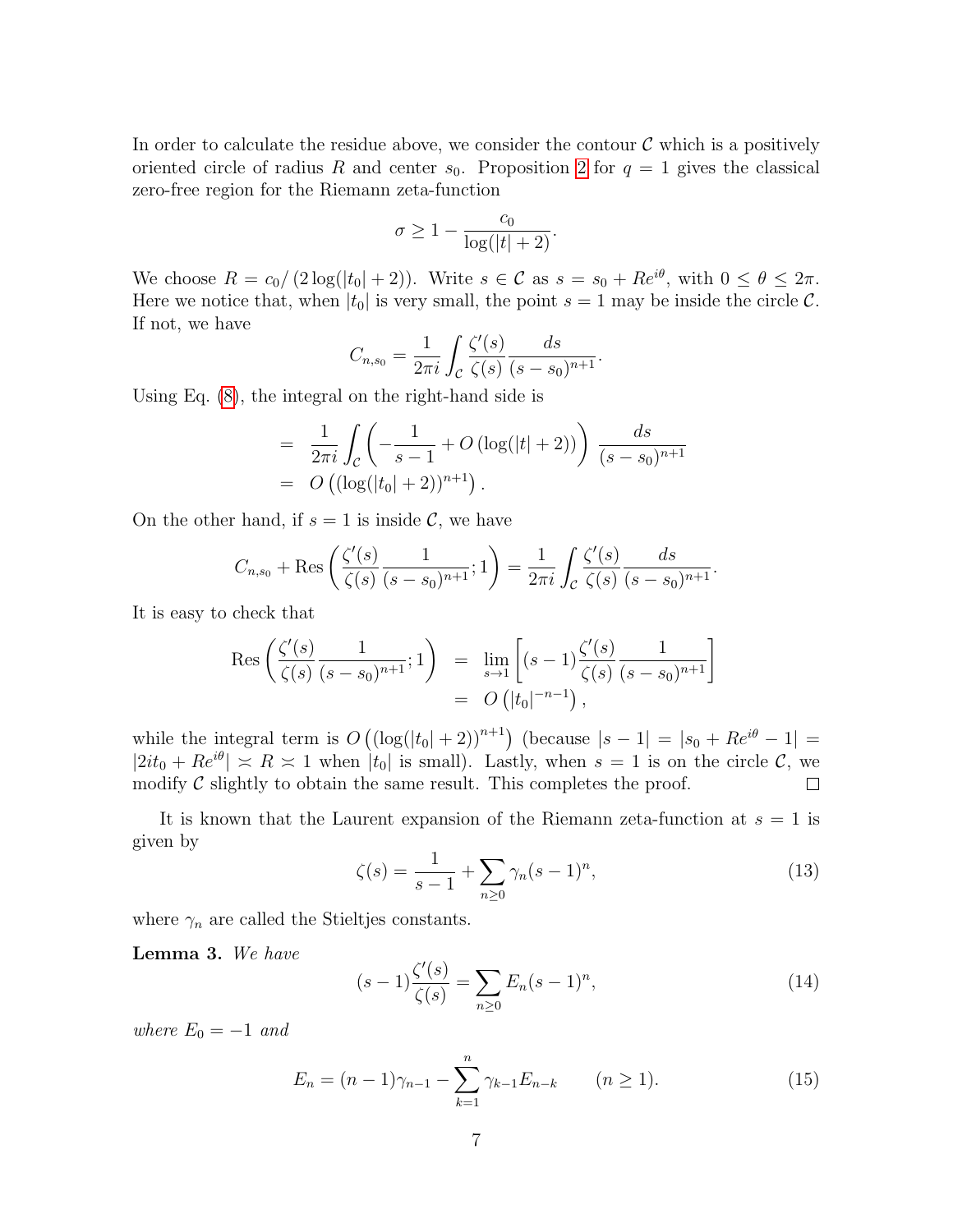Proof. Differentiating the both sides of [\(13\)](#page-6-0), we have

$$
\zeta'(s) = \frac{-1}{(s-1)^2} + \sum_{n\geq 0} n\gamma_n (s-1)^{n-1}.
$$

By making a change of variable and using properties of power series, we find that

$$
(s-1)\frac{\zeta'(s)}{\zeta(s)} = \frac{-1 + \sum_{n\geq 0} n\gamma_n (s-1)^{n+1}}{1 + \sum_{n\geq 0} \gamma_n (s-1)^{n+1}}
$$

$$
= \frac{\sum_{n\geq 0} (n-1)\gamma_{n-1} (s-1)^n}{\sum_{n\geq 0} \gamma_{n-1} (s-1)^n}
$$

$$
= \sum_{n\geq 0} E_n (s-1)^n,
$$

where  $\gamma_{-1} = 1, E_0 = -1$  and

$$
E_n = (n-1)\gamma_{n-1} - \sum_{k=1}^n \gamma_{k-1} E_{n-k} \quad (n \ge 1).
$$

This implies the desired result.

<span id="page-7-0"></span>**Lemma 4.** Let  $t_0$  be a fixed real number, p be a prime number, and let  $a \in \mathbb{C}$  with  $\Re a = 1$ . The Taylor expansion of the function  $\sum_{p|q} (\log p) / (p^{s+a} - 1)$  at the origin is

<span id="page-7-1"></span>
$$
\sum_{p|q} \frac{\log p}{p^{s+a}-1} = \sum_{n=0}^{\infty} F_{n,a} s^n, \qquad F_{n,a} = O_n(Q). \tag{16}
$$

*Proof.* The Taylor expansion of  $(\log p)/ (p^{s+a}-1)$  at the origin is given by

$$
\frac{\log p}{p^{s+a}-1} = \sum_{n\geq 0} F_{n,a}(p)s^n.
$$

where

$$
F_{n,a}(p) = \frac{1}{2\pi i} \int_{\mathcal{C}} \frac{\log p}{(p^{s+a} - 1)} \frac{ds}{s^{n+1}}.
$$

Here, the contour C is a positively oriented circle of radius  $R = 1/2$  and centered at the origin. Taking  $s = Re^{i\theta}$ , where  $0 \le \theta \le 2\pi$ , it is easily seen (because of the confition  $\Re a = 1$ ) that

$$
F_{n,a}(p) \ll \frac{2^n \log p}{p^{1/2}}.
$$

Note that the implied constant here is independent of  $a$ . Therefore, we have

$$
\sum_{p|q} F_{n,a}(p) \ll_n \sum_{p|q} \frac{\log p}{p^{1/2}} \ll \log q \sum_{p|q} 1.
$$

 $\Box$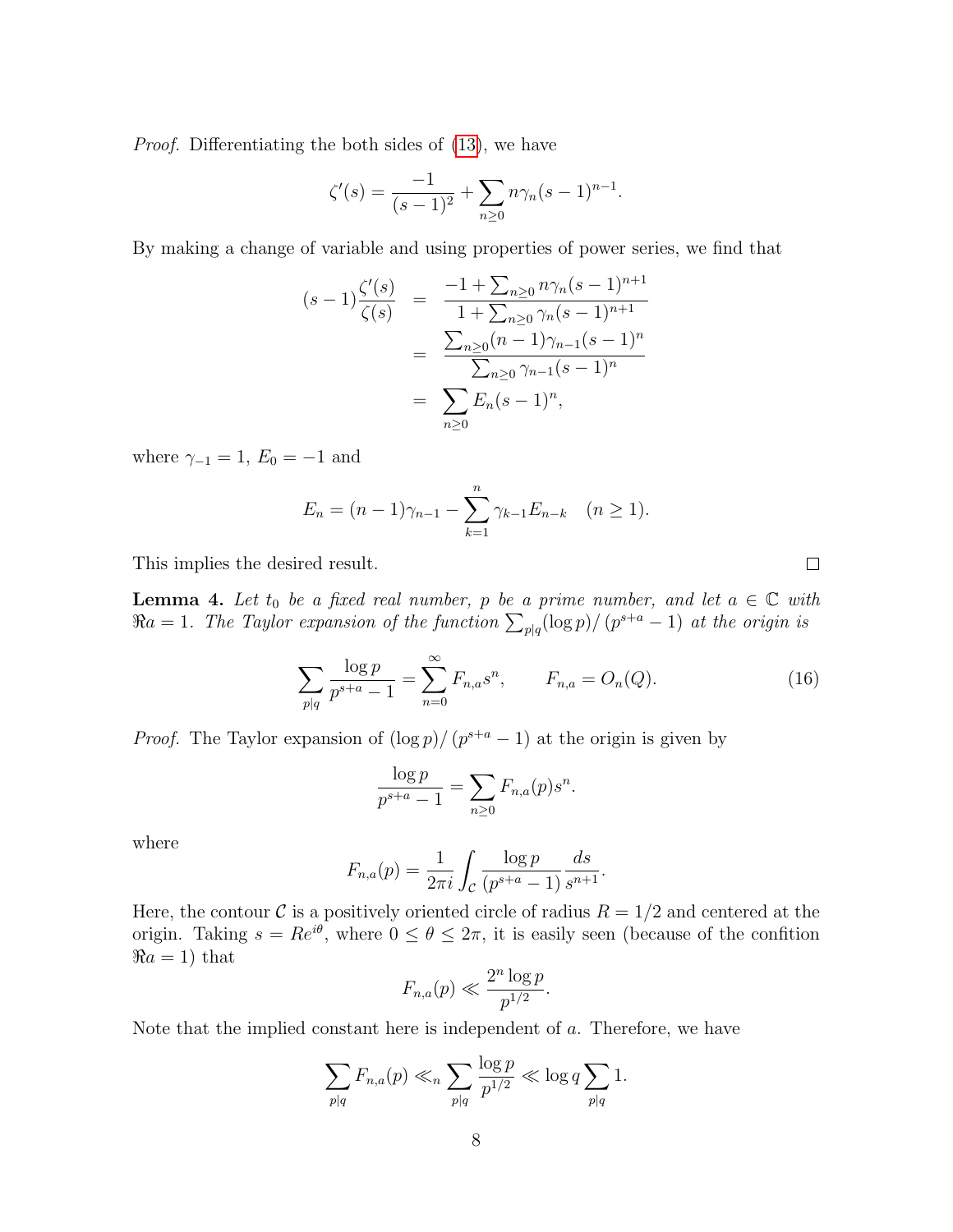Notice that the latter sum is  $\omega(q)$ , i.e., the number of distinct prime divisors of q. Using the fact  $\omega(q) \ll \log q / \log \log q$  (see[\[10,](#page-33-7) Theorem 2.10]), we get

$$
\sum_{p|q} F_{n,a}(p) = O_n\left(\frac{(\log q)^2}{\log \log q}\right).
$$

This completes the proof.

<span id="page-8-0"></span>**Lemma 5.** Let  $\beta_1$  be the Siegel zero corresponding to  $\chi_1$ . Then, we have

$$
\frac{L'(s+\beta_1,\chi_1)}{L(s+\beta_1,\chi_1)} = \frac{1}{s} + \sum_{n\geq 0} P_n s^n, \qquad P_n = O\left((\log q)^{n+1}\right).
$$

*Proof.* The Laurent expansion of  $(L'/L)(s, \chi_1)$  at the point  $\beta_1$  is given by

$$
\frac{L'(s,\chi_1)}{L(s,\chi_1)} = \frac{1}{s-\beta_1} + \sum_{n\geq 0} P_n(s-\beta_1)^n,
$$

where the coefficients  $P_n$  are defined by

$$
P_n = \frac{1}{2\pi i} \int_{\mathcal{C}} \frac{L'(s, \chi_1)}{L(s, \chi_1)} \frac{ds}{(s - \beta_1)^{n+1}}.
$$

Here the contour C is a positively oriented circle of radius  $R = c_2/\log(2q)$  and centered at  $\beta_1$ , where  $c_2 < c_0/2$  is sufficiently small. We see that the function  $(L'/L)(s, \chi_1)$ has at most one pole at  $s = \beta_1$  that lies inside the circle. Let  $s = \beta_1 + Re^{i\theta}$  where  $0 \leq \theta \leq 2\pi$ . Using Eq. [\(9\)](#page-4-3), we get

$$
P_n = \frac{1}{2\pi} \int_0^{2\pi} \left( \frac{1}{Re^{i\theta}} + O\left(\log 2q\right) \right) \frac{d\theta}{(Re^{i\theta})^n} = O\left( (\log q)^{n+1} \right).
$$

This completes the proof.

<span id="page-8-1"></span>**Lemma 6.** Let  $t_0$  be a non-zero real number and let  $\beta_1$  be the Siegel zero in the region given by Eq. [\(6\)](#page-4-4) corresponding to a non-principal real character  $\chi_1$ . Then, the Taylor expansion of the function  $(L'/L)(s + it_0, \chi_1)$  at the point  $s_0 = \beta_1 + it_0$  is given by

$$
\frac{L'(s,\chi_1)}{L(s,\chi_1)} = \sum_{n\geq 0} Q_n (s - s_0)^n,
$$

where

$$
Q_n = O\left( (\log q(|t_0|+2))^{n+1} + \frac{1}{|t_0|^{n+1}} \right).
$$

 $\Box$ 

 $\Box$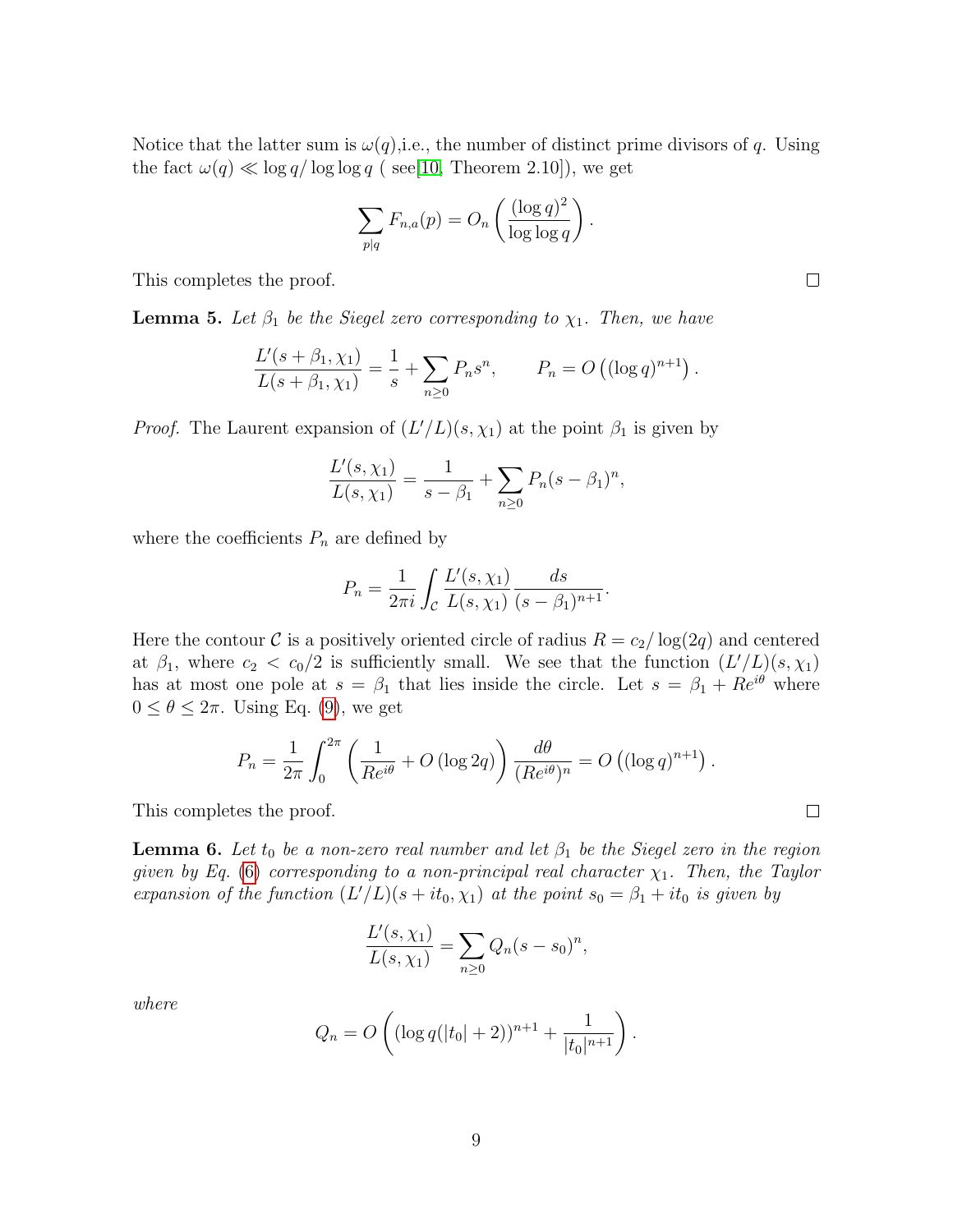*Proof.* The Taylor expansion of  $(L'/L)(s, \chi_1)$  at the point  $s_0 = \beta_1 + it_0$  is given by

$$
\frac{L'(s,\chi_1)}{L(s,\chi_1)} = \sum_{n\geq 0} Q_n (s - s_0)^n,
$$

where the coefficients  $Q_n$  are defined by

$$
Q_n = \text{Res}\left(\frac{L'(s,\chi_1)}{L(s,\chi_1)}\frac{1}{(s-s_0)^{n+1}}; s_0\right).
$$

In order to calculate the residue above, we consider that the contour  $\mathcal C$  is a positively oriented circle of radius  $R = c_3/\log(q(|t_0| + 2))$  and centered at  $s_0$ , where  $c_3 \leq c_0/2$ is sufficiently small. In the case when  $|t_0|$  is very small, we see that the inside of the contour C can contain at most one pole of  $(L'/L)(s, \chi_1)$  at  $\beta_1$ . Let  $s = s_0 + Re^{i\theta}$ , where  $0 \leq \theta \leq 2\pi$ , we find that

$$
Q_n + \text{Res}\left(\frac{L'(s,\chi_1)}{L(s,\chi_1)}\frac{1}{(s-s_0)^{n+1}};\beta_1\right) = \frac{1}{2\pi i}\int_C \frac{L'(s,\chi_1)}{L(s,\chi_1)}\frac{ds}{(s-s_0)^{n+1}}.
$$

Using Eq. [\(9\)](#page-4-3), we get

$$
\operatorname{Res}\left(\frac{L'(s,\chi_1)}{L(s,\chi_1)}\frac{1}{(s-s_0)^{n+1}};\beta_1\right) = \lim_{s\to\beta_1} \left[ (s-\beta_1) \frac{L'(s,\chi_1)}{L(s,\chi_1)}\frac{1}{(s-s_0)^{n+1}} \right]
$$
  
=  $O\left(|t_0|^{-n-1}\right)$ 

and

$$
\frac{1}{2\pi i} \int_{\mathcal{C}} \frac{L'(s,\chi_1)}{L(s,\chi_1)} \frac{ds}{(s-s_0)^{n+1}} = O\left( (\log q(|t_0|+2))^{n+1} \right).
$$

When  $s = \beta_1$  is not inside the circle, the residue term does not appear. This completes the proof.  $\Box$ 

# 4 An asymptotic formula

To aid in formulating our next result, it is convenient to employ the notation  $m =$  $m_1m_2\cdots m_k$ ,  $n = n_1n_2\cdots n_k$ , and  $\mathscr R$  is a set of the pairs  $(m, n)$  with the conditions  $m, n \geq 1$ ,  $(q, mn) = 1$  and  $m \equiv n \pmod{q}$ . When we have extra condition such as  $m = n, m \neq n$  or  $m < n$ , we write  $\mathscr{R}_{n=m}, \mathscr{R}_{n \neq m}$  or  $\mathscr{R}_{m \leq n}$ , respectively.

<span id="page-9-1"></span>**Proposition 4.** Let  $m_i$ ,  $n_i$  and k be positive integers for  $i \in \{1, 2, \dots, k\}$ . For any real  $t_0$  and  $X > 1$ , we have

<span id="page-9-0"></span>
$$
\sum_{\mathcal{R}} \frac{\sum_{m=m_1\cdots m_k} \prod_{i=1}^k \Lambda(m_i) \sum_{n=n_1\cdots n_k} \prod_{i=1}^k \Lambda(n_i)}{m^{1+it_0} n^{1-it_0}} e^{-mn/X}
$$
\n
$$
= \sum_{\substack{m\geq 1\\(m,q)=1}} \frac{\left(\sum_{m=m_1\cdots m_k} \Lambda(m_1) \cdots \Lambda(m_k)\right)^2}{m^2} + O_k\left(\frac{(\log X)^{2k+2}}{q} + \frac{(\log X)^{2k}}{\sqrt{X}}\right).
$$
\n(17)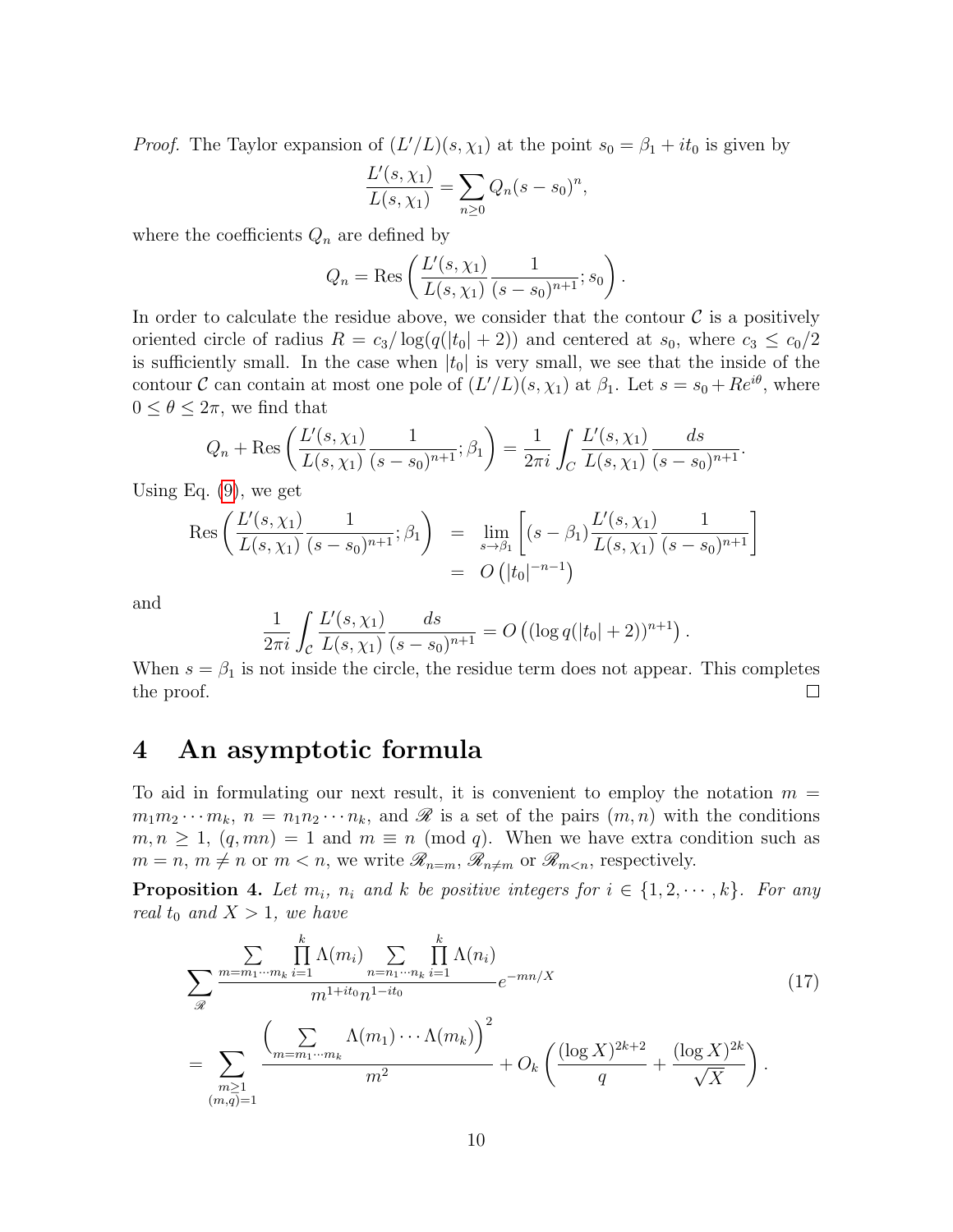*Proof.* Without loss of generality we can assume  $t_0 \geq 0$ . In order to prove our proposi-tion, we denote the left-hand side of Eq. [\(17\)](#page-9-0) by  $F_q(X)$ . We split the set  $\mathscr R$  defined by the condition  $m \equiv n \pmod{q}$  and  $(q, mn) = 1$  into two subsets.

• The first case is when  $(q, mn) = 1$  and  $m \neq n$ . We define

$$
A_q(X) := \sum_{\mathscr{R}_{m \neq n}} \Biggl(\sum_{m=\prod\limits_{i=1}^{k} m_i} \Lambda(m_1) \cdots \Lambda(m_k) \sum_{n=\prod\limits_{i=1}^{k} n_i} \Lambda(n_1) \cdots \Lambda(n_k) \Biggr) \frac{e^{-mn/X}}{m^{1+it_0} n^{1-it_0}}.
$$

Applying Lemma [1](#page-5-2) to the above, we find that

$$
A_q(X) \ll \sum_{\mathcal{R}_{m < n}} \frac{e^{-mn/X}}{mn} (\log m)^k (\log n)^k
$$
  
\n
$$
\ll \sum_{m \ge 1} \sum_{\substack{\ell \ge 1 \\ n = m + \ell q}} \frac{e^{-mn/X}}{mn} (\log m)^k (\log n)^k
$$
  
\n
$$
= \sum_{m \ge 1} \sum_{\ell \ge 1} \frac{e^{-m(m + \ell q)/X}}{m(m + \ell q)} (\log m)^k (\log (m + \ell q))^k
$$
  
\n
$$
= \sum_{m \ge 1} \frac{e^{-m^2/X} (\log m)^k}{m} \sum_{\ell \ge 1} \frac{e^{-(m\ell q)/X}}{(m + \ell q)} (\log (m + \ell q))^k.
$$

We first estimate the inner sum above as follows:

$$
\sum_{\ell \ge 1} \frac{e^{-(m\ell q)/X}}{(m+\ell q)} (\log(m+\ell q))^k \ll \int_1^\infty \frac{e^{-(m\ell q)/X}}{(m+\ell q)} (\log(m+\ell q))^k dt
$$
  

$$
\ll \left(\int_1^{\frac{X}{mq}} + \int_{\frac{X}{mq}}^\infty \right) \frac{e^{-(m\ell q)/X}}{(m+\ell q)} (\log(m+\ell q))^k dt
$$
  

$$
:= I_1 + I_2,
$$

say. We notice that  $I_1$  does not exist if  $m > X/q$ . Otherwise, it is estimated by

$$
I_1 \le \int_1^{\frac{X}{mq}} \frac{\left(\log(m+tq)\right)^k}{\left(m+tq\right)} dt,
$$

and putting  $m + tq = u$ , we have

<span id="page-10-0"></span>
$$
I_1 \le \frac{1}{q} \int_{m+q}^{m+\frac{X}{m}} \frac{(\log u)^k}{u} du \ll \frac{1}{q} \left( \log \left( m + \frac{X}{m} \right) \right)^{k+1} . \tag{18}
$$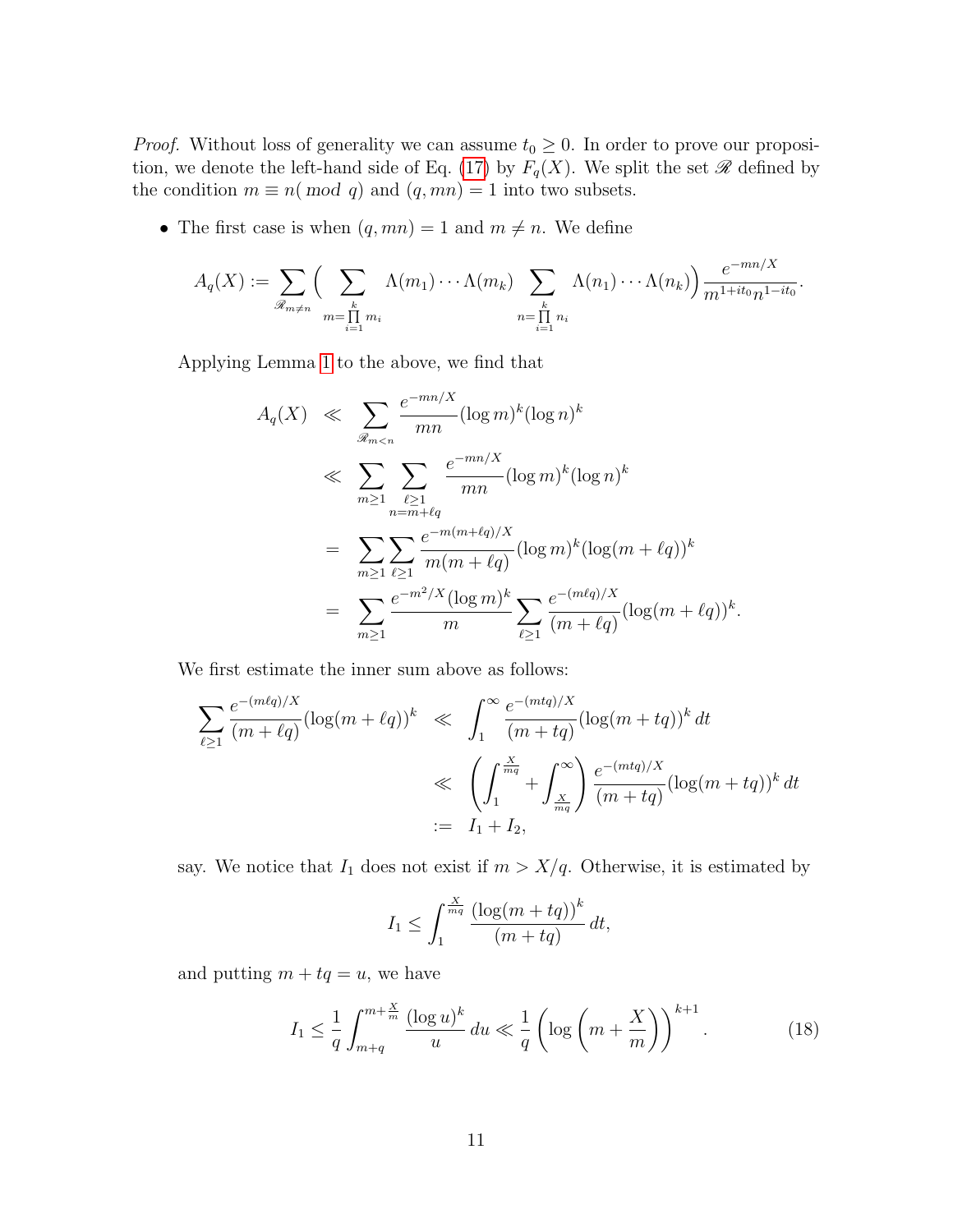After making the change of variable  $m \cdot t q / X = v$ ,  $I_2$  becomes

$$
I_2 = \frac{X}{mq} \int_1^{\infty} \frac{e^{-v}}{(m + \frac{Xv}{m})} \left( \log \left( m + \frac{Xv}{m} \right) \right)^k dv
$$
  
\n
$$
\leq \frac{1}{q} \int_1^{\infty} \frac{e^{-v}}{v} \left( \log \left( m + \frac{Xv}{m} \right) \right)^k dv
$$
  
\n
$$
= \frac{1}{q} \left( \int_1^{m^2/X} + \int_{m^2/X}^{\infty} \right) \frac{e^{-v}}{v} \left( \log \left( m + \frac{Xv}{m} \right) \right)^k dv
$$
  
\n
$$
\leq \frac{(\log 2m)^k}{q} \int_1^{m^2/X} \frac{e^{-v}}{v} dv + \frac{1}{q} \int_{m^2/X}^{\infty} \frac{e^{-v}}{v} \left( \log \frac{2Xv}{m} \right)^k dv,
$$

which yields to

<span id="page-11-0"></span>
$$
I_2 \ll \frac{1}{q} \left( (\log m)^k + (\log X)^k \right). \tag{19}
$$

From Eqs.  $(18)$  and  $(19)$ , we get

$$
\sum_{\ell\geq 1} \frac{e^{-(m\ell q)/X}}{(m+\ell q)} (\log(m+\ell q))^k \ll \frac{1}{q} \left( (\log m)^k + (\log X)^k + \left( \log \left( m + \frac{X}{m} \right) \right)^{k+1} \right).
$$

Therefore

$$
qA_q(X) \ll \sum_{m\geq 1} \frac{e^{-m^2/X}}{m} (\log m)^{2k} + (\log X)^k \sum_{m\geq 1} \frac{e^{-m^2/X}}{m} (\log m)^k + \sum_{m\geq 1} \frac{e^{-m^2/X}}{m} (\log m)^k \left( \log \left( m + \frac{X}{m} \right) \right)^{k+1} .
$$
 (20)

The first sum above is estimated by

<span id="page-11-1"></span>
$$
\ll \int_1^{\sqrt{X}} \frac{(\log t)^{2k}}{t} dt + \int_{\sqrt{X}}^{\infty} \frac{e^{-t^2/X}}{t} (\log t)^{2k} dt.
$$

The first integral here is estimated by  $\ll (\log X)^{2k+1}$ . After making the change of variable  $t^2/X = v$ , the second integral is  $\ll (\log X)^{2k}$ . This gives us

$$
\sum_{m\geq 1} \frac{e^{-m^2/X}}{m} (\log m)^{2k} \ll (\log X)^{2k+1}.
$$

Similarly, we observe that the second term on the right-hand side of Eq. [\(20\)](#page-11-1) is

$$
\ll (\log X)^k (\log X)^{k+1} = (\log X)^{2k+1}.
$$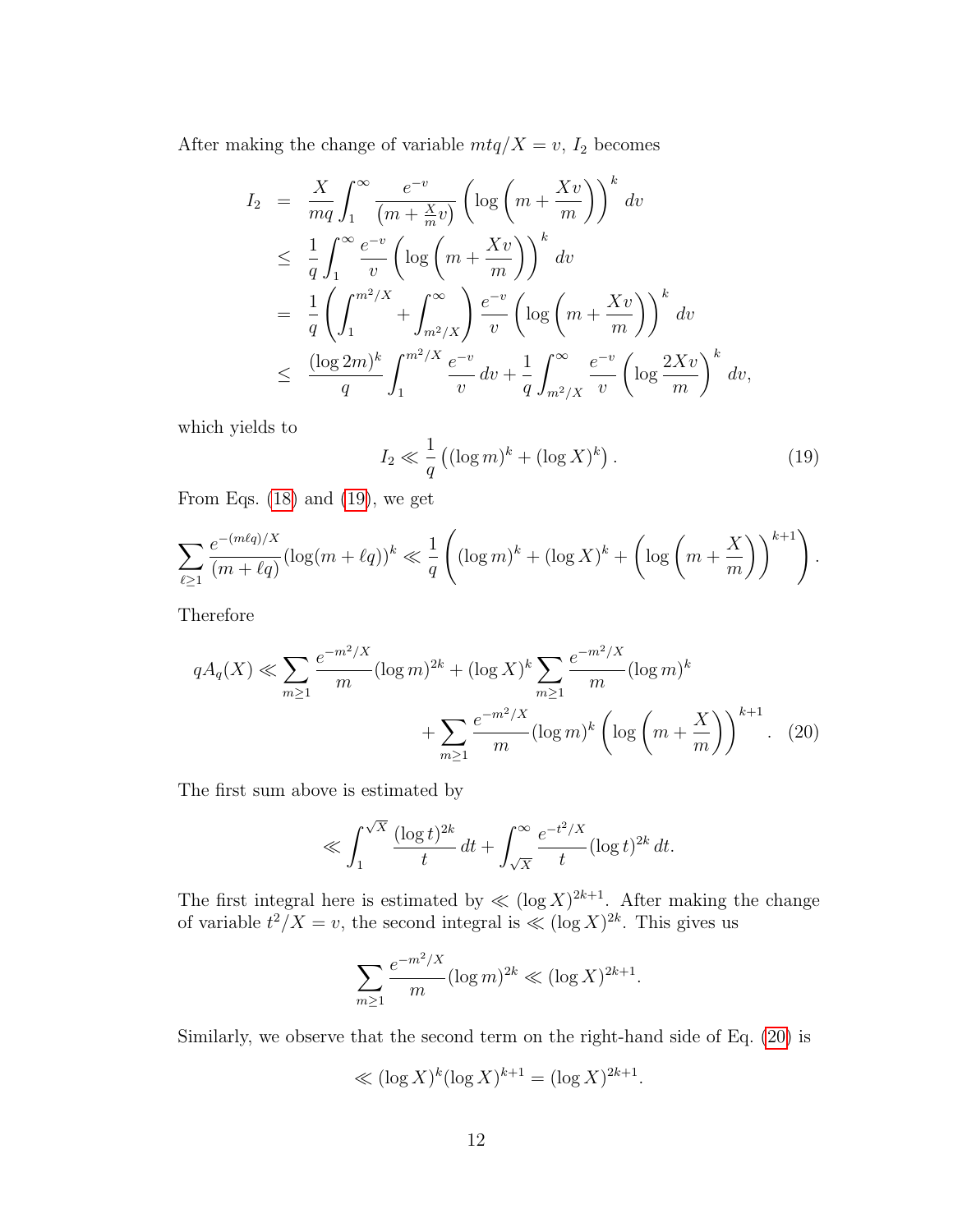As for the third sum on the right-hand side of Eq. [\(20\)](#page-11-1), it is estimated by

$$
\sum_{m\geq 1} \frac{e^{-m^2/X}}{m} (\log m)^k (\log (m + X/m))^{k+1}
$$
  

$$
\ll (\log X)^k \int_1^{\sqrt{X}} \frac{(\log X/t)^{k+1}}{t} dt + \int_{\sqrt{X}}^{\infty} \frac{e^{-t^2/X}}{t} (\log t)^{2k+1} dt.
$$

It is easy to see that the first integral on the right-hand side of the above is  $\ll$  $(\log X)^{2k+2}$ . By the change of variable  $t^2/X = v$ , the second integral is estimated by  $\ll (\log X)^{2k+1}$ . Thus, we find that

$$
\sum_{m\geq 1} \frac{e^{-m^2/X}}{m} (\log m)^k \left( \log \left( m + \frac{X}{m} \right) \right)^{k+1} \ll (\log X)^{2k+2}.
$$

Therefore, we get

<span id="page-12-0"></span>
$$
A_q(X) \ll \frac{(\log X)^{2k+2}}{q}.\tag{21}
$$

• The second case is when  $(q, mn) = 1$  and  $m = n$ . Then, define

$$
B_q(X) := \sum_{\mathscr{R}_{m=n}} \Biggl(\sum_{\substack{k \ m = 1 \ n_i}} \Lambda(m_1) \cdots \Lambda(m_k) \sum_{\substack{k \ n = \prod_{i=1}^k n_i}} \Lambda(n_1) \cdots \Lambda(n_k) \Biggr) \frac{e^{-mn/X}}{m^{1+it_0} n^{1-it_0}},
$$

and put

$$
B_q(X) = B_q^{\sharp}(X) + B_q^{\flat}(X),
$$

where

$$
B_q^{\sharp}(X) := \sum_{\substack{\mathscr{R}_{m=n} \\ m \leq X^{1/2}}} \Biggl(\sum_{\substack{k \\ m=\prod m_i}} \Lambda(m_1) \cdots \Lambda(m_k)\Biggr)^2 \frac{e^{-m^2/X}}{m^2},
$$

and

$$
B_q^{\flat}(X) := \sum_{\substack{\mathscr{R}_{m=n} \\ m > X^{1/2}}} \Big( \sum_{\substack{k \\ m=\prod_{i=1}^k m_i}} \Lambda(m_1) \cdots \Lambda(m_k) \Big)^2 \frac{e^{-m^2/X}}{m^2}.
$$

For the function  $B^{\flat}_{q}(X)$ , since  $m > X^{1/2}$ , we see that  $e^{-m^{2}/X} \leq 1$  and

$$
B_q^{\flat}(X) \ll \sum_{\substack{\mathcal{R}_{m=n} \\ m > X^{1/2} \\ m > X^{1/2}}} \frac{\left(\sum_{m=\prod\limits_{i=1}^k m_i} \Lambda(m_1) \cdots \Lambda(m_k)\right)^2}{m^2}
$$

$$
\ll \sum_{m > X^{1/2}} \frac{(\log m)^{2k}}{m^2},
$$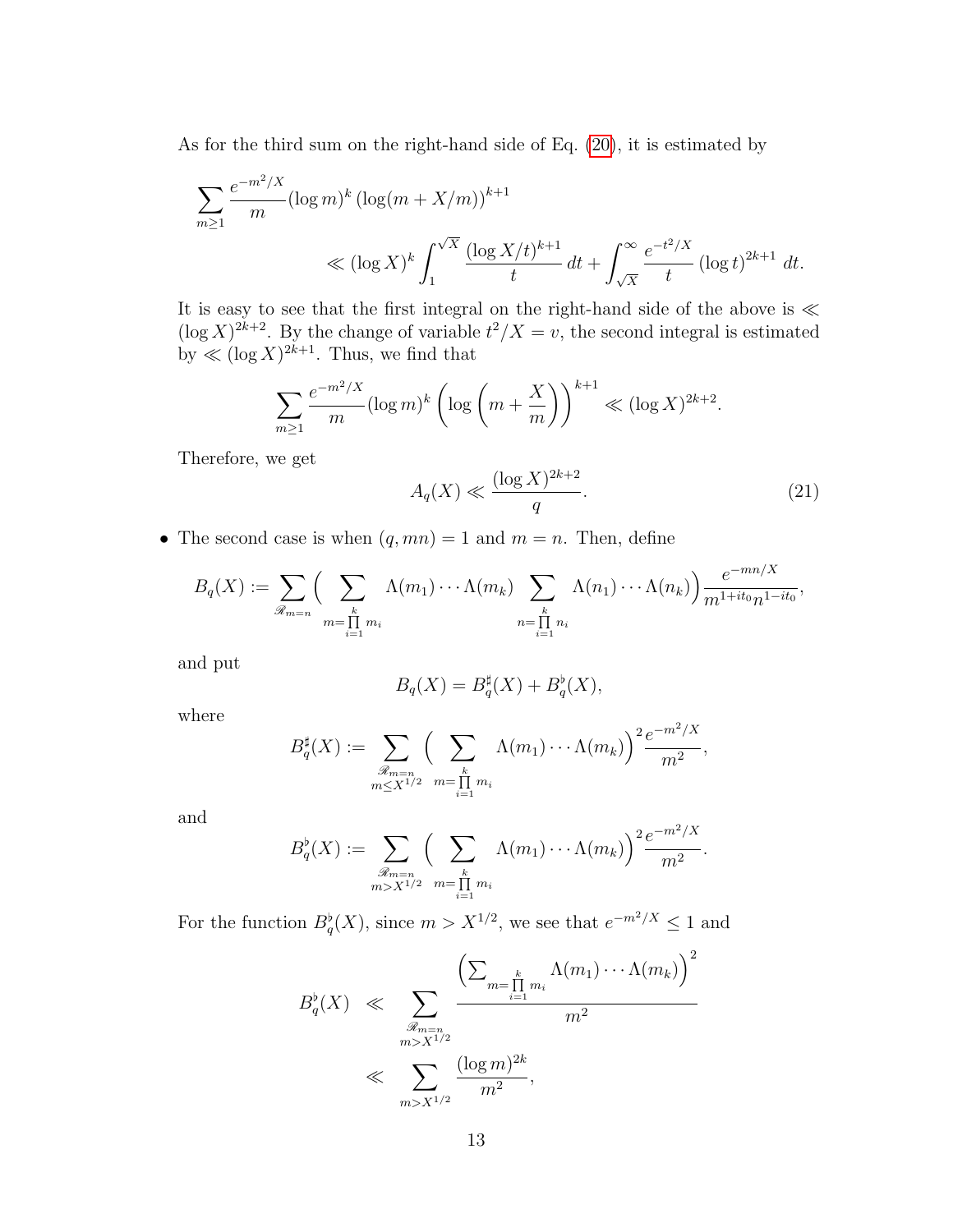where we used Lemma [1.](#page-5-2) Thus

<span id="page-13-0"></span>
$$
B_q^{\flat}(X) \ll \frac{(\log X)^{2k}}{X^{1/2}}.
$$
 (22)

For the function  $B^{\sharp}_{q}(X)$ , since  $m^{2}$  is small enough, we can rely on the approximation

$$
e^{-m^2/X} = 1 + O\bigg(\frac{m^2}{X}\bigg).
$$

Then, the function  $B_q^{\sharp}(X)$  is rewritten as

$$
B_q^{\sharp}(X) = \sum_{\substack{\mathcal{R}_{m=n} \\ m \le X^{1/2}}} \frac{\left(\sum\limits_{m=m_1\cdots m_k} \prod\limits_{i=1}^k \Lambda(m_i)\right)^2}{m^2} + O\left(\frac{1}{X} \sum\limits_{\substack{\mathcal{R}_{m=n} \\ m \le X^{1/2}}} \left(\sum\limits_{m=m_1\cdots m_k} \prod\limits_{i=1}^k \Lambda(m_i)\right)^2\right).
$$

Again using Lemma [1,](#page-5-2) we see that the error term is  $O(X^{-1/2}(\log X)^{2k})$ . Further, we remove the condition  $m \leq X^{1/2}$  from the summation with the error  $O(X^{-1/2}(\log X)^{2k})$ . Thus, we have

<span id="page-13-1"></span>
$$
B_q^{\sharp}(X) = \sum_{\mathcal{R}_{m=n}} \frac{\left(\sum_{m=m_1\cdots m_k} \prod_{i=1}^k \Lambda(m_i)\right)^2}{m^2} + O\left(\frac{(\log X)^{2k}}{\sqrt{X}}\right). \tag{23}
$$

From Eqs.  $(22)$  and  $(23)$ , we find that

<span id="page-13-2"></span>
$$
B_q(X) = \sum_{\substack{m \ge 1 \\ (m,q)=1}} \frac{\left(\sum_{m=m_1 \cdots m_k} \prod_{i=1}^k \Lambda(m_i)\right)^2}{m^2} + O\left(\frac{(\log X)^{2k}}{\sqrt{X}}\right). \tag{24}
$$

From Eqs. [\(21\)](#page-12-0) and [\(24\)](#page-13-2), we obtain the assertion of the proposition.

 $\Box$ 

In the case when  $q = p$  is a prime number, Proposition [4](#page-9-1) becomes

<span id="page-13-3"></span>**Proposition 5.** Let  $m_i$ ,  $n_i$  and  $k$  be positive integers for  $i \in \{1, 2, \dots, k\}$ . Let  $q = p$ be a prime number. For any real  $t_0$  and  $X > 1$ , we have

$$
\sum_{\mathcal{R}} \frac{\sum_{m=m_1\cdots m_k} \prod_{i=1}^k \Lambda(m_i) \sum_{n=n_1\cdots n_k} \prod_{i=1}^k \Lambda(n_i)}{m^{1+it_0} n^{1-it_0}} e^{-mn/X}
$$
\n
$$
= \sum_{m\geq 1} \frac{\left(\sum_{m=m_1\cdots m_k} \Lambda(m_1) \cdots \Lambda(m_k)\right)^2}{m^2} + O_k \left(\frac{(\log X)^{2k+2}}{p} + \frac{(\log X)^{2k}}{\sqrt{X}} + \frac{(\log p)^{2k}}{p^2}\right).
$$
\n(25)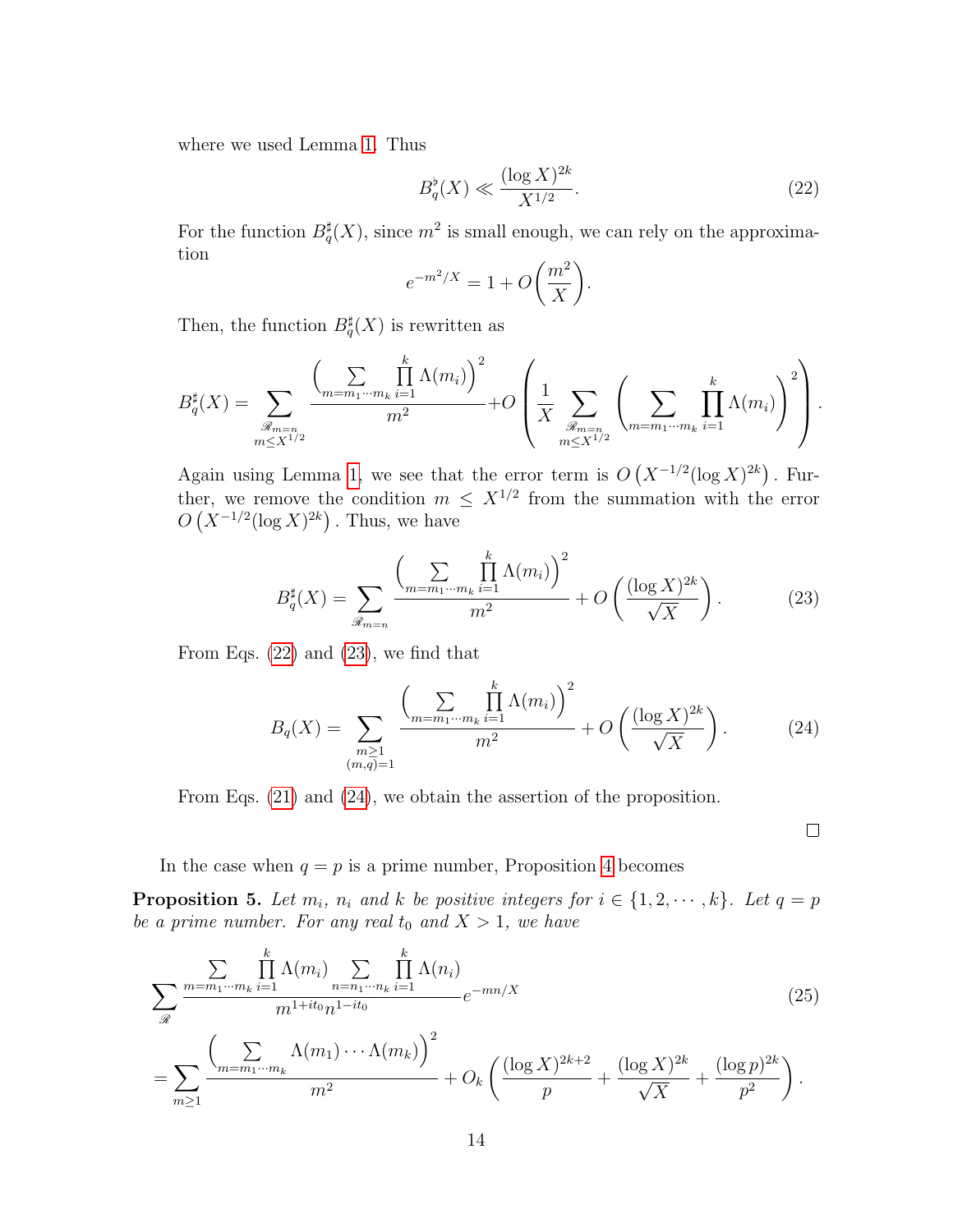Proof. This is clear from

$$
\sum_{\substack{m\geq 1\\(m,p)=1}}\frac{\left(\sum_{m=m_1\cdots m_k}\prod_{i=1}^k \Lambda(m_i)\right)^2}{m^2} = \sum_{m\geq 1}\frac{\left(\sum_{m=m_1\cdots m_k}\prod_{i=1}^k \Lambda(m_i)\right)^2}{m^2} - \sum_{\substack{m\geq 1\\p|m}}\frac{\left(\sum_{m=m_1\cdots m_k}\prod_{i=1}^k \Lambda(m_i)\right)^2}{m^2}
$$

$$
= \sum_{m\geq 1}\frac{\left(\sum_{m=m_1\cdots m_k}\prod_{i=1}^k \Lambda(m_i)\right)^2}{m^2} + O\left(\frac{(\log p)^{2k}}{p^2}\right),\tag{26}
$$

 $\Box$ 

where we used Lemma [1.](#page-5-2)

# <span id="page-14-0"></span>5 Proof of Theorems [1](#page-1-2) and [2](#page-2-1)

Let  $q \geq 2$ . We consider the function

$$
G_q(s) = \sum_{\chi \bmod q} \left( \frac{L'(s + it_0, \chi)}{L(s + it_0, \chi)} \right)^k \left( \frac{L'(s - it_0, \overline{\chi})}{L(s - it_0, \overline{\chi})} \right)^k
$$

where  $\chi$  runs over all Dirichlet characters modulo q. When  $\sigma > 1$ , using the fact that

$$
\frac{L'(s,\chi)}{L(s,\chi)} = \sum_{n\geq 1} \frac{\chi(n)\Lambda(n)}{n^s},
$$

one can write the function  ${\cal G}_q(s)$  as

$$
G_q(s) = \sum_{\chi \bmod q} \sum_{\substack{m_1 \cdots m_k \ge 1 \\ n_1 \cdots n_k \ge 1}} \frac{\prod_{i=1}^k \Lambda(m_i) \chi(m_i) \prod_{i=1}^k \Lambda(n_i) \bar{\chi}(n_i)}{\left(\prod_{i=1}^k m_i\right)^s \left(\prod_{i=1}^k m_i\right)^{it_0} \left(\prod_{i=1}^k n_i\right)^{-it_0}}.
$$

The proof of our theorems relies on two distinct evaluations of the quantity:

<span id="page-14-1"></span>
$$
S_q(X) = \frac{1}{2\pi i} \int_{3-i\infty}^{3+i\infty} G_q(s) X^{s-1} \Gamma(s-1) \, ds. \tag{27}
$$

We write the integrand of the right-hand side of the above as  $f(s)$ .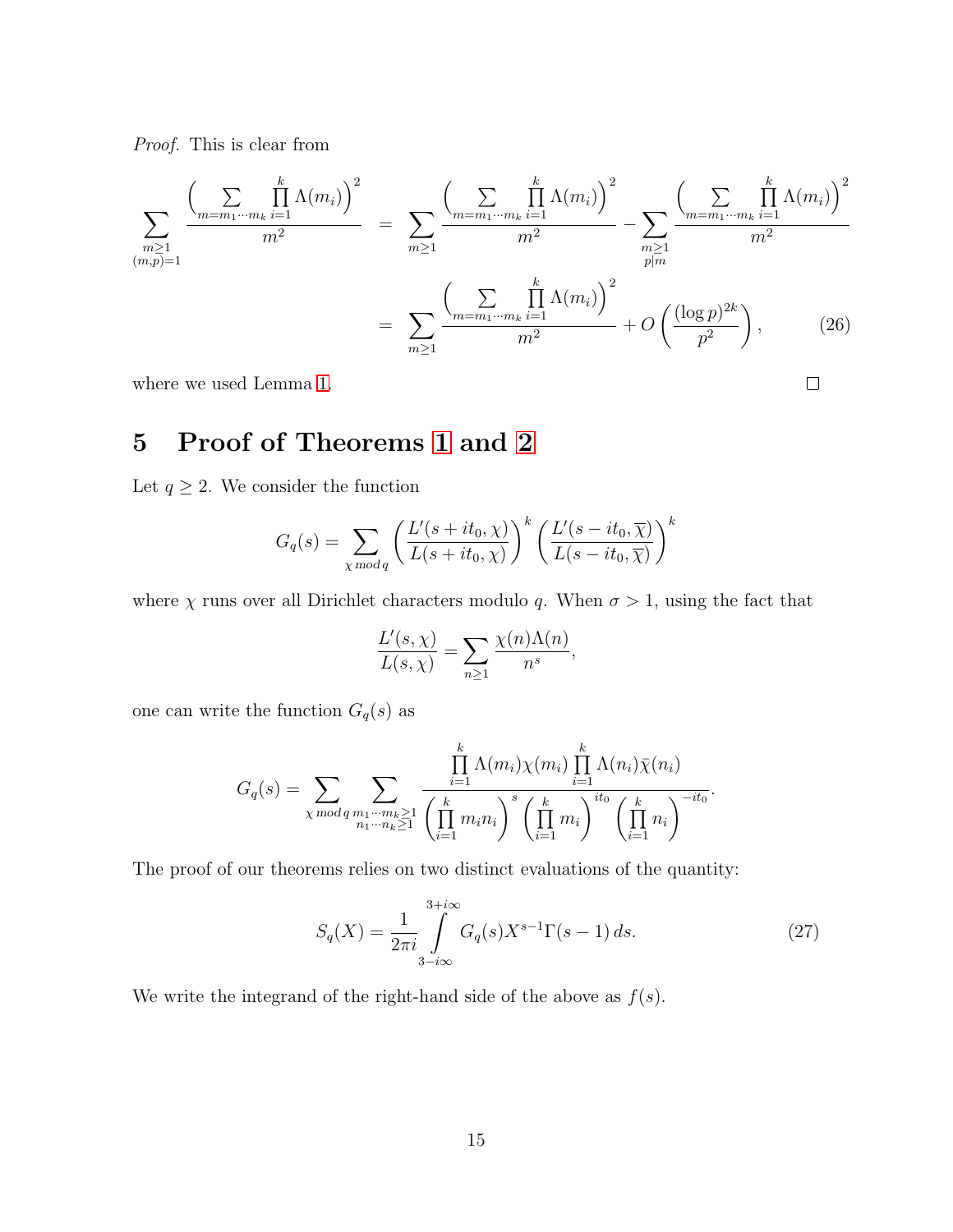### **5.1** The first evaluation of  $S_q(X)$

It relies on the formula  $e^{-y} = \frac{1}{2i}$  $\frac{1}{2i\pi} \int_{2-i\infty}^{2+i\infty} y^{-s} \Gamma(s) ds$  (valid for positive y) and on the use of Proposition [1.](#page-1-2) We readily find that

$$
S_q(X) = \frac{1}{2\pi i} \sum_{\chi \bmod q} \sum_{\substack{m_1\cdots m_k \ge 1 \\ n_1\cdots n_k \ge 1}} \frac{\prod_{i=1}^k \Lambda(m_i) \chi(m_i) \prod_{i=1}^k \Lambda(n_i) \bar{\chi}(n_i)}{\left(\prod_{i=1}^k m_i\right)^{1+it_0} \left(\prod_{i=1}^k n_i\right)^{1-it_0}} \int_{2-i\infty}^{2+i\infty} \left(\frac{X}{\prod_{i=1}^k m_i n_i}\right)^s \Gamma(s) ds
$$
  

$$
= \varphi(q) \sum_{\substack{m,n \ge 1 \\ m \equiv n \bmod q \\ (q,mn)=1}} \frac{\left(\sum_{m=m_1\cdots m_k} \Lambda(m_1) \cdots \Lambda(m_k) \sum_{n=n_1\cdots n_k} \Lambda(n_1) \cdots \Lambda(n_k)\right)}{m^{1+it_0} n^{1-it_0}} e^{-mn/X}.
$$

Thanks to Proposition [4,](#page-9-1) we get

<span id="page-15-0"></span>
$$
S_q(X) = \varphi(q) \sum_{\substack{m \ge 1 \\ (m,q)=1}} \frac{\left(\sum_{m=m_1 \cdots m_k} \prod_{i=1}^k \Lambda(m_i)\right)^2}{m^2} + Y \tag{28}
$$

with

$$
Y = O\left(\frac{\varphi(q)}{q} (\log X)^{2k+2} + \frac{\varphi(q)(\log X)^{2k}}{\sqrt{X}}\right).
$$
 (29)

### 5.2 The second evaluation of  $S_q(X)$

From Proposition [2,](#page-4-0) we note that the following regions

$$
\mathcal{D}_1 = \left\{ \sigma \ge 1 - \frac{c}{\log(q(|t+t_0|+2))} \right\}
$$

and

$$
\mathcal{D}_2 = \left\{ \sigma \ge 1 - \frac{c}{\log(q(|t-t_0|+2))} \right\},\,
$$

are zero-free regions of the functions  $L(s + it_0, \chi)$  and  $L(s - it_0, \overline{\chi})$  respectively, except for the possible Siegel zero  $\beta_1$ . Then, for any Dirichlet character  $\chi$  (mod q) and  $T \geq 2$ , we see that the region

$$
\mathcal{D}_3 = \left\{ \sigma \ge 1 - \frac{c}{\log(q(T + |t_0| + 2))}, \quad |t| \le T \right\}
$$

is a zero-free region of the both functions  $L(s+it_0, \chi)$  and  $L(s-it_0, \overline{\chi})$ , except for the possible zeros  $\beta_1 \pm it_0$  (see Figure [2\)](#page-16-0).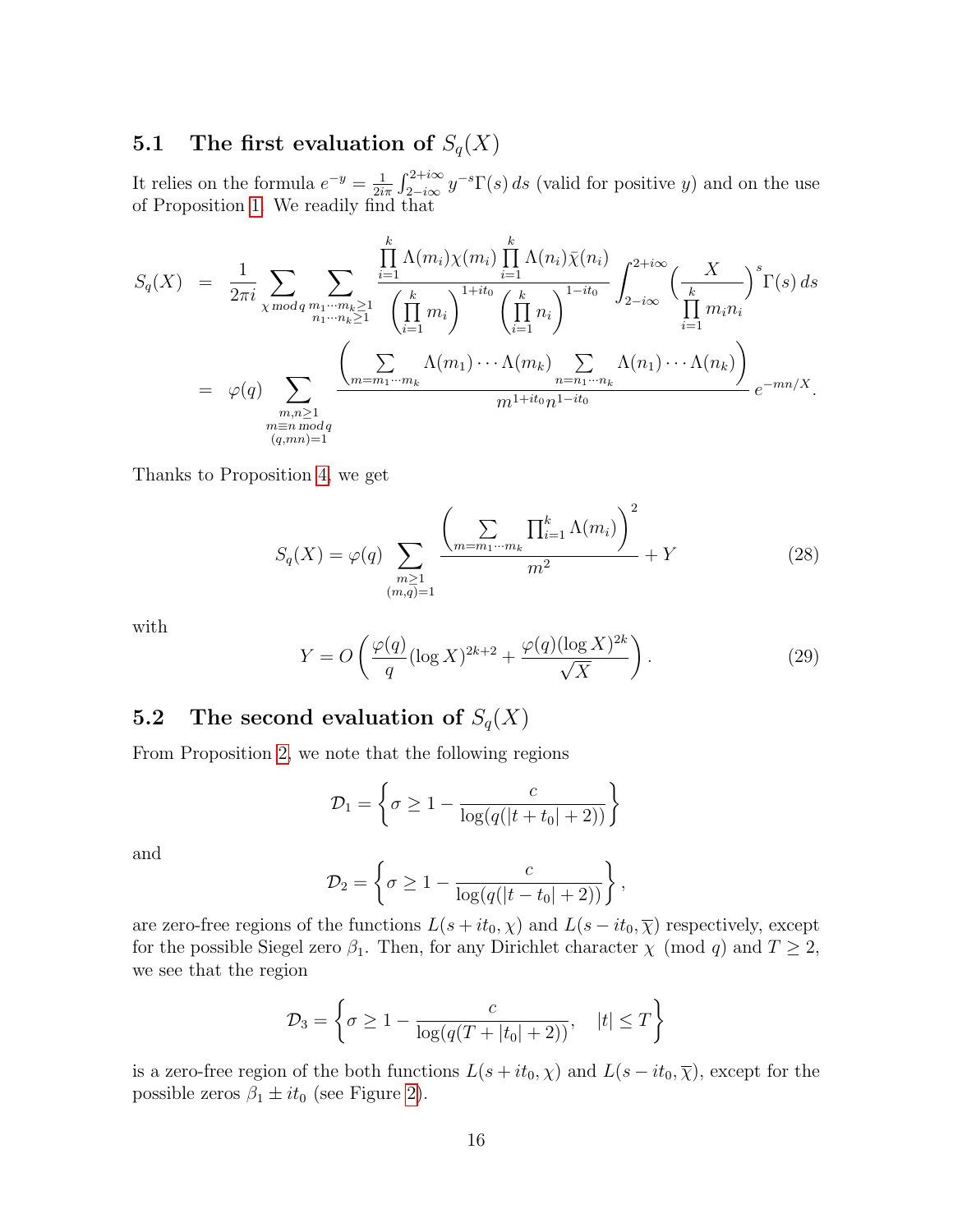<span id="page-16-0"></span>

Figure 2: The regions  $\mathcal{D}_1$  (red),  $\mathcal{D}_2$  (green) and  $\mathcal{D}_3$  (purple).

Now, let  $A(c_1) = 1 - c_1/\log(q(T + |t_0| + 2))$  with  $0 < c_1 < c \, (\langle c_0/2 \rangle)$ , and shift the part  $|t| \leq T$  of the path of integration in Eq. [\(27\)](#page-14-1) to the line segment  $\sigma + it$  defined with  $\sigma = A(c_1)$  and  $|t| \leq T$ . We choose  $c_1$  so that  $\beta_1$  (if exists in the region [\(6\)](#page-4-4)) satisfies the inequality

<span id="page-16-1"></span>
$$
|\beta_1 - A(c_1)| \ge \frac{c_1}{10 \log(q(T + |t_0| + 2))}.
$$
\n(30)

Put

$$
f_{\chi, t_0}(s) = \left(\frac{L'(s + it_0, \chi)}{L(s + it_0, \chi)}\right)^k \left(\frac{L'(s - it_0, \overline{\chi})}{L(s - it_0, \overline{\chi})}\right)^k \Gamma(s - 1) X^{s-1},
$$

then  $f(s) = \sum_{\chi} f_{\chi,t_0}(s)$ . Let  $\mathcal{C}_T$  denote the closed contour that consists of line segments joining the points  $3 - iT$ ,  $3 + iT$ ,  $A(c_1) + iT$  and  $A(c_1) - iT$  shown Figure [3,](#page-17-0) that is  $\mathcal{C}_T = I_1 \cup I_2 \cup I_3 \cup I_4$  with

- $I_1$ : The line segment from  $3 iT$  to  $3 + iT$ ,
- $I_2$ : The line segment from  $3 + iT$  to  $A(c_1) + iT$ ,
- I<sub>3</sub>: The line segment from  $A(c_1) + iT$  to  $A(c_1) iT$ ,
- $I_4$ : The line segment from  $A(c_1) iT$  to  $3 iT$ .

By Eq. [\(27\)](#page-14-1), we note that all the possibilities of the poles of the function  $f_{\chi,t_0}(s)$ occurring inside  $C_T$  are as follows: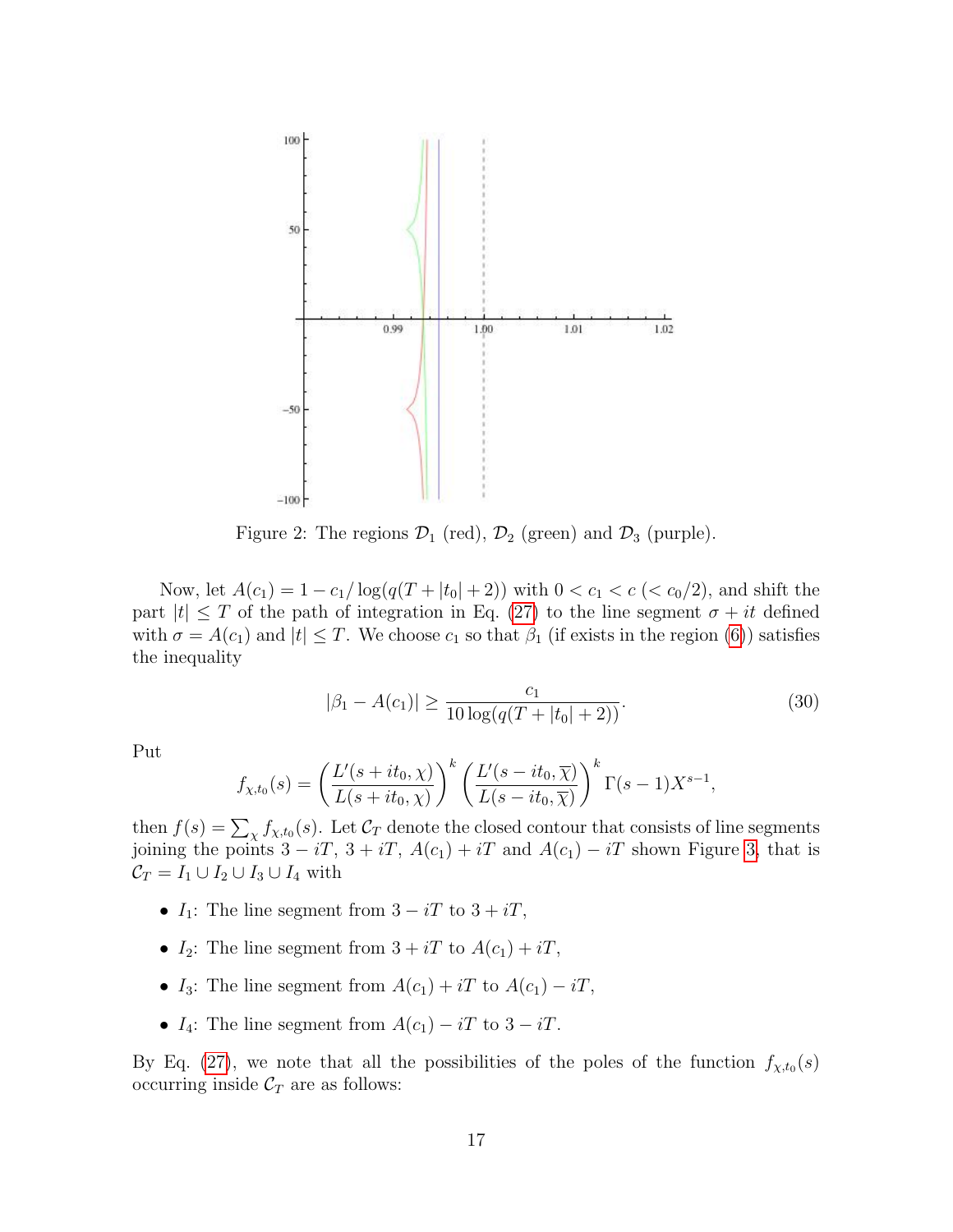<span id="page-17-0"></span>

Figure 3: The contour  $C_T$  in the complex plane.

- $s_1$ : a pole at 1, for any  $t_0$  and for any  $\chi$ ,
- $s_2$ ,  $s_3$ : two poles at  $1 + it_0$  and  $1 it_0$  respectively, of order k, when  $\chi = \chi_0$  and  $t_0 \neq 0,$
- $s_4$ ,  $s_5$ : two possible poles at  $\beta_1 + it_0$  and  $\beta_1 it_0$  respectively, of order k, when  $\chi = \chi_1$  and  $t_0 \neq 0$ ,
- $s_6$ : a possible pole of order 2k at  $s = \beta_1$  when  $\chi = \chi_1$  and  $t_0 = 0$ .

#### 5.2.1 The calculus of residues.

Pole  $s_1$ : We distinguish two cases depending on  $t_0$ . The first case is when  $t_0 \neq 0$ . We observe that the function  $f_{\chi,t_0}(s)$  has a pole at  $s=1$  of order 1. Then, one finds that

<span id="page-17-1"></span>
$$
\text{Res}(f_{\chi,t_0}(s);1) = \left(\frac{L'(1+it_0,\chi)}{L(1+it_0,\chi)}\right)^k \left(\frac{L'(1+it_0,\chi)}{L(1+it_0,\chi)}\right)^k.
$$
(31)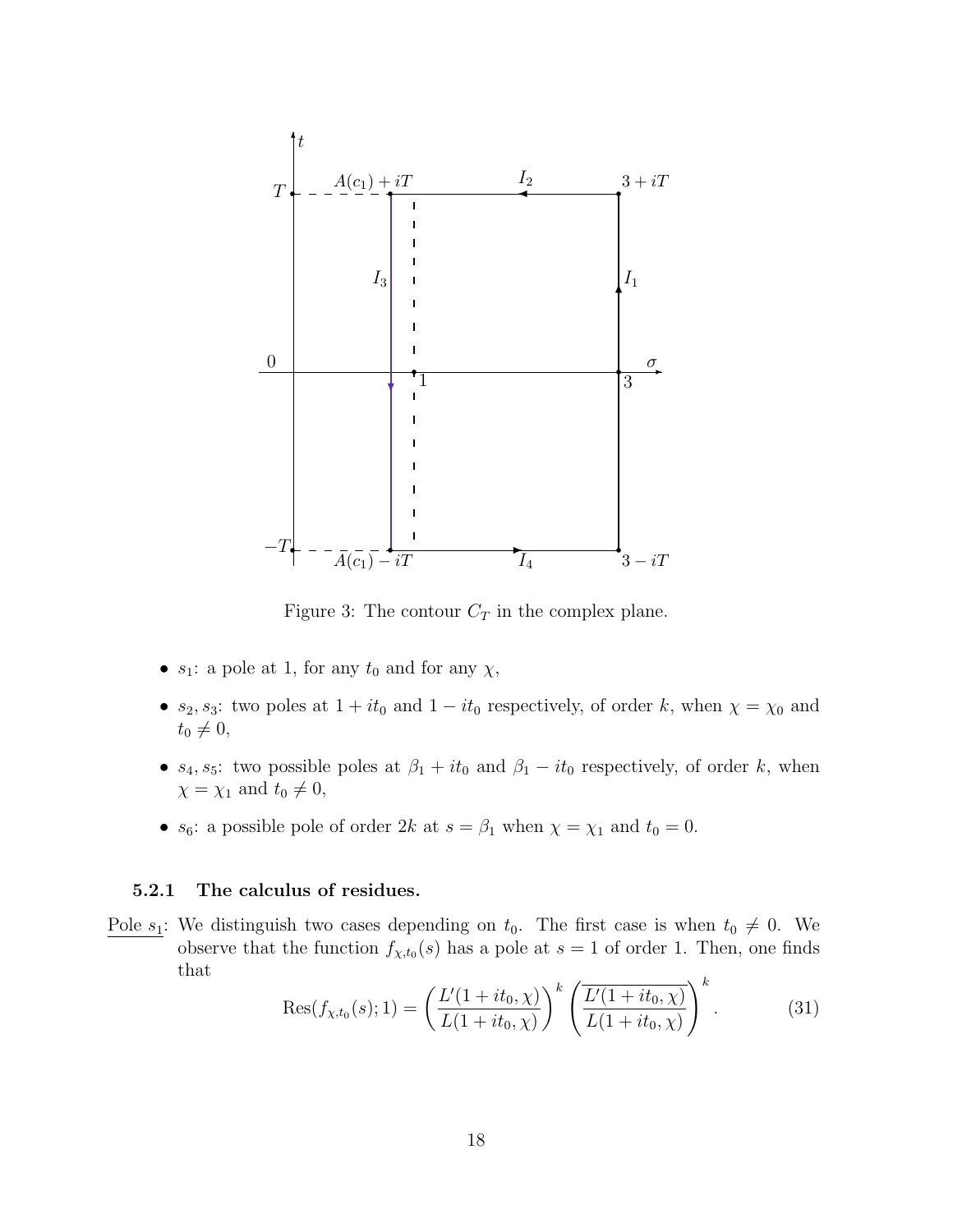The second case is when  $t_0 = 0$ . For  $\chi \neq \chi_0$ , the function  $f_{\chi,t_0}(s)$  has again a pole at  $s = 1$  of order 1. Then

$$
Res(f_{\chi,0}(s);1) = \left(\frac{L'(1,\chi)}{L(1,\chi)}\right)^k \left(\frac{L'(1,\overline{\chi})}{L(1,\overline{\chi})}\right)^k.
$$

As for  $\chi = \chi_0$ , the function  $f_{\chi_0,0}(s)$  has a pole at  $s = 1$  of order  $2k + 1$  and the residue of our function at this point is calculated as follows: Taking  $s' = s - 1$ , we find that

<span id="page-18-0"></span>
$$
X^{s'} = \sum_{n=0}^{\infty} M_{n,0}(X) s'^n
$$
 (32)

and that

<span id="page-18-1"></span>
$$
s'\Gamma(s') = \Gamma(s'+1) = \sum_{n=0}^{\infty} N_{n,0} s'^n,
$$
\n(33)

where

<span id="page-18-3"></span>
$$
M_{n,0}(X) = (\log X)^n / n!, \qquad N_{n,0} = \Gamma^{(n)}(1) / n!.
$$
 (34)

Using the fact that  $L(s, \chi_0) = \zeta(s) \prod_{p \mid q} \left(1 - \frac{1}{p^s}\right)$  $\frac{1}{p^s}$ , we write

$$
s' \frac{L'(s'+1,\chi_0)}{L(s'+1,\chi_0)} = s' \frac{\zeta'(s'+1)}{\zeta(s'+1)} + s' \sum_{p|q} \frac{\log p}{p^{s'+1}-1}.
$$

Thanks to Lemma [3](#page-6-1) and Lemma [4](#page-7-0) with  $a = 1$ , we get

<span id="page-18-5"></span>
$$
s' \frac{L'(s'+1,\chi_0)}{L(s'+1,\chi_0)} = \sum_{n=0}^{\infty} E_n s'^n + \sum_{n=0}^{\infty} F_{n,1} s'^{n+1}
$$
  

$$
= \sum_{n=0}^{\infty} E_n s'^n + \sum_{n=1}^{\infty} F_{n-1,1} s'^n
$$
  

$$
= \sum_{n=0}^{\infty} H_n s'^n,
$$
 (35)

where  $H_0 = E_0$  and  $H_n = E_n + F_{n-1,1}$  for  $n \ge 1$ . Here the coefficients  $E_n, F_{n,1}$  are defined by Eqs. [\(15\)](#page-6-2) and [\(16\)](#page-7-1) respectively. Using the properties of power series, one finds that

<span id="page-18-2"></span>
$$
\left(s'\frac{L'(s'+1,\chi_0)}{L(s'+1,\chi_0)}\right)^{2k} = \left(\sum_{n=0}^{\infty} H_n s'^n\right)^{2k} = \sum_{n=0}^{\infty} \tilde{H}_n s'^n,
$$
\n(36)

where

<span id="page-18-4"></span>
$$
\tilde{H}_n = \sum_{n=n_1+n_2+\dots+n_{2k}} H_{n_1} H_{n_2} \cdots H_{n_{2k}} = O_k(Q^{2k}). \tag{37}
$$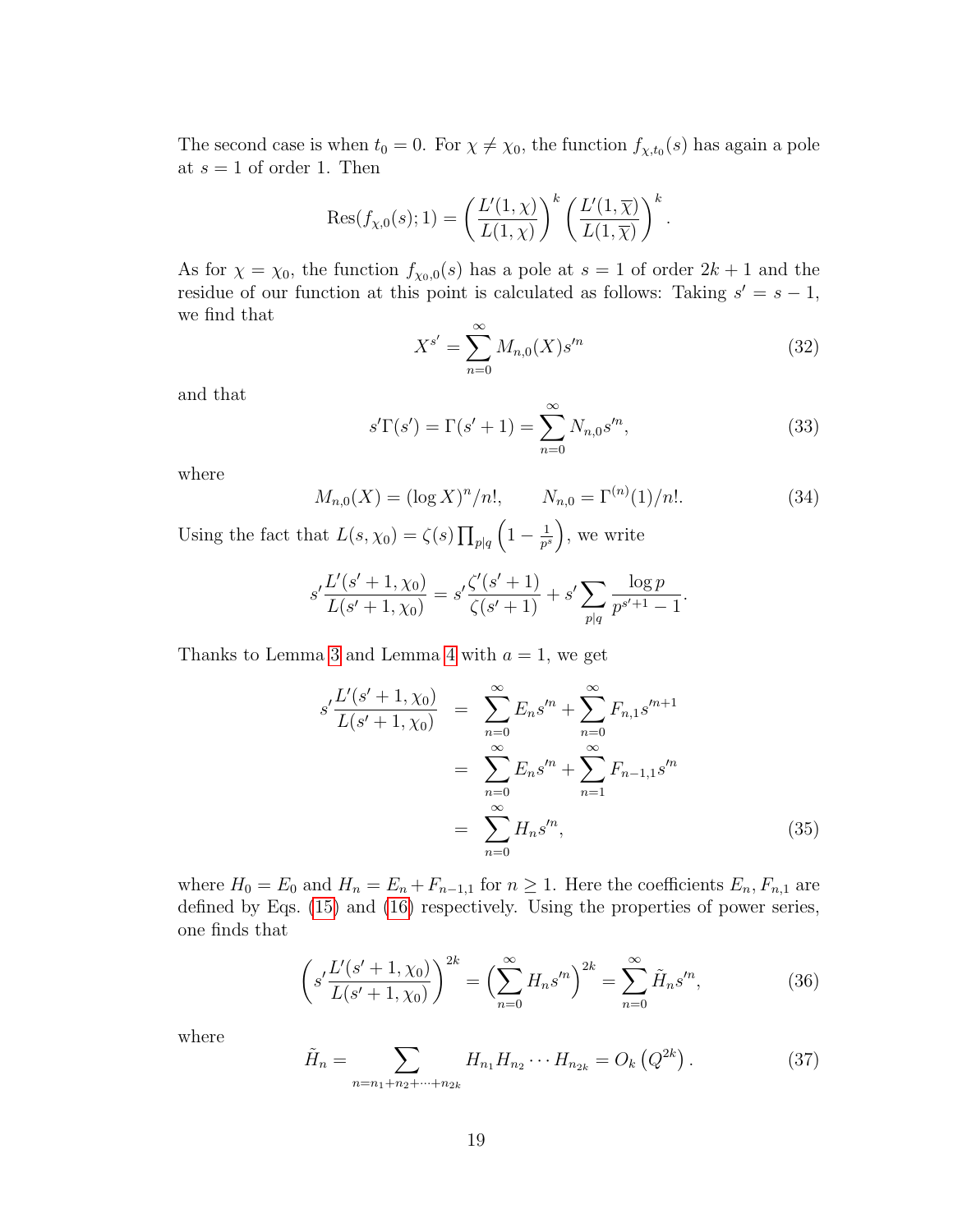By Eqs. [\(32\)](#page-18-0), [\(33\)](#page-18-1) and [\(36\)](#page-18-2), we infer

$$
\begin{split} \text{Res}(f_{\chi_0,0}(s);1) &= \frac{1}{(2k)!} \lim_{s \to 1} \frac{d^{2k}}{ds^{2k}} \left[ (s-1)^{2k+1} f_{\chi_0,0}(s) \right] \\ &= \frac{1}{(2k)!} \lim_{s' \to 0} \frac{d^{2k}}{(ds')^{2k}} \left[ s'^{2k+1} f_{\chi_0,0}(s'+1) \right] \\ &= \frac{1}{(2k)!} \lim_{s' \to 0} \frac{d^{2k}}{(ds')^{2k}} \left[ \sum_{n=0}^{\infty} J_n(X) s'^n \right], \end{split}
$$

where the coefficients  $J_n(X)$  are determined by multiplying the above three series together and via the properties of power series, namely

$$
J_n(X) = \sum_{n=n_1+n_2+n_3} M_{n_1,0}(X) N_{n_2,0} \tilde{H}_{n_3},
$$
\n(38)

where  $M_{n_1,0}(X)$ ,  $N_{n_2,0}$  and  $\tilde{H}_{n_3}$  are defined by Eqs. [\(34\)](#page-18-3) and [\(37\)](#page-18-4) respectively. Therefore, we get

<span id="page-19-0"></span>
$$
Res(f_{\chi_0,0}(s);1) = J_{2k}(X) = O\left(Q^{2k}(\log X)^{2k}\right).
$$
 (39)

From Eqs. [\(31\)](#page-17-1) and [\(39\)](#page-19-0), we write

<span id="page-19-4"></span>
$$
Res(f(s); 1) = \begin{cases} \sum_{\chi \bmod q} \left| \frac{L'(1+it_0, \chi)}{L(1+it_0, \chi)} \right|^{2k}, & t_0 \neq 0; \\ \sum_{\chi \bmod q} \left| \frac{L'(1, \chi)}{L(1, \chi)} \right|^{2k} + J_{2k}(X), & t_0 = 0. \end{cases}
$$
(40)

Pole  $s_2$ : For  $\chi = \chi_0$  and  $t_0 \neq 0$ , the function  $f_{\chi_0,t_0}(s)$  has a pole at  $s = 1 + it_0$  of order k. Taking  $s' = s - 1 - it_0$ , we write each term of  $f_{\chi_0,t_0}(s)$  as follows

<span id="page-19-1"></span>
$$
X^{s-1} = X^{it_0} e^{s' \log X} = \sum_{n=0}^{\infty} M_{n,t_0}(X) s'^n,
$$
\n(41)

<span id="page-19-2"></span>
$$
\Gamma(s-1) = \Gamma(s'+it_0) = \sum_{n=0}^{\infty} N_{n,t_0} s'^n,
$$
\n(42)

where

<span id="page-19-3"></span>
$$
M_{n,t_0}(X) = X^{it_0} \frac{(\log X)^n}{n!}, \qquad N_{n,t_0} = \frac{\Gamma^{(n)}(it_0)}{n!}.
$$
 (43)

Again using the fact that  $L(s, \chi_0) = \zeta(s) \prod_{p \mid q} \left(1 - \frac{1}{p^s}\right)$  $\frac{1}{p^s}$ , we find that

$$
\frac{L'(s+it_0, \chi_0)}{L(s+it_0, \chi_0)} = \frac{L'(s'+1+2it_0, \chi_0)}{L(s'+1+2it_0, \chi_0)}
$$
  
= 
$$
\frac{\zeta'(s'+1+2it_0)}{\zeta(s'+1+2it_0)} + \sum_{p|q} \frac{\log p}{p^{s'+1+2it_0}-1}.
$$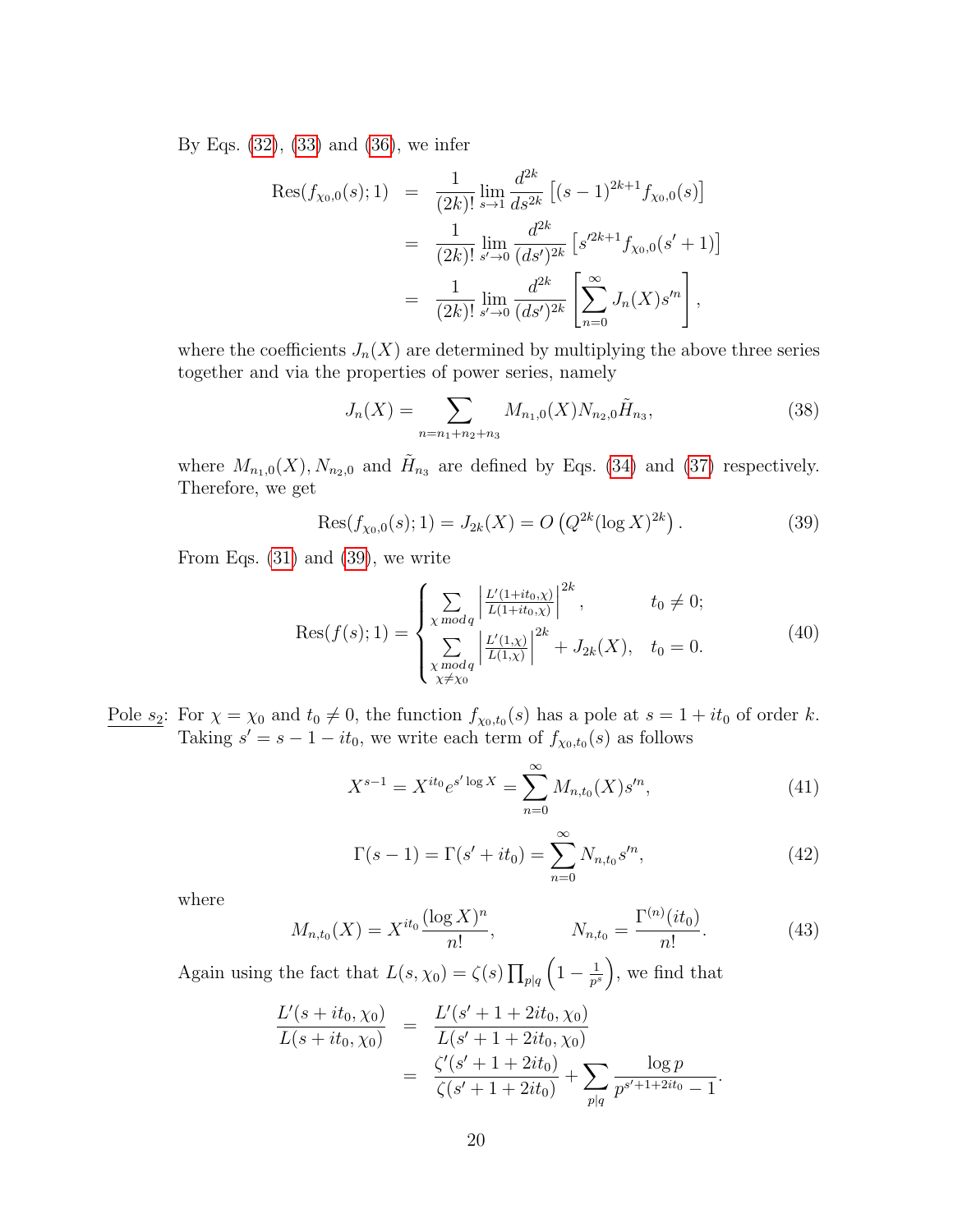Using Lemma [2](#page-5-3) with  $s_0 = 1 + 2it_0$  and Lemma [4](#page-7-0) with  $a = 1 + 2it_0$ , the above function is written in the form

$$
\frac{L'(s+it_0,\chi_0)}{L(s+it_0,\chi_0)} = \sum_{n=0}^{\infty} K_{n,t_0} s'^n,
$$

where

$$
K_{n,t_0} = C_{n,1+2it_0} + F_{n,1+2it_0}.\tag{44}
$$

Here  $C_{n,1+2it_0}$  and  $F_{n,1+2it_0}$  are defined in Eqs. [\(11\)](#page-5-4) and [\(16\)](#page-7-1) respectively. Thus, we get

<span id="page-20-0"></span>
$$
\left(\frac{L'(s+it_0,\chi_0)}{L(s+it_0,\chi_0)}\right)^k = \left(\sum_{n=0}^{\infty} K_{n,t_0} s'^n\right)^k = \sum_{n=0}^{\infty} \tilde{K}_{n,t_0} s'^n,
$$
\n(45)

where

<span id="page-20-1"></span>
$$
\tilde{K}_{n,t_0} = \sum_{n=n_1+n_2+\dots+n_k} K_{n_1,t_0} K_{n_2,t_0} \cdots K_{n_k,t_0}.
$$
\n(46)

From Eqs.  $(12)$  and  $(16)$  we have

$$
K_{n,t_0} = \begin{cases} O(|t_0|^{-n-1} + Q) & \text{if } 0 < |t_0| \le 1, \\ O((\log(|t_0| + 2))^{n+1} + Q) & \text{if } |t_0| > 1. \end{cases}
$$

Therefore if  $0 < |t_0| \leq 1$ ,

$$
\tilde{K}_{n,t_0} \ll \sum_{n=n_1+n_2+\dots+n_k} \left( \frac{1}{|t_0|^{n_1+1}} + Q \right) \cdots \left( \frac{1}{|t_0|^{n_k+1}} + Q \right)
$$
  

$$
\ll Q^k + \sum_{l=1}^k \sum_{0 \le n_1+n_2+\dots+n_l \le n} \frac{Q^{k-l}}{|t_0|^{n_1+\dots+n_l+l}}.
$$

Each term in the sum is

<span id="page-20-2"></span>
$$
\ll \frac{Q^{k-l}}{|t_0|^{n+l}} \le \max\left\{\frac{1}{|t_0|^{n+k}}, \frac{Q^{k-1}}{|t_0|^{n+1}}\right\},\,
$$

and hence

$$
\tilde{K}_{n,t_0} \ll_{n,k} Q^k + \frac{Q^{k-1}}{|t_0|^{n+1}} + \frac{1}{|t_0|^{n+k}} \qquad (|t_0| \le 1). \tag{47}
$$

Similarly,

$$
\tilde{K}_{n,t_0} \ll_{n,k} Q^k + Q^{k-1} (\log(|t_0|+2))^{n+1} + (\log(|t_0|+2))^{n+k} \qquad (|t_0|>1). \tag{48}
$$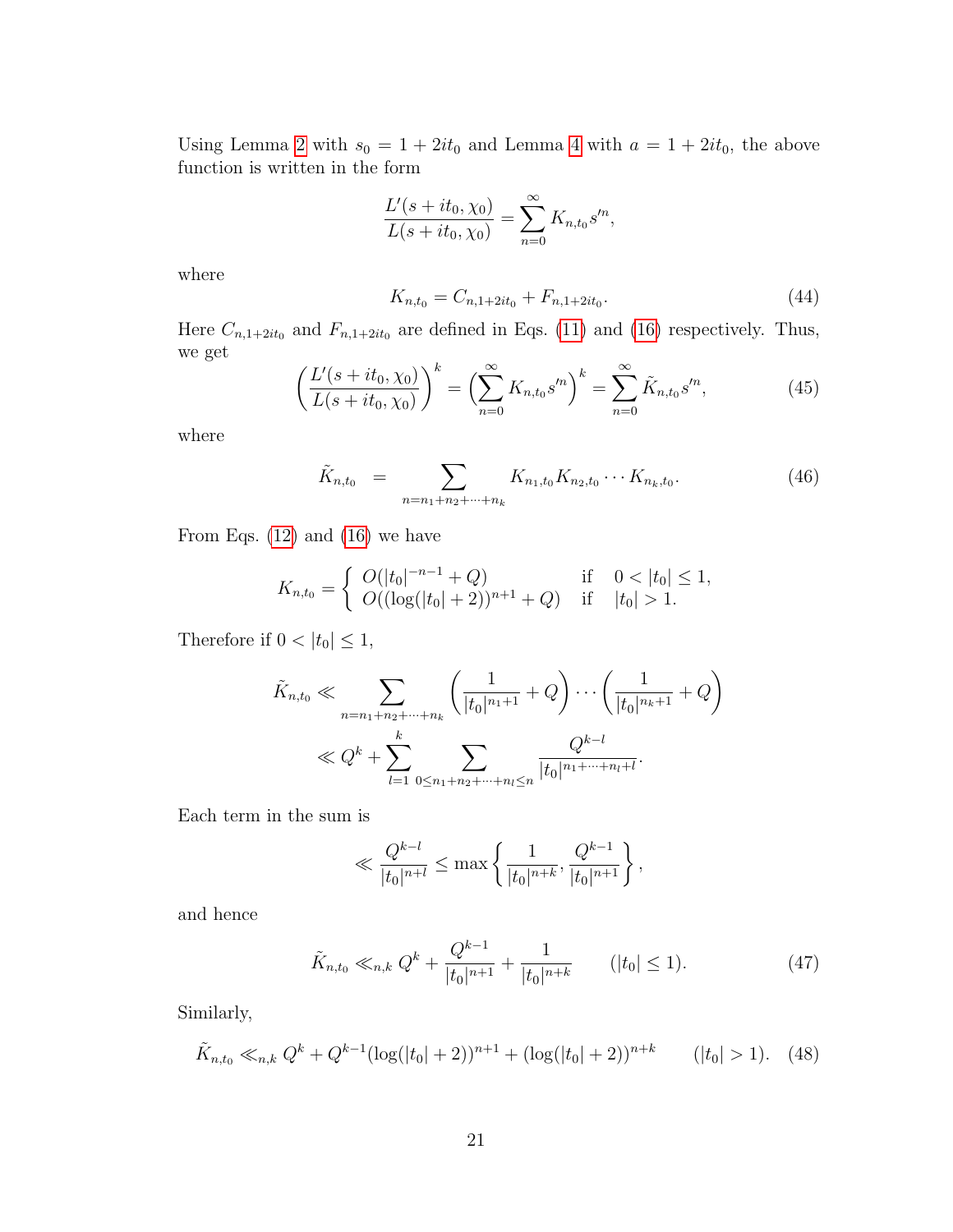Next, using Eq. [\(35\)](#page-18-5), we have

<span id="page-21-0"></span>
$$
\begin{aligned}\n\left( (s - 1 - it_0) \frac{L'(s - it_0, \chi_0)}{L(s - it_0, \chi_0)} \right)^k &= \left( s' \frac{L'(s' + 1, \chi_0)}{L(s' + 1, \chi_0)} \right)^k \\
&= \left( \sum_{n=0}^{\infty} H_n s'^n \right)^k = \sum_{n=0}^{\infty} \tilde{H}_n s'^n,\n\end{aligned} \tag{49}
$$

where  $\tilde{\tilde{H}}_n$  is defined by Eq. [\(37\)](#page-18-4) with 2k replaced by k and hence  $\tilde{\tilde{H}}_n = O(Q^k)$ . From Eqs.  $(41)$ ,  $(42)$ ,  $(45)$  and  $(49)$ , we therefore get

$$
\begin{split} \text{Res}(f_{\chi_0, t_0}(s); 1+it_0) &= \frac{1}{(k-1)!} \lim_{s \to 1+it_0} \frac{d^{k-1}}{ds^{k-1}} \left[ (s-1-it_0)^k G_q(s) \Gamma(s-1) X^{s-1} \right] \\ &= \frac{1}{(k-1)!} \lim_{s' \to 0} \frac{d^{k-1}}{(ds')^{k-1}} \left[ s'^k G_q(s'+1+it_0) \Gamma(s'+it_0) X^{s'+it_0} \right] \\ &= \frac{1}{(k-1)!} \lim_{s' \to 0} \frac{d^{k-1}}{(ds')^{k-1}} \left[ \sum_{n=0}^{\infty} L_{n, t_0}(X) s'^n \right] \\ &= L_{k-1, t_0}(X), \end{split}
$$

where

<span id="page-21-1"></span>
$$
L_{n,t_0}(X) = \sum_{n=n_1+n_2+n_3+n_4} M_{n_1,t_0}(X) N_{n_2,t_0} \tilde{K}_{n_3,t_0} \tilde{H}_{n_4},
$$
(50)

where  $M_{n_1,t_0}(X)$  and  $N_{n_2,t_0}$ ,  $\tilde{K}_{n_3,t_0}$  and  $\tilde{H}_{n_4}$  are given by Eqs. [\(43\)](#page-19-3), [\(46\)](#page-20-1) and [\(37\)](#page-18-4) respectively. Recall the Stirling formula

<span id="page-21-2"></span>
$$
\Gamma(\sigma + it) = \sqrt{2\pi} \left( 1 + |t| \right)^{\sigma - 1/2} e^{-\pi |t|/2} \left( 1 + O\left( 1/|t| \right) \right). \tag{51}
$$

Then we see that  $\Gamma^{(n)}(it_0) = O_n(\exp(-C_1|t_0|))$  (with a certain absolute  $C_1 > 0$ ) for  $|t_0| > 1$ , while it is  $= O_n(|t_0|^{-n-1})$  for  $0 < |t_0| \leq 1$ . Therefore we find the following evaluation of  $L_{k-1,t_0}(X)$ . First, if  $|t_0| > 1$ , from [\(43\)](#page-19-3) and [\(48\)](#page-20-2) we have

$$
L_{k-1,t_0}(X) \ll_k (\log X)^{k-1} e^{-C_2|t_0|} Q^{2k},
$$

where  $0 < C_2 < C_1$ . Secondly, if  $0 < |t_0| \leq 1$ , then

$$
L_{k-1,t_0}(X) \ll \sum_{k-1=n_1+n_2+n_3+n_4} (\log X)^{n_1} \frac{1}{|t_0|^{n_2+1}} \left(Q^k + \frac{Q^{k-1}}{|t_0|^{n_3+1}} + \frac{1}{|t_0|^{n_3+k}}\right) Q^k,
$$

but the factors  $(\log X)^{n_1}|t_0|^{-n_2}$ ,  $(\log X)^{n_1}|t_0|^{-n_2-n_3}$  are estimated by  $\leq (\log X)^{k-1}$ +  $|t_0|^{-k+1}$ , hence

$$
L_{k-1,t_0}(X) \ll_k \left( (\log X)^{k-1} + \frac{1}{|t_0|^{k-1}} \right) \frac{Q^k}{|t_0|} \left( Q^k + \frac{Q^{k-1}}{|t_0|} + \frac{1}{|t_0|^k} \right)
$$
  

$$
\ll \left( (\log X)^{k-1} + \frac{1}{|t_0|^{k-1}} \right) \frac{Q^k}{|t_0|} \left( Q^k + \frac{1}{|t_0|^k} \right).
$$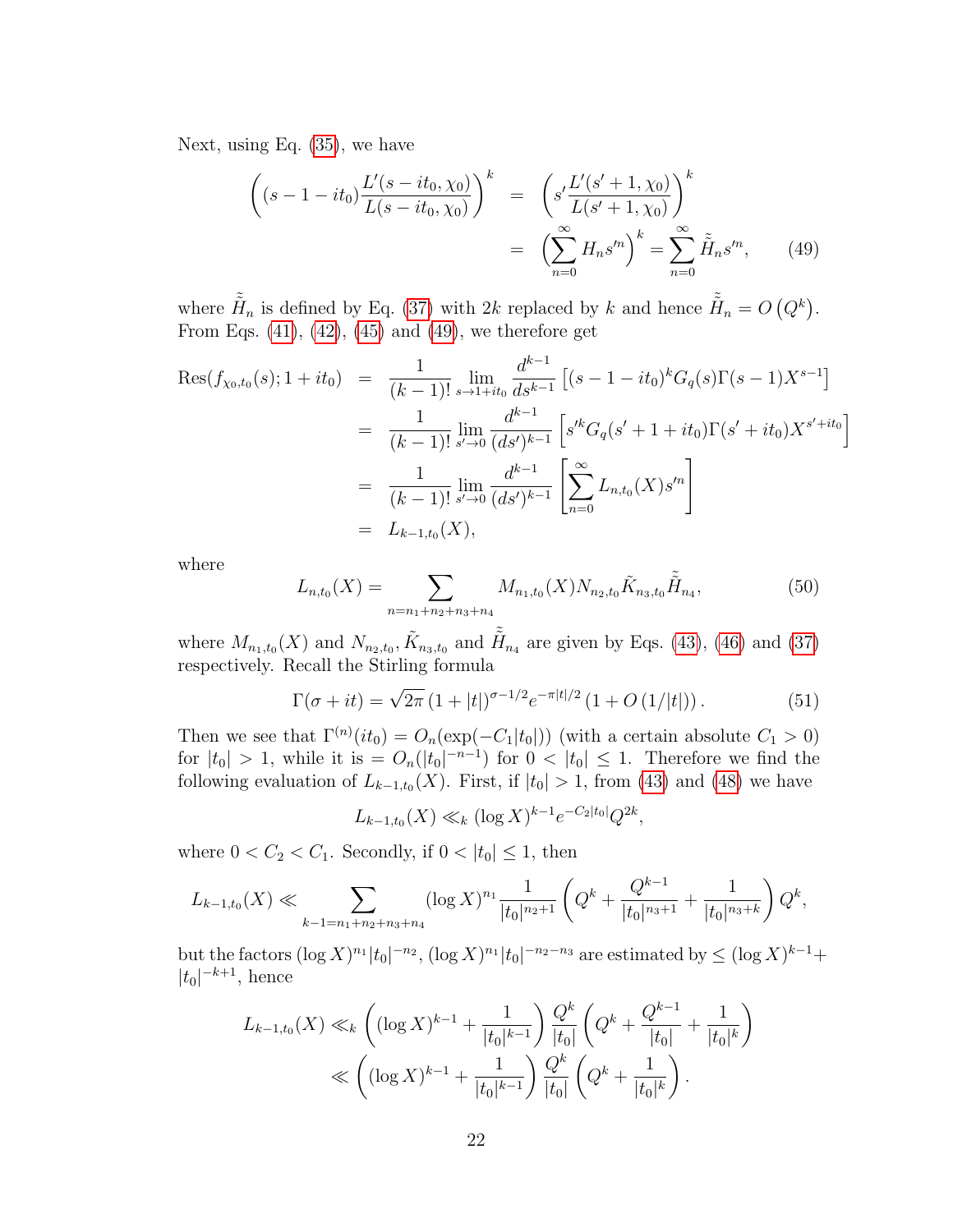Therefore, we now conclude that

$$
\operatorname{Res}(f_{\chi_0, t_0}(s); 1 + it_0) = L_{k-1, t_0}(X) \tag{52}
$$
\n
$$
= \begin{cases} O\left( (\log X)^{k-1} e^{-C_2 |t_0|} Q^{2k} \right) & \text{if} \quad |t_0| > 1, \\ O\left( \left( (\log X)^{k-1} + \frac{1}{|t_0|^{k-1}} \right) \frac{Q^k}{|t_0|} \left( Q^k + \frac{1}{|t_0|^k} \right) \right) & \text{if} \quad 0 < |t_0| \le 1. \end{cases}
$$

Pole  $s_3$ : For  $\chi = \chi_0$  and  $t_0 \neq 0$ , the function  $f_{\chi_0,t_0}(s)$  has a pole at  $s = 1 - it_0$  of order k. We calculate the residue of  $f(s)$  at the point  $1-it_0$  similar to that in the previous case. We get

<span id="page-22-7"></span><span id="page-22-0"></span>
$$
Res(f_{\chi_0,t_0}(s); 1 - it_0) = L_{k-1,-t_0}(X),
$$
\n(53)

where  $L_{n,-t_0}(X)$  is defined by Eq. [\(50\)](#page-21-1) and satisfies the same estimate as [\(52\)](#page-22-0).

Pole  $s_4$ : For  $\chi = \chi_1$  and  $t_0 \neq 0$ , the function  $f_{\chi_1,t_0}(s)$  has a (possible) pole at  $s = \beta_1 + it_0$ of order k. Putting  $s' = s - \beta_1 - it_0$ , we write each term of  $f_{\chi_1,t_0}(s)$  as follows

<span id="page-22-1"></span>
$$
X^{s-1} = X^{\beta_1 - 1 + it_0} e^{s' \log X} = \sum_{n=0}^{\infty} \tilde{M}_{n,t_0}(X) s'^n,
$$
 (54)

<span id="page-22-2"></span>
$$
\Gamma(s-1) = \Gamma(s_3 + \beta_1 - 1 + it_0) = \sum_{n=0}^{\infty} \tilde{N}_{n,t_0} s^n,
$$
\n(55)

where

<span id="page-22-4"></span>
$$
\tilde{M}_{n,t_0}(X) = X^{\beta_1 - 1 + it_0} \frac{(\log X)^n}{n!}, \quad \tilde{N}_{n,t_0} = \frac{\Gamma^{(n)}(\beta_1 - 1 + it_0)}{n!}.
$$
 (56)

Using Lemma [5,](#page-8-0) we find that

<span id="page-22-6"></span>
$$
s' \frac{L'(s' + \beta_1, \chi_1)}{L(s' + \beta_1, \chi_1)} = s' \left(\frac{1}{s'} + \sum_{n \ge 0} P_n s'^n\right) = \sum_{n \ge 0} P_{n-1} s'^n,\tag{57}
$$

where  $P_{-1} = 1$  and  $P_n$  is defined in Lemma [5.](#page-8-0) Hence, we get

<span id="page-22-3"></span>
$$
\left(s'\frac{L'(s'+\beta_1,\chi_1)}{L(s'+\beta_1,\chi_1)}\right)^k = \sum_{n=0}^{\infty} \tilde{P}_n s'^n,
$$
\n(58)

where

<span id="page-22-5"></span>
$$
\tilde{P}_n = \sum_{n=n_1+\dots+n_k} P_{n_1-1} \cdots P_{n_k-1} = O((\log q)^n). \tag{59}
$$

On the other hand, we use Lemma [6](#page-8-1) to write

$$
\frac{L'(s+it_0,\chi_1)}{L(s+it_0,\chi_1)}=\frac{L'(s'+\beta_1+2it_0,\chi_1)}{L(s'+\beta_1+2it_0,\chi_1)}=\sum_{n=0}^{\infty}Q_ns'^n.
$$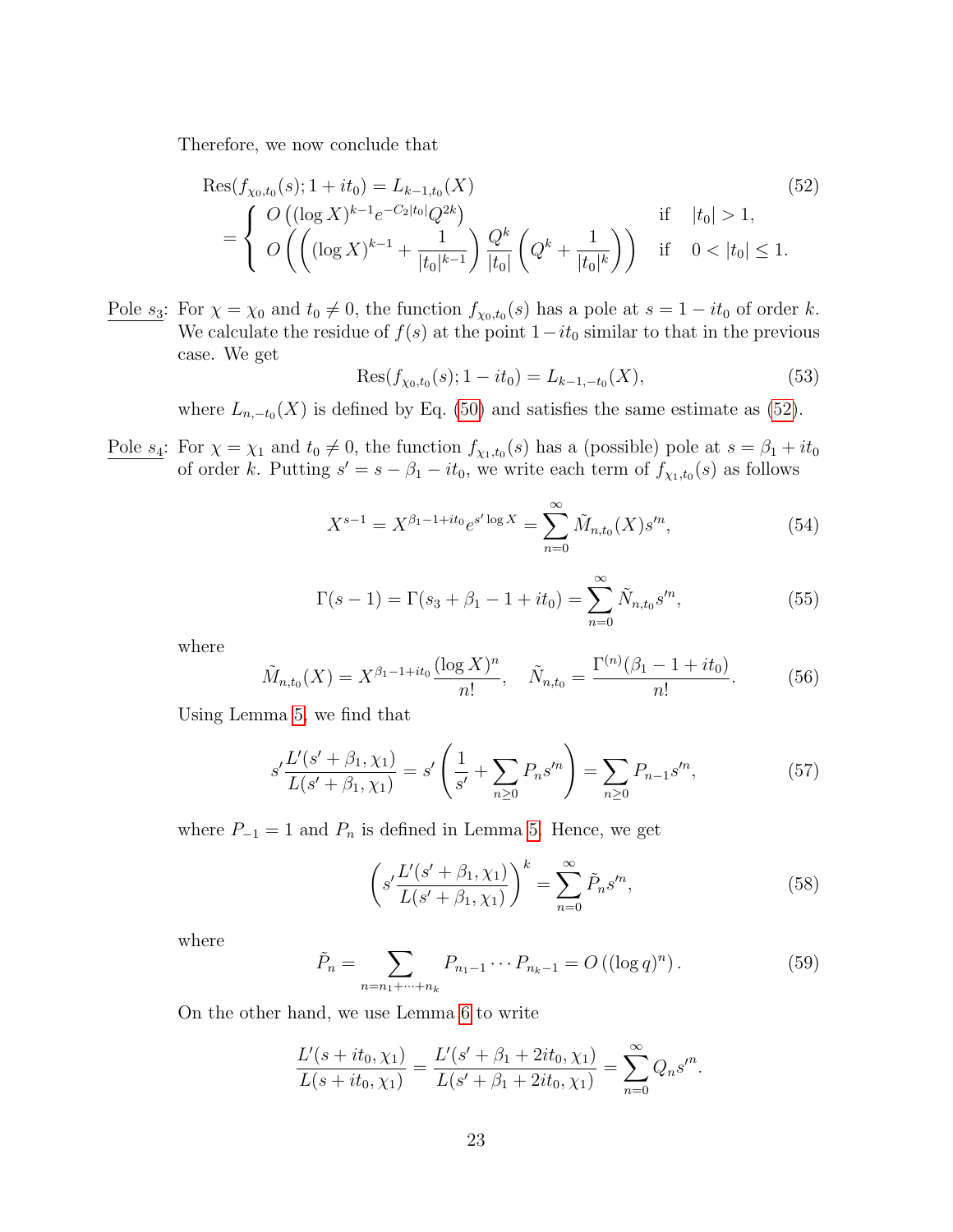This leads at once to

<span id="page-23-0"></span>
$$
\left(\frac{L'(s+it_0,\chi_1)}{L(s+it_0,\chi_1)}\right)^k = \sum_{n=0}^{\infty} \tilde{Q}_n s'^n,
$$
\n(60)

where

<span id="page-23-1"></span>
$$
\tilde{Q}_n = \sum_{n=n_1+\dots+n_k} Q_{n_1} \cdots Q_{n_k} = O\left( \left( \log \left( q(|t_0|+2) \right) \right)^{n+k} + \frac{1}{|t_0|^{n+k}} \right). \tag{61}
$$

From Eqs.  $(54)$ ,  $(55)$ ,  $(58)$  and  $(60)$ , we therefore get

$$
\operatorname{Res}(f_{\chi_1,t_0}(s);s_4) = \frac{1}{(k-1)!} \lim_{s \to \beta + it_0} \frac{d^{k-1}}{ds^{k-1}} \left[ (s - \beta_1 - it_0)^k f_{\chi_1,t_0}(s) \right]
$$
  
\n
$$
= \frac{1}{(k-1)!} \lim_{s' \to 0} \frac{d^{k-1}}{(ds')^{k-1}} \left[ s'^k f_{\chi_1,t_0}(s' + \beta_1 + it_0) \right]
$$
  
\n
$$
= \frac{1}{(k-1)!} \lim_{s' \to 0} \frac{d^{k-1}}{(ds')^{k-1}} \sum_{n=0}^{\infty} R_{n,t_0}(q, X) s'^n
$$
  
\n
$$
= R_{k-1,t_0}(q, X),
$$

where

<span id="page-23-2"></span>
$$
R_{n,t_0}(q, X) = \sum_{n=n_1+n_2+n_3+n_4} \tilde{M}_{n_1,t_0}(X) \tilde{N}_{n_2,t_0} \tilde{P}_{n_3} \tilde{Q}_{n_4},
$$
\n(62)

with  $\tilde{M}_{n_1,t_0}(X)$  and  $\tilde{N}_{n_2,t_0}, \tilde{P}_{n_3}$  and  $\tilde{Q}_{n_4}$  defined by Eqs. [\(56\)](#page-22-4), [\(59\)](#page-22-5) and [\(61\)](#page-23-1) respectively. If  $|t_0| > 1$ , then  $\Gamma^{(n)}(\beta_1 - 1 + it_0) = O_n(\exp(-C_3|t_0|))$  (with a certain absolute  $C_3 > 0$ , and hence

$$
R_{k-1,t_0}(q, X) \ll X^{\beta_1 - 1} e^{-C_4|t_0|} \sum_{k-1 = n_1 + n_2 + n_3 + n_4} (\log X)^{n_1} (\log q)^{n_3 + n_4 + k}
$$
  

$$
\ll X^{\beta_1 - 1} e^{-C_4|t_0|} \left( (\log X)^{2k-1} + (\log q)^{2k-1} \right)
$$

 $(\text{where } 0 < C_4 < C_3).$  If  $0 < |t_0| \leq 1$ , then  $\Gamma^{(n)}(\beta_1 - 1 + it_0) \ll_n |\beta_1 - 1 + it_0|^{-n-1} \leq$  $|t_0|^{-n-1}$ . Therefore

<span id="page-23-3"></span>
$$
R_{k-1,t_0}(q, X) \ll X^{\beta_1 - 1} \sum_{k-1 = n_1 + n_2 + n_3 + n_4} (\log X)^{n_1} \frac{1}{|t_0|^{n_2 + 1}} (\log q)^{n_3} \frac{1}{|t_0|^{n_4 + k}}
$$
  

$$
\ll \frac{X^{\beta_1 - 1}}{|t_0|^{k+1}} \left( (\log X)^{k-1} + \frac{1}{|t_0|^{k-1}} + (\log q)^{k-1} \right).
$$

Therefore we now obtain

$$
\operatorname{Res}(f_{\chi_1, t_0}(s); \beta_1 + it_0) = R_{k-1, t_0}(q, X) \tag{63}
$$
\n
$$
= \begin{cases} O\left(X^{\beta_1 - 1} e^{-C_4|t_0|} \left( (\log X)^{2k-1} + (\log q)^{2k-1} \right) \right) & \text{if } |t_0| > 1, \\ O\left(\frac{X^{\beta_1 - 1}}{|t_0|^{k+1}} \left( (\log X)^{k-1} + \frac{1}{|t_0|^{k-1}} + (\log q)^{k-1} \right) \right) & \text{if } 0 < |t_0| \le 1. \end{cases}
$$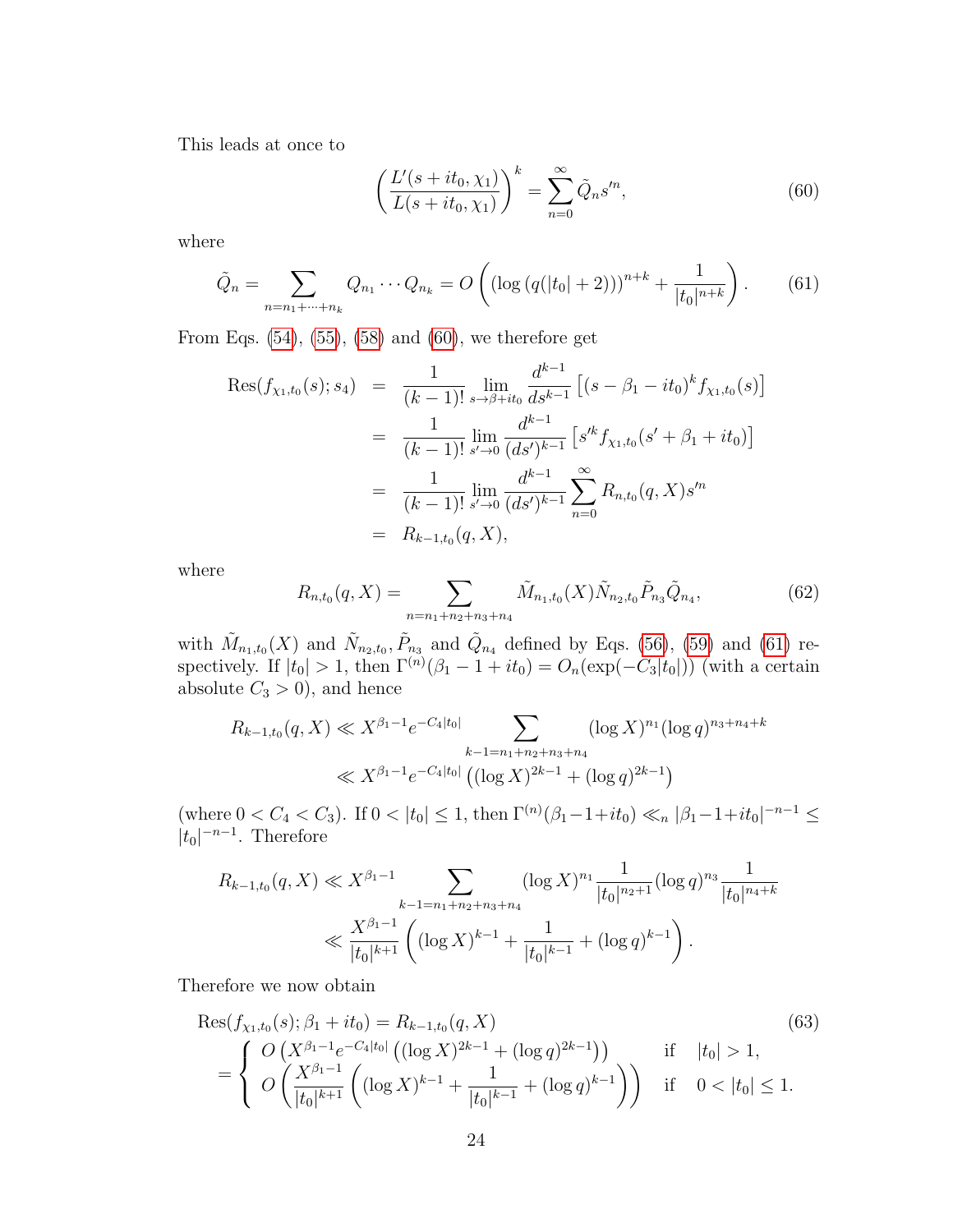Pole  $s_5$ : Similarly, we get

<span id="page-24-1"></span>
$$
Res(f_{\chi_1,t_0}(s); \beta_1 - it_0) = R_{k-1,-t_0}(q, X), \tag{64}
$$

where  $R_{k-1,-t_0}(q,x)$  is defined by Eq. [\(62\)](#page-23-2) and satisfies the same estimate as [\(63\)](#page-23-3).

Pole  $s_6$ : For  $\chi = \chi_1$  and  $t_0 = 0$ , the function  $f_{\chi_1,t_0}(s)$  has a (possible) pole of order 2k at  $s = \beta_1$ . Putting  $s' = s - \beta_1$ , we find that

$$
(s - \beta_1) \frac{L'(s, \chi_1)}{L(s, \chi_1)} = s' \frac{L'(s' + \beta_1, \chi_1)}{L(s' + \beta_1, \chi_1)},
$$

where the right-hand side is equal to  $\sum_{n\geq 0} P_{n-1}s'^n$  by Eq. [\(57\)](#page-22-6). Hence, we get

<span id="page-24-0"></span>
$$
\left( (s - \beta_1) \frac{L'(s, \chi_1)}{L(s, \chi_1)} \right)^{2k} = \sum_{n=0}^{\infty} \tilde{\tilde{P}}_n s^n,
$$
\n(65)

where  $\tilde{\tilde{P}}_n$  is given by Eq. [\(59\)](#page-22-5) with k replaced by 2k. From Eqs. [\(54\)](#page-22-1), [\(55\)](#page-22-2) and [\(65\)](#page-24-0), we therefore get

$$
\begin{split} \text{Res}(f_{\chi_1,t_0}(s); \beta_1) &= \frac{1}{(2k-1)!} \lim_{s \to \beta_1} \frac{d^{2k-1}}{ds^{2k-1}} \left[ (s-\beta_1)^{2k} G_q(s) \Gamma(s-1) X^{s-1} \right] \\ &= \frac{1}{(2k-1)!} \lim_{s' \to 0} \frac{d^{2k-1}}{(ds')^{2k-1}} \left[ s'^{2k} G_q(s'+\beta_1) \Gamma(s'+\beta_1-1) X^{s'+\beta_1-1} \right] \\ &= \frac{1}{(2k-1)!} \lim_{s' \to 0} \frac{d^{2k-1}}{(ds')^{2k-1}} \left[ \sum_{n=0}^{\infty} Y_n(q,X) s'^n \right], \end{split}
$$

where

<span id="page-24-2"></span>
$$
Y_n(q, X) = \sum_{n=n_1+n_2+n_3} \tilde{M}_{n_1,0}(X) \tilde{N}_{n_2,0} \tilde{P}_{n_3},
$$
\n(66)

with  $\tilde{M}_{n_1,0}(X)$  and  $\tilde{N}_{n_2,0}$  and  $\tilde{\tilde{P}}_{n_3}$  being defined by Eqs. [\(56\)](#page-22-4) and [\(59\)](#page-22-5) respectively. Since  $\Gamma^{(n)}(\beta_1 - 1) = O((1 - \beta_1)^{-n-1})$ , we have

$$
Res(f_{\chi_1, t_0}(s); \beta_1) = Y_{2k-1}(q, X)
$$
  
=  $O(X^{\beta_1 - 1}((\log X)^{2k-1} + (1 - \beta_1)^{-2k} + (\log q)^{2k-1}))$ . (67)

Consequently, we find from Eqs.  $(39)$ ,  $(40)$ ,  $(52)$ ,  $(53)$ ,  $(63)$ ,  $(64)$  and  $(67)$  that

<span id="page-24-3"></span>
$$
\sum_{i=1}^{6} \text{Res}(f(s); s_i) = \begin{cases} \sum_{\chi \bmod q} \left| \frac{L'(1+it_0,\chi)}{L(1+it_0,\chi)} \right|^{2k} + Z_{k,t_0}(q, X), & t_0 \neq 0; \\ \sum_{\chi \bmod q} \left| \frac{L'(1,\chi)}{L(1,\chi)} \right|^{2k} + Z_{k,0}(q, X), & t_0 = 0, \end{cases}
$$
(68)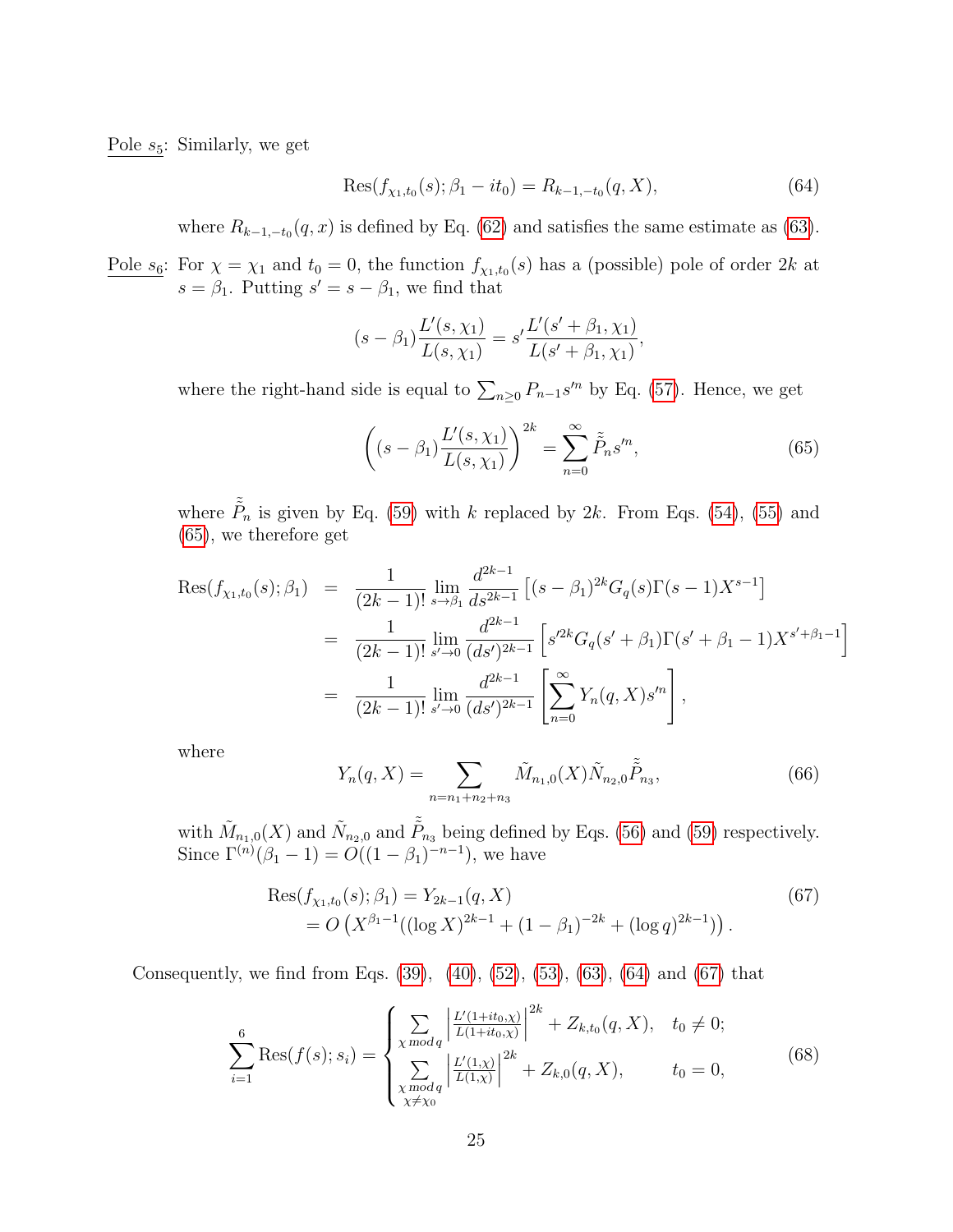where

$$
Z_{k,t_0}(q, X) = L_{k-1,t_0}(q, X) + L_{k-1,-t_0}(q, X) + \delta_1 R_{k-1,t_0}(q, X) + \delta_1 R_{k-1,-t_0}(q, X)
$$
(69)  
= 
$$
\begin{cases} O\left((\log X)^{k-1} e^{-C_2|t_0|} Q^{2k} + \delta_1 X^{\beta_1 - 1} e^{-C_4|t_0|} ((\log X)^{2k-1} + (\log q)^{2k-1})\right) & (|t_0| > 1), \\ O\left(\left((\log X)^{k-1} + \frac{1}{|t_0|^{k-1}}\right) \frac{Q^k}{|t_0|} \left(Q^k + \frac{1}{|t_0|^k}\right)\right) & (0 < |t_0| \le 1) \end{cases}
$$

(note that when  $0 < |t_0| \leq 1$  the right-hand side of [\(63\)](#page-23-3) is absorbed into the right-hand side of [\(52\)](#page-22-0)) and

$$
Z_{k,0}(q,X) = J_{2k}(X) + \delta_1 Y_{2k-1}(q,X) = O\left((\log X)^{2k} Q^{2k} + \delta_1 X^{\beta_1 - 1} (1 - \beta_1)^{-2k}\right). (70)
$$

#### 5.2.2 The evaluation of the integration on  $I_i$

Now, we are going to estimate the integration on  $I_i$  where  $i \in \{2, 3, 4\}$ . Denote

$$
J_i = \frac{1}{2\pi i} \int_{I_i} G_q(s) X^{s-1} \Gamma(s-1) \, ds.
$$

On these paths, in view of Eqs.  $(7)-(9)$  $(7)-(9)$ , we have

$$
\frac{L'(s \pm it_0, \chi)}{L(s \pm it_0, \chi)} \ll \log(q(T + |t_0| + 2))
$$

on  $I_i$ , for any  $\chi$  modulo q (in the case  $\chi = \chi_1$ , we use [\(30\)](#page-16-1)). First consider the integral on  $I_3$ . Then  $|X^{s-1}| \leq X^{A(c_1)-1}$ , and hence

$$
J_3 \ll \varphi(q) \left( \log \left( q(T + |t_0| + 2) \right) \right)^{2k} X^{A(c_1) - 1} \int_{A(c_1) - iT}^{A(c_1) + iT} \left| \Gamma(s - 1) \right| \, ds
$$
  
\$\ll \varphi(q) \left( \log \left( q(T + |t\_0| + 2) \right) \right)^{2k} X^{A(c\_1) - 1} \int\_{-T}^{T} \left| \Gamma \left( A(c\_1) - 1 + it \right) \right| \, dt.

From Eq. [\(51\)](#page-21-2) we obtain

$$
|\Gamma(A(c_1) - 1 + it)| \ll (1 + |t|)^{A(c_1) - \frac{3}{2}} e^{-\pi |t|/2},
$$

and so

<span id="page-25-0"></span>
$$
J_3 \ll \varphi(q) \left( \log \left( q(T + |t_0| + 2) \right) \right)^{2k} X^{A(c_1) - 1}.
$$
 (71)

Now we calculate the integrals along the horizontal segments. Since the integrand has the same absolute value at conjugate points, it suffices to consider only the upper segment  $t = T$ . On this segment we have the estimate

$$
J_2 \ll \varphi(q) \left(\log\left(q(T+|t_0|+2)\right)\right)^{2k} \int\limits_{A(c_1)}^3 |\Gamma(\sigma-1+iT)| X^{\sigma-1} d\sigma.
$$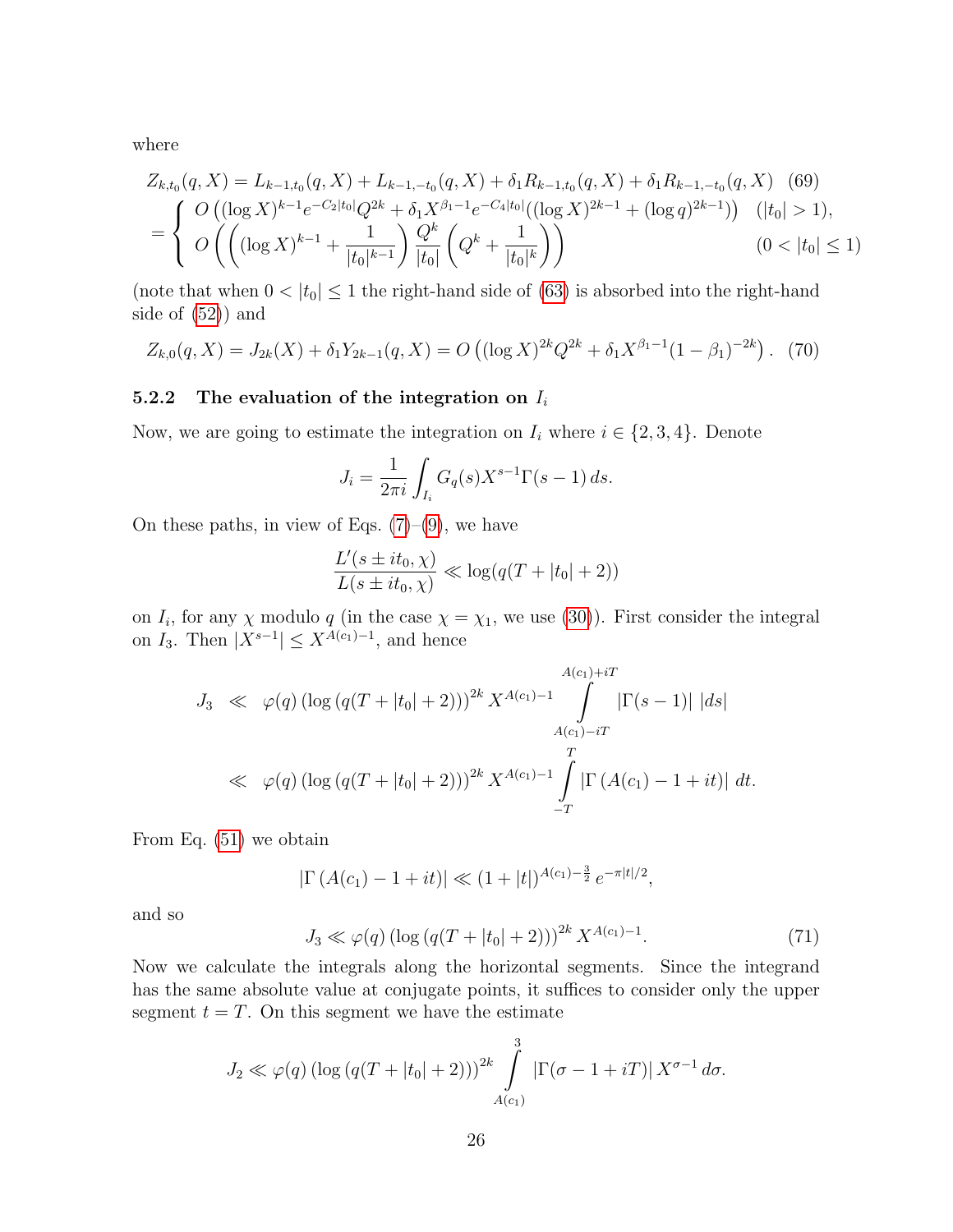Again, using Eq. [\(51\)](#page-21-2), we get

<span id="page-26-1"></span>
$$
J_2 \ll \varphi(q) \left( \log \left( q(T + |t_0| + 2) \right) \right)^{2k} X^{-1} (1 + T)^{-\frac{3}{2}} e^{-\frac{\pi T}{2}} \int_{A(c_1)}^3 \left( (1 + T) X \right)^{\sigma} d\sigma
$$
  

$$
\ll \varphi(q) \left( \log \left( q(T + |t_0| + 2) \right) \right)^{2k} \frac{X^2 (1 + T)^{\frac{3}{2}} e^{-\frac{\pi T}{2}}}{\log \left( (1 + T) X \right)},
$$
(72)

and  $J_4$  can be estimated similarly.

### <span id="page-26-0"></span>5.3 The conclusion

On the half-lines  $\sigma = 3$  and  $|t| \geq T$ , we have

$$
\int_{\substack{\sigma=3\\|t|\geq T}} G_q(s)X^{s-1}\Gamma(s-1)\,ds \ll \varphi(q)X^2 \int_{t\geq T} |\Gamma(2+it)|\,dt.
$$

Again applying [\(51\)](#page-21-2), we get

<span id="page-26-2"></span>
$$
\int_{\substack{\sigma=3\\|t|\geq T}} G_q(s) X^{s-1} \Gamma(s-1) ds \ll \varphi(q) X^2 (1+T)^{3/2} e^{-\pi T/2}.
$$
 (73)

Therefore, by combining Eqs.  $(68)$ ,  $(71)$ ,  $(72)$  and  $(73)$ , we obtain

<span id="page-26-3"></span>
$$
S_q(X) = \begin{cases} \sum_{\chi \bmod q} \left| \frac{L'(1+it_0,\chi)}{L(1+it_0,\chi)} \right|^{2k} + Z_{k,t_0}(q,X) + W, & t_0 \neq 0; \\ \sum_{\substack{\chi \bmod q \\ \chi \neq \chi_0}} \left| \frac{L'(1,\chi)}{L(1,\chi)} \right|^{2k} + Z_{k,0}(q,X) + W, & t_0 = 0, \end{cases}
$$

where  $W$  is estimated by

$$
O\left(\varphi(q)\left(\log\left(q(T+|t_0|+2)\right)\right)^{2k}\left\{X^{A(c_1)-1}+\frac{X^2(1+T)^{\frac{3}{2}}e^{-\frac{\pi T}{2}}}{\log\left((1+T)X\right)}\right\}+\varphi(q)X^2(1+T)^{\frac{3}{2}}e^{-\frac{\pi T}{2}}\right).
$$
\n(74)

Now we combine Eq. [\(28\)](#page-15-0) and the above formula. The remaining task is to evaluate  $Z_{k,t_0}(q, X) + W + Y$ , under some suitable choices of parameters T and X. Our choices are  $T = q$  and  $X = \exp(\lambda(\log q)^2)$  (where  $\lambda$  is a large positive number).

First consider  $W$ . Under the above choices, we have

<span id="page-26-4"></span>
$$
X^{A(c_1)-1} = \exp\left(-\frac{c_1 \lambda (\log q)^2}{\log(q(q+|t_0|+2))}\right) \le \exp\left(-\frac{c_1 \lambda (\log q)^2}{2\log(q+|t_0|+2)}\right),\tag{75}
$$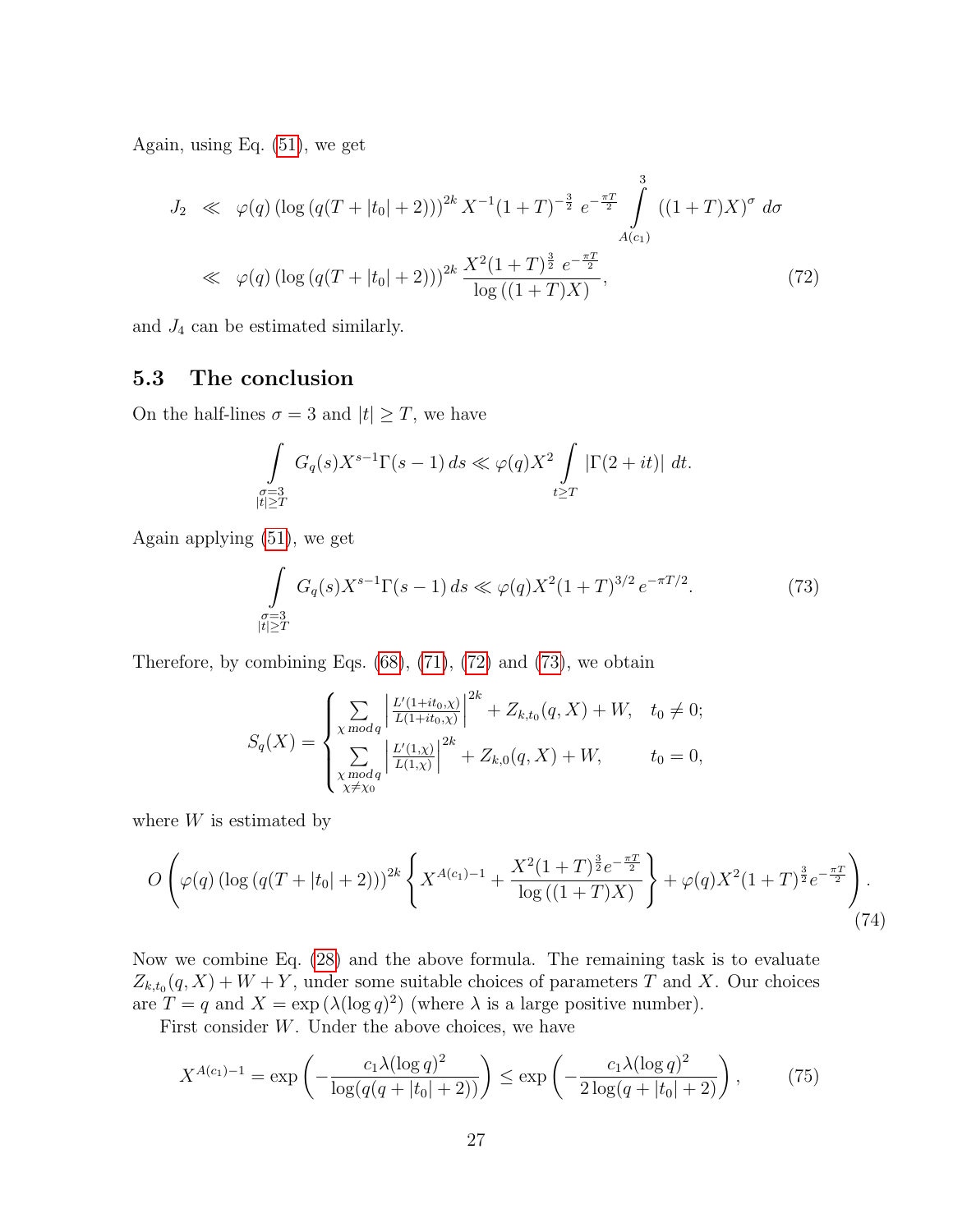which is, when  $q \ge |t_0| + 2$ ,

$$
\leq \exp\left(-\frac{c_1\lambda(\log q)^2}{2\log(2q)}\right) \leq \exp\left(-\frac{c_1\lambda(\log q)^2}{4\log q}\right) = \exp\left(-\frac{c_1\lambda}{4}\log q\right).
$$

We choose  $\lambda$  sufficiently large:  $\lambda \ge \max\{4/c_1, 2/\log 2\}$ . Then from the above we see that  $X^{A(c_1)-1} \leq \exp(-\log q) = q^{-1}$ . Since the factor  $e^{-\pi T/2} = e^{-\pi q/2}$  is very small with respect to  $q$ , from  $(74)$  and  $(75)$  we obtain

$$
W = O\left(\varphi(q) \left(\log\left(q(q + |t_0| + 2)\right)\right)^{2k} \exp\left(-\frac{B_1(\log q)^2}{\log(q + |t_0| + 2)}\right)\right). \tag{76}
$$

with  $B_1 = c_1 \lambda/2 \geq 2$ . In particular, when  $t_0 = 0$ , we have

$$
W = O\left(\frac{\varphi(q)}{q} (\log q)^{2k}\right). \tag{77}
$$

Next, we have

$$
Y \ll \frac{\varphi(q)}{q} (\log q)^{4k+4} + \frac{\varphi(q)(\log q)^{4k}}{\exp((\lambda/2)(\log q)^2)}.
$$

By the assumption  $\lambda \geq 2/\log 2$  we have

$$
\exp((\lambda/2)(\log q)^2) \ge \exp((\lambda/2)\log 2\log q) \ge \exp(\log q) = q,
$$

so

$$
Y = O\left(\frac{\varphi(q)}{q} (\log q)^{4k+4}\right). \tag{78}
$$

Lastly, we find

$$
Z_{k,t_0}(q) := Z_{k,t_0}(q, \exp(\lambda(\log q)^2))
$$
\n
$$
= \begin{cases} O\left((\log q)^{2k-2}e^{-B_2|t_0|}Q^{2k}\right) & (\vert t_0 \vert > 1), \\ O\left(\left((\log q)^{2k-2} + \frac{1}{|t_0|^{k-1}}\right) \frac{Q^k}{|t_0|}\left(Q^k + \frac{1}{|t_0|^k}\right)\right) & (0 < |t_0| \le 1) \end{cases}
$$
\n
$$
(79)
$$

where  $B_2 = \min\{C_2, C_4\}$ , and

$$
Z_{k,0}(q) := Z_{k,0}(q, \exp(\lambda(\log q)^2))
$$
  
=  $O((\log q)^{4k} Q^{2k} + \delta_1 \exp(-(1 - \beta_1)\lambda(\log q)^2) (1 - \beta_1)^{-2k}).$  (80)

Collecting all of the above estimates, we arrive at the assertions of Theorems [1](#page-1-2) and [2.](#page-2-1)

<span id="page-27-0"></span>Remark 1. Using Proposition [5](#page-13-3) instead of Proposition [4,](#page-9-1) the same proof works for  $q = p$  a prime number and then one can show that the condition  $(m, q) = 1$  in the main term in Theorems [1](#page-1-2) and [2](#page-2-1) is omitted.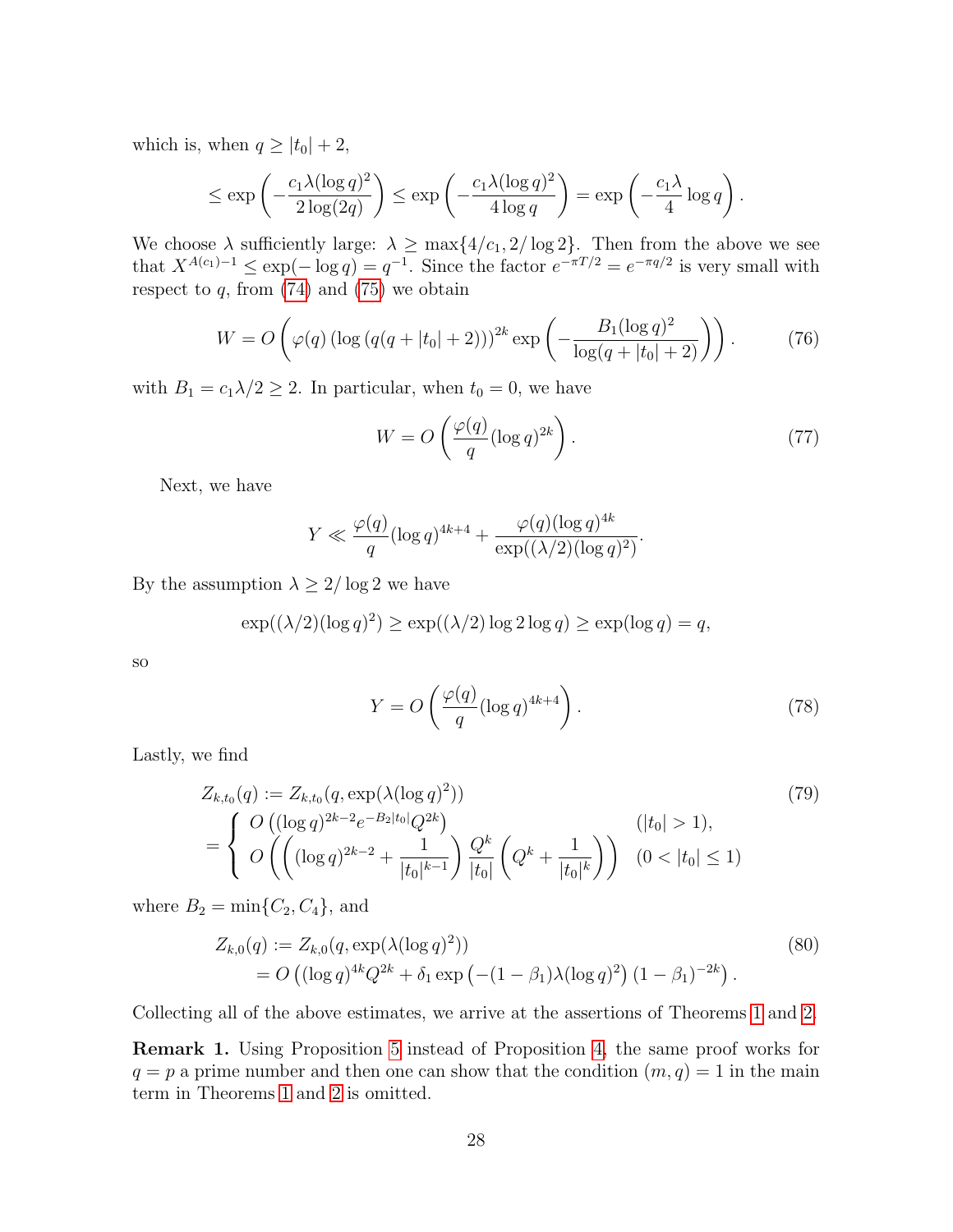# 6 Proof of Theorem [3](#page-3-0)

Now we proceed to the proof of Theorem [3.](#page-3-0) We deduce the existence of  $\mu$  by the general solution to the Stieltjes moment problem and the unicity by the criterion of Carleman. First, we define the "problem of moments" which was showed up in the work of Stieltjes (1894-1895).

### 6.1 Problem of moments

The problem of moments is to find a bounded non-decreasing function  $\psi(x)$  in the interval  $[0, \infty)$  such that its "moments"  $\int_0^\infty x^k d\psi(x)$ ,  $k = 0, 1, 2, \cdots$ , have a prescribed set of values

<span id="page-28-0"></span>
$$
\int_0^\infty x^k \, d\psi(x) = \mu_k, \qquad k = 1, 2, \cdots. \tag{81}
$$

This problem was first raised and solved by Stieltjes (1895-1895) for non-negative measures. He proved in [\[15\]](#page-34-6) that Eq. [\(81\)](#page-28-0) has a solution if and only if the following determinants are non-negative:

$$
\Delta_{k} = \begin{vmatrix}\n\mu_{0} & \mu_{1} & \mu_{2} & \cdots & \mu_{k} \\
\mu_{1} & \mu_{2} & \mu_{3} & \cdots & \mu_{k+1} \\
\mu_{2} & \mu_{3} & \mu_{4} & \cdots & \mu_{k+2} \\
\vdots & \vdots & \vdots & \ddots & \vdots \\
\mu_{k} & \mu_{k+1} & \mu_{k+2} & \cdots & \mu_{2k}\n\end{vmatrix} = |\mu_{i+j}|_{i,j=0}^{k}, \qquad k = 0, 1, 2, \cdots,
$$
\n
$$
\Delta_{k}^{*} = \begin{vmatrix}\n\mu_{1} & \mu_{2} & \mu_{3} & \cdots & \mu_{k+1} \\
\mu_{2} & \mu_{3} & \mu_{4} & \cdots & \mu_{k+2} \\
\mu_{3} & \mu_{4} & \mu_{5} & \cdots & \mu_{k+3} \\
\vdots & \vdots & \vdots & \ddots & \vdots \\
\mu_{k+1} & \mu_{k+2} & \mu_{k+3} & \cdots & \mu_{2k+1}\n\end{vmatrix} = |\mu_{i+j+1}|_{i,j=0}^{k}, \qquad k = 0, 1, 2, \cdots,
$$

The following proposition provides the necessary and sufficient condition for the existence of a solution of the Stieltjes moment problem.

<span id="page-28-1"></span>Proposition 6. A necessary and sufficient condition that the Stieltjes moment problem defined by the sequence of moments  $\{\mu_k\}_{k=0}^{\infty}$  shall have a solution is that the functional  $\mu(P)$  is non-negative, that is

$$
\mu(P) = \sum_{j=0}^{k} \mu_j x_j \ge 0,
$$

for any polynomial

$$
P(u) = x_0 + x_1 u + \dots + x_k u^k, \qquad (x_0, x_1, \dots, x_k \in \mathbb{R})
$$

which is non-negative for all  $u \geq 0$ .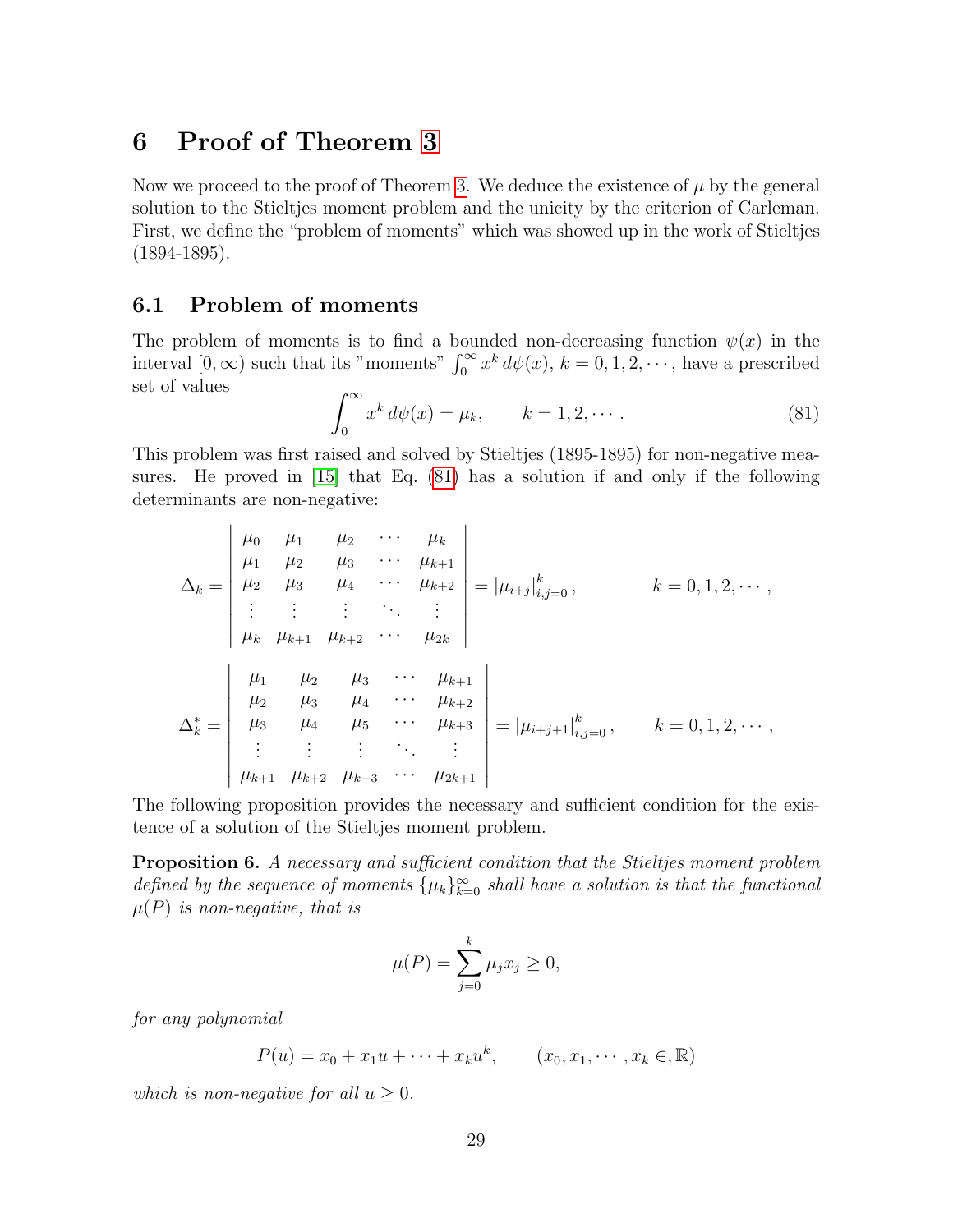Proof. A proof of this result can be found in [\[12,](#page-33-11) Theorem 1.1].

Now, consider the following two polynomials

$$
Q_k(u) = (x_0 + x_1u + \dots + x_ku^k)^2,
$$
  

$$
R_k(u) = u(x_0 + x_1u + \dots + x_ku^k)^2.
$$

We note that  $Q_k(u) \geq 0$  and  $R_k(u) \geq 0$  for  $u \in [0,\infty)$  and  $k = 0,1,2,\cdots$ . Using the fact that any polynomial  $P(u) \ge 0$  for  $u \ge 0$  can be written in the form  $p_1(u)^2 + up_2(u)^2$ with certain polynomials  $p_1(u)$  and  $p_2(u)$  (see the footnote in [\[12,](#page-33-11) page 6]), we translate the condition in Proposition [6](#page-28-1) into the following condition

$$
\mu(P) \ge 0 \qquad \text{if and only if} \qquad \mu(Q_k) \ge 0 \quad \text{and} \quad \mu(R_k) \ge 0,\tag{82}
$$

for all  $k = 0, 1, 2, \dots$ , On the other hand,  $Q_k(u)$  and  $R_k(u)$  are of the form

$$
Q_k(u) = \sum_{i,j=0}^k x_i x_j u^{i+j},
$$

$$
R_k(u) = \sum_{i,j=0}^k x_i x_j u^{i+j+1},
$$

so, it follows that

$$
\mu(Q_k) = \sum_{i,j=0}^k x_i x_j \mu_{i+j},
$$

$$
\mu(R_k) = \sum_{i,j=0}^k x_i x_j \mu_{i+j+1}.
$$

From the theory of quadratic forms it is well known that

 $\mu(Q_k) \ge 0$  and  $\mu(R_k) \ge 0$  if and only if  $\Delta_k = |\mu_{i+j}|_{i,j=0}^k \ge 0$  and  $\Delta_k^* = |\mu_{i+j+1}|_{i,j=0}^k \ge 0$ .

From the above, we deduce the following result:

<span id="page-29-0"></span>Corollary 1. A necessary and sufficient condition that the Stieltjes moment problem defined by the sequence of moments  $\{\mu_k\}_{k=0}^{\infty}$  shall have a solution is that

$$
\Delta_k = |\mu_{i+j}|_{i,j=0}^k \ge 0 \quad and \quad \Delta_k^* = |\mu_{i+j+1}|_{i,j=0}^k \ge 0,
$$

for all  $k = 0, 1, 2, \cdots$ .

 $\Box$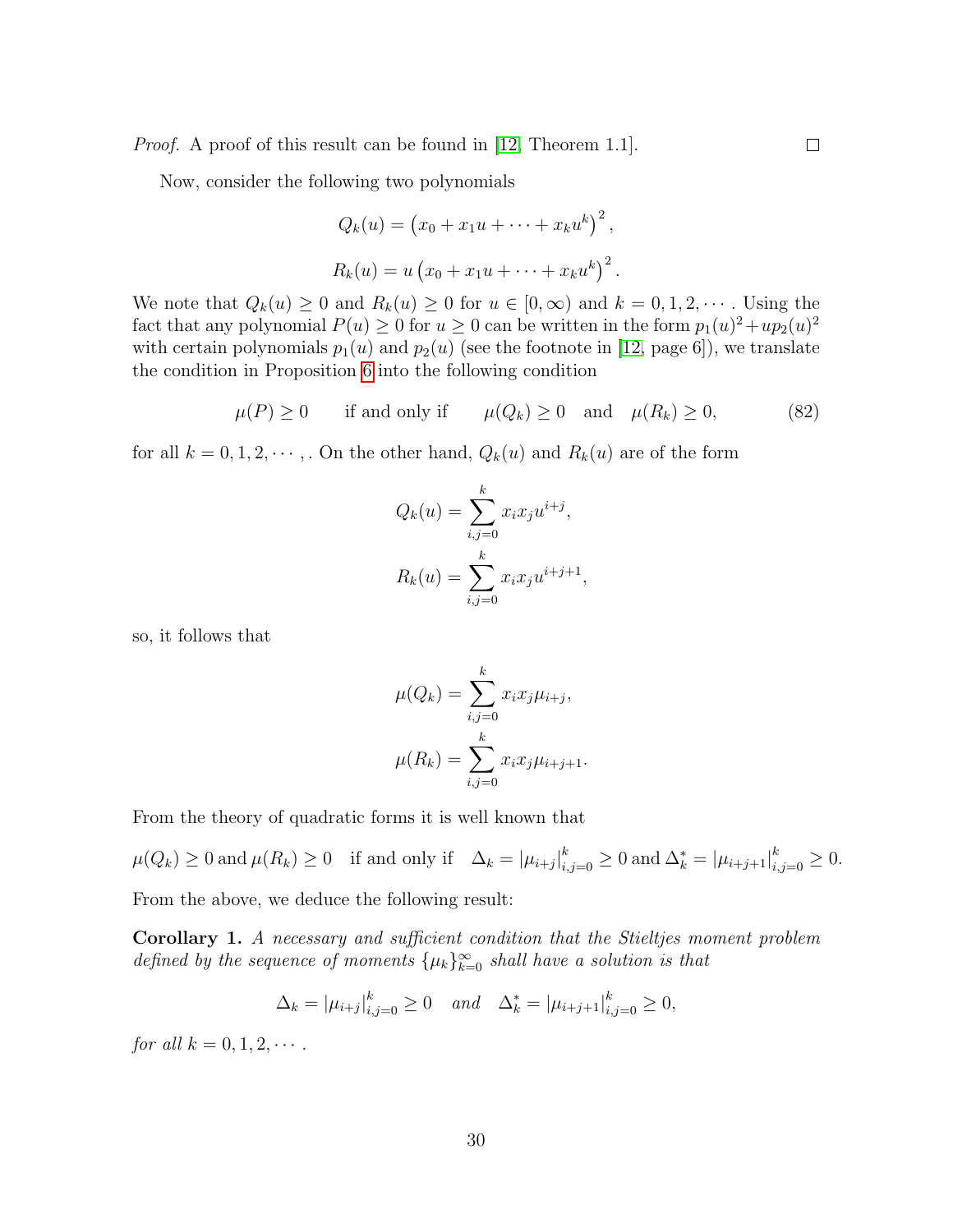### 6.2 Proof of Theorem [3](#page-3-0)

#### Existence of  $\mu$

We define the measure  $\mu_q$ , depending on  $t_0$ , by  $\mu_q([0, v]) := D_q(v, t_0)$  where  $D_q(v, t_0)$  is given by Eq. [\(5\)](#page-3-1). Then, we have  $\mu_q$  is non-negative and  $\mu_q([0,\infty)) = 1$ . Setting

$$
m_k(q, t_0) := \int_0^\infty v^k d\mu_q(v)
$$
  
= 
$$
\frac{1}{\varphi(q)} \sum_{\chi \bmod q} \left| \frac{L'(1 + it_0)}{L(1 + it_0)} \right|^{2k},
$$

where  $\sum'$  runs over all Dirichlet characters  $\chi$  modulo q except the principal character in the case  $t_0 = 0$ . By Corollary [1,](#page-29-0) we get

$$
\Delta_k(q, t_0) = |m_{i+j}|_{i,j=0}^k \ge 0 \text{ and } \Delta_k^*(q, t_0) = |m_{i+j+1}|_{i,j=0}^k \ge 0.
$$

On the other hand, from Theorems [1](#page-1-2) and [2,](#page-2-1)  $m_k(q, t_0)$  can be written as follows

$$
m_k(q, t_0) = M_k(q, t_0) + N_k(q, t_0),
$$

where

$$
M_k(q, t_0) = \sum_{\substack{m \geq 1 \\ (m,q)=1}} \frac{\left(\sum_{m=m_1m_2\cdots m_k} \Lambda(m_1)\cdots\Lambda(m_k)\right)^2}{m^2}
$$

and  $N_k(q, t_0)$  is the error term which tends to 0 as  $q \to \infty$ . Therefore, we get

$$
\Delta_k(q, t_0) = |M_{i+j}(q, t_0)|_{i,j=0}^k + E_k(q, t_0) \ge 0
$$

and

$$
\Delta_k^*(q, t_0) = |M_{i+j+1}(q, t_0)|_{i,j=0}^k + E_k^*(q, t_0) \ge 0,
$$

where  $E_k(q, t_0)$  and  $E_k^*(q, t_0)$  are error terms which tend to 0 as  $q \longrightarrow \infty$ . Now, we assume that  $q = p$  is a prime number. By Remark [1,](#page-27-0)  $m_k(p, t_0)$  is rewritten as

$$
m_k(p, t_0) = M_k(t_0) + N_k(p, t_0),
$$

where

$$
M_k(t_0) = \sum_{m \geq 1} \frac{\left(\sum_{m=m_1m_2\cdots m_k} \Lambda(m_1)\cdots\Lambda(m_k)\right)^2}{m^2},
$$

which is independent of  $p$ . By letting  $p$  tend to infinity follows that

$$
|M_{i+j}(t_0)|_{i,j=0}^k \ge 0 \quad \text{and} \quad |M_{i+j+1}(t_0)|_{i,j=0}^k \ge 0. \tag{83}
$$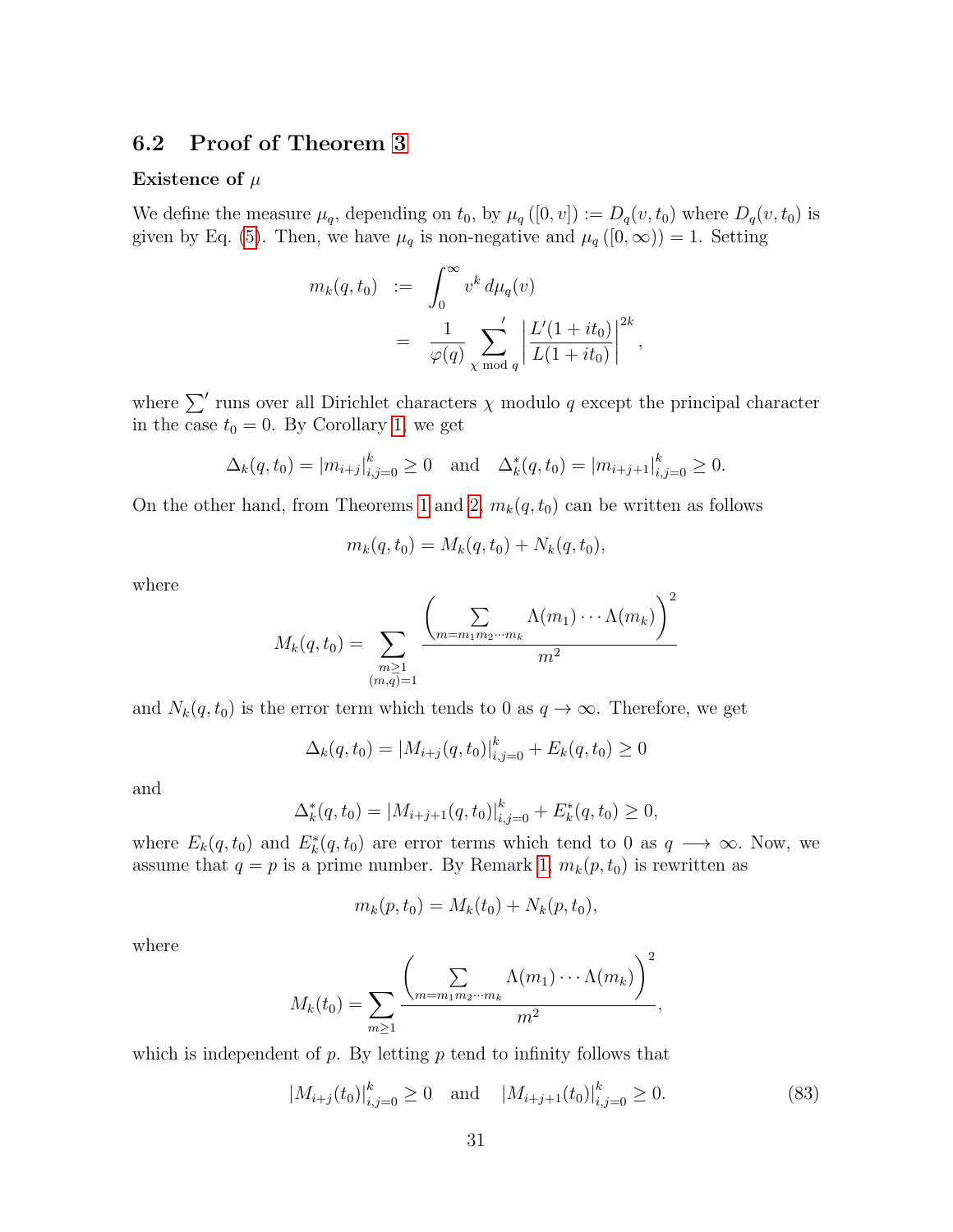We again apply Corollary [1](#page-29-0) to find a measure  $\mu = \mu(t_0)$  such that

$$
\lim_{p \to \infty} \frac{1}{p-1} \sum_{\chi \bmod p}^{\prime} \left| \frac{L'(1+it_0)}{L(1+it_0)} \right|^{2k} = \int_0^{\infty} v^k d\mu(v),
$$

because the left-hand side is equal to  $M_k(t_0)$ .

#### Uniqueness of  $\mu$

In order to complete our proof, it remains to show that  $\mu$  is unique. There are several sufficient conditions for uniqueness. In our proof we shall use Carleman's condition [\[3\]](#page-33-12), which states that the solution is unique if

$$
\sum_{k\geq 1}\frac{1}{M_k^{\frac{1}{2k}}}=\infty.
$$

We use Lemma [1](#page-5-2) to get

$$
M_k \le \sum_{m \ge 1} \frac{(\log m)^{2k}}{m^2}.
$$

Now, we notice that

$$
\sum_{m\geq 1} \frac{(\log m)^{2k}}{m^2} \ll \int_1^\infty \frac{(\log t)^{2k}}{t^2} dt
$$
  
= 
$$
\int_0^\infty u^{2k} e^{-u} du \ll \Gamma(2k+1) = (2k)!.
$$

Then, we have

$$
M_k \ll (2k)!!\tag{84}
$$

Therefore, we get

$$
\sum_{k\geq 1} \frac{1}{M_k^{\frac{1}{2k}}} \gg \sum_{k\geq 1} \left(\frac{1}{(2k)!}\right)^{\frac{1}{2k}} = \infty
$$

It follows that the condition of Carleman is checked and thus the function  $\mu$  is unique. This completes the proof.

# 7 Scripts

We present here an easier GP script for computing the values  $|(L'/L)(1, \chi)|$ . In this loop, we use the Pari package " ComputeL" written by Tim Dokchitser to compute values of L-functions and its derivative. This package is available on-line at

www.maths.bris.ac.uk/~matyd/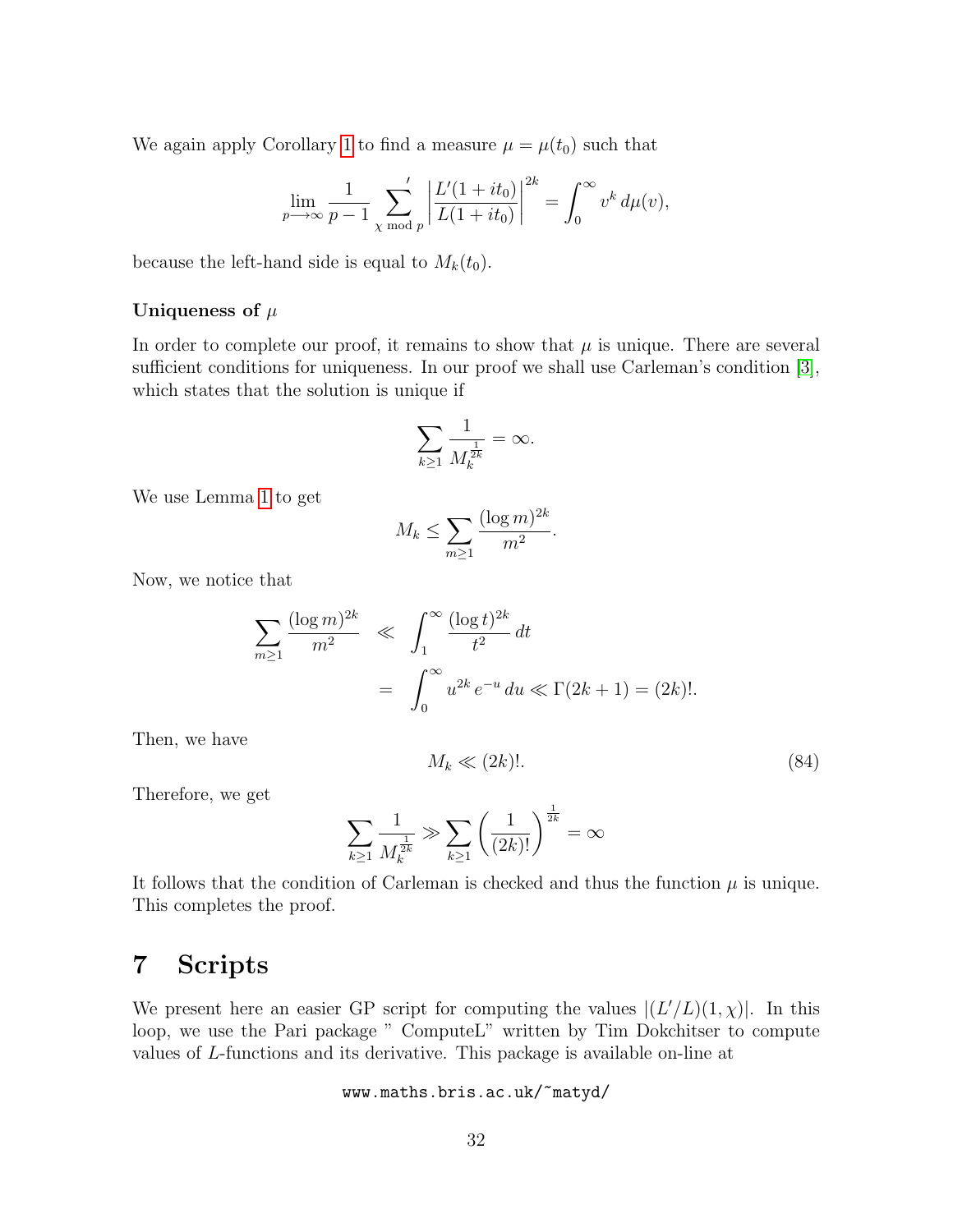On this base we write the next script. the authors would like to thank Professor Olivier Ramaré for helping us in writing it. We simply plot Figure [1](#page-3-2) via

```
read("computeL"); /* by Tim Dokchitser */
default(realprecision,28);
{run(p=37)}=local(results, prim, avec);
   prim = znprimroot(p);
   results = vector(p-2, i, 0);for(b = 1, p-2,avec = vector(p,k,0);for (k = 0, p-1, avec[lift(prim^k)+1]=exp(2*b*Pi*I*k/(p-1)));
      conductor = p;
      gamma = [1];weight = b\%2;
      sgn = X;initLdata("avec[k%p+1)", "conj(avec[k%p+1]");sgneq = Vec(checkfeq());
      sgn = -sgneq[2]/sgneq[1];results[b] = abs(L(1, 1)/L(1));\\print(results[b]);
      );
   return(results);
}
{goodrun(borneinf, bornesup)=
   for prime(p = borneinf, bornessup,print("------------------------");
           print("p = ",p);print(vecsort(run(p)))); }
```
### Acknowledgement

The first author is supported by "JSPS KAKENHI Grant Number: JP25287002". The second author is supported by the Austrian Science Fund (FWF): Projects F5507- N26, and F5505-N26 which are parts of the special Research Program "Quasi Monte Carlo Methods : Theory and Application". Part of this work was also done while she was supported by the Japan Society for the Promotion of Science (JSPS) "Overseas researcher under Postdoctoral Fellowship of JSPS". The authors would like to thank Professor Jörn Steuding for helpful feedback, and acknowledges fruitful discussions with Dr. Ade Irma Suriajaya. The authors also express their gratitude to the anonymous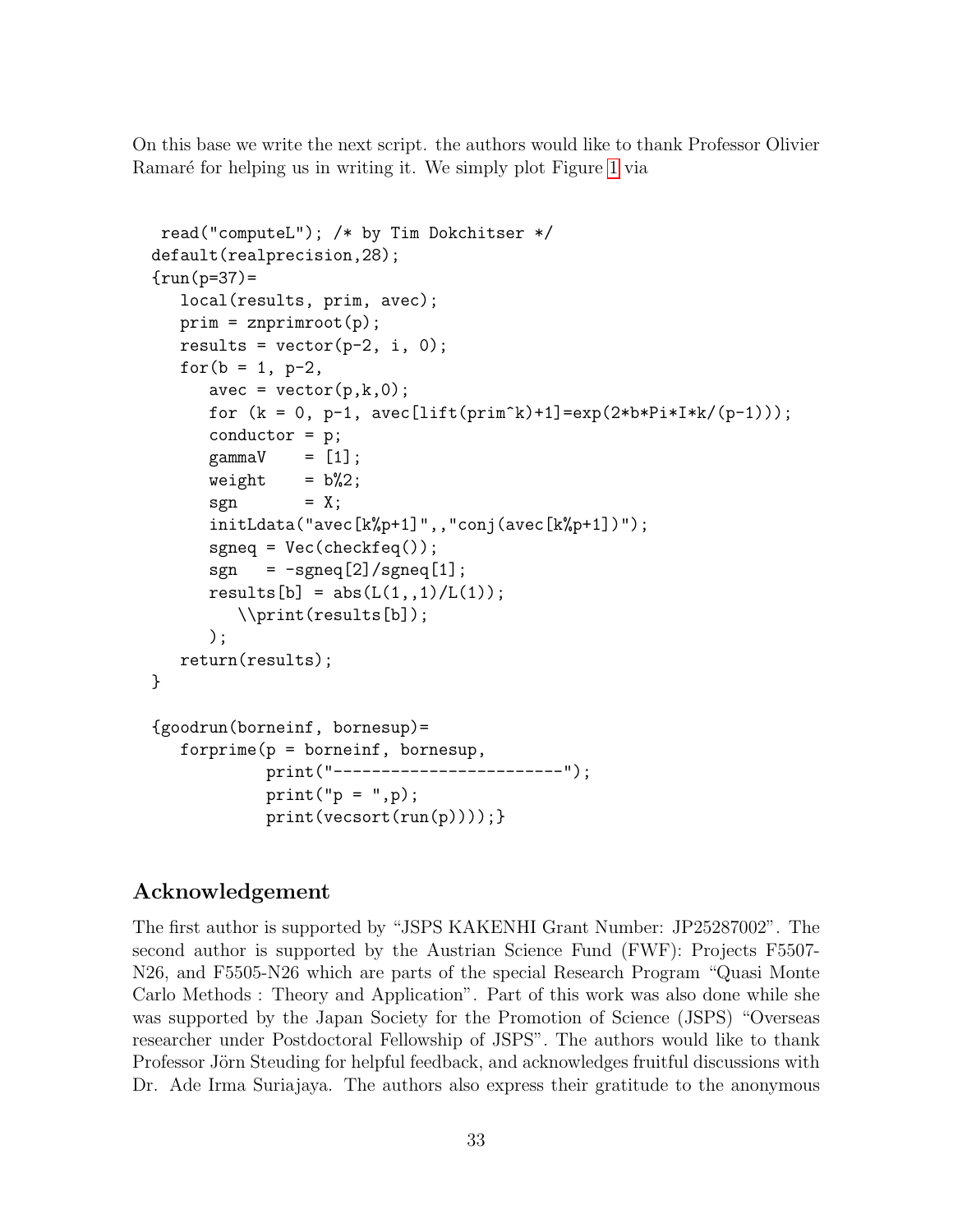referee for a lot of useful comments, especially for pointing out inaccuracies included in the original version of the manuscript.

# References

- <span id="page-33-10"></span>[1] T. M. Apostol, Introduction to Analytic Number Theory (Undergraduate Texts in Mathematics), Springer, 1976.
- <span id="page-33-1"></span>[2] S. Chowla, On the class-number of the corpus  $P($ √ −k), Proc. Nat. Inst. Sci. India 1 (1947), 197–200.
- <span id="page-33-12"></span>[3] R. Durrett, Probability Theory: Theory and Examples (Edition 2), Duxbury Press, 1996.
- <span id="page-33-8"></span>[4] Y. Ihara, On "M-functions" closely related to the distribution of  $L'/L$ -values, Publ. Res. Inst. Math. Sci. Kyoto Univ. 44 (2008), 893-954.
- <span id="page-33-5"></span>[5] Y. Ihara and K. Matsumoto, On certain mean values and the value-distribution of logarithms of Dirichlet L-functions, *Quart. J. Math. (Oxford)* **62** (2011), 637–677.
- <span id="page-33-4"></span>[6] Y. Ihara and K. Matsumoto, On the value-distribution of logarithms derivatives of Dirichlet L-functions, Analytic Number Theory, Approximation Theory and Special Functions, in Honor of H. M. Srivastava, G. V. Milovanović and M. Th. Rassias (eds.), Springer, 2014, pp. 79–91.
- <span id="page-33-6"></span>[7] Y. Ihara and V. K. Murty and M. Shimura, On the logarithmic derivatives of Dirichlet L-functions at  $s = 1$ , Acta Arith., **137** (2009), 253–276.
- <span id="page-33-3"></span>[8] M. Katsurada and K. Matsumoto, The mean values of Dirichlet L-functions at integer points and class numbers of cyclotomic fields, Nagoya Math. J. 134 (1994), 151–172.
- <span id="page-33-0"></span>[9] J.E. Littlewood, On the class-number of the corpus  $P($ √  $(-k)$ , Proc. London Math. Soc. **27** (1928), 358–372.
- <span id="page-33-7"></span>[10] H. L. Montgomery and R. C. Vaughan, Multiplicative Number Theory: I. Classical Theory, Cambridge University Press, 2007.
- <span id="page-33-9"></span>[11] K. Prachar, Primzahlverteilung, Springer, 1957.
- <span id="page-33-11"></span>[12] J. A. Shohat and J. D. Tamarkin, The problem of moments, American Mathematical Society Mathematical Surveys, vol. I, AMS, New York, 1943.
- <span id="page-33-2"></span>[13] I. Sh. Slavutskiı̆, Mean value of L-functions and the ideal class number of a cyclotomic field, in Algebraic systems with one action and relation, Leningrad. Gos. Ped. Inst., 1985, pp. 122–129. (Russian)